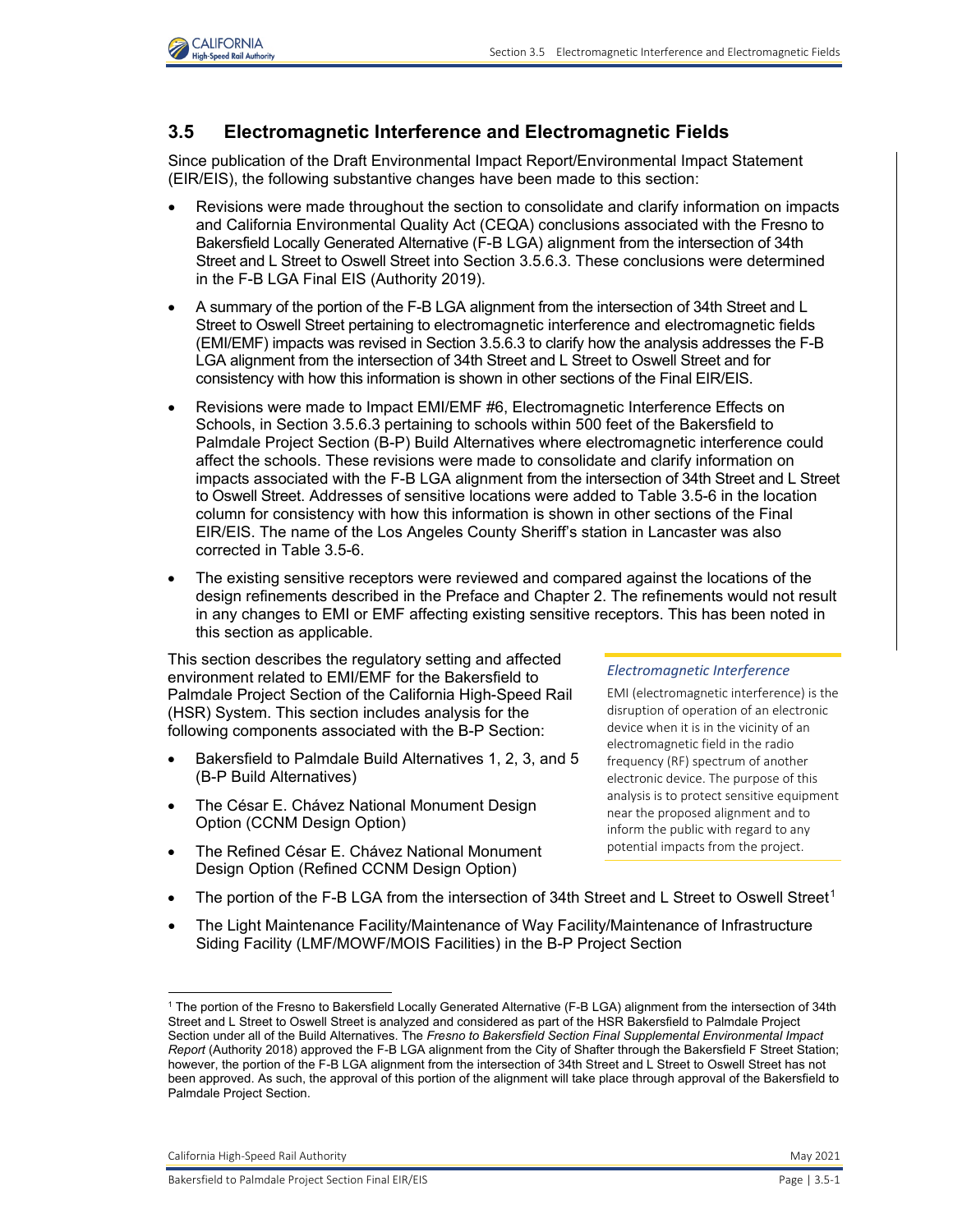

The impact analysis addresses the potential effects of these resources on the HSR project design, construction, and operation, as well as the effect the HSR project would have on existing EMI/EMF. The analysis considers a review and assessment of published maps, professional publications, and reports of the project vicinity, as well as consultation with subject matter experts and field surveys. Appendix 3.5-A, Pre-Construction Electromagnetic Measurement Survey along the Bakersfield to Palmdale Section, in Volume 2 of this Final EIR/EIS provides the electromagnetic measurements along the project alignment.

### **Summary of Results**

The analysis indicates that implementation of each of the B-P Build Alternatives, the CCNM Design Option, the Refined CCNM Design Option, the portion of the F-B LGA from the intersection of 34th Street and L Street to Oswell Street, and the LMF/MOWF/MOIS Facilities would have similar effects related to EMI and EMFs. The populations and facilities close to the HSR system that could experience effects from exposure to HSR-related EMI and EMFs include medical laboratories, research and technology parks, dense housing developments, schools and colleges, employees, underground pipelines and cables, fences, and existing railroads. However, with incorporation of impact avoidance and minimization features (IAMF) and mitigation, impacts would be less than significant under CEQA.

With respect to radio frequency (RF) communications, HSR communication/control systems would meet Federal Communications Commission requirements regarding transmission of power and frequencies of operation and are not likely to present a hazard. The proposed HSR systems are all of similar power and use similar sections of the electromagnetic spectrum as do many other uses already existing in the region. These include RF sources such as cellular telecommunications; police, fire, and other municipal radio uses; amateur radio; and commercial broadcast radio. These uses would continue to occur along the Bakersfield to Palmdale Project Section without the HSR project. Under the No Project Alternative, future conditions would likely result in additional use of electricity and RF communications, consistent with that found in the urban and rural environments within the study area today.

### **3.5.1 Introduction**

This introduction provides information about EMFs—what they are, how they are measured, and what governmental and industry standards exist to regulate these fields. For this EIR/EIS, the Authority undertook a measurement program to identify existing electromagnetic levels in each section of the California HSR System. This EIR/EIS section describes the measured levels, as well as the potential for EMI from operation of the HSR system for each of the B-P Build Alternatives. This section focuses on land uses that are particularly sensitive to EMF, such as businesses and institutions that use equipment that may be highly susceptible to EMI, or that engage in medical imaging or medical research activities that might experience effects from HSRrelated EMFs.

Other sections of this EIR/EIS provide additional information about issues related to EMI/EMF, such as the presence and growth of population groups and locations of sensitive receptors. These sections include Section 3.12, Socioeconomics and Communities; Section 3.13, Station Planning, Land Use, and Development; Section 3.18, Regional Growth; and Chapter 5, Environmental Justice.

EMFs have both an electric and magnetic field component. Electric fields are forces that electric charges exert on other electric charges. Magnetic fields are forces that a magnetic object or moving electric charge exerts on other magnetic materials and electric charges. EMFs occur throughout the electromagnetic spectrum, are found in nature, and are generated both naturally and by human activity. Naturally occurring EMFs include the earth's magnetic field, static electricity, and lightning. The generation, transmission, and distribution of electricity; the

#### *Electromagnetic Wave and Spectrum*

An electromagnetic wave has a frequency and a wavelength that are each directly related to the other—the higher the frequency, the shorter the wavelength.

The electromagnetic spectrum is the range of waves of electromagnetic energy. It includes static fields such as the earth's magnetic field, radio waves, microwaves, X-rays, and light.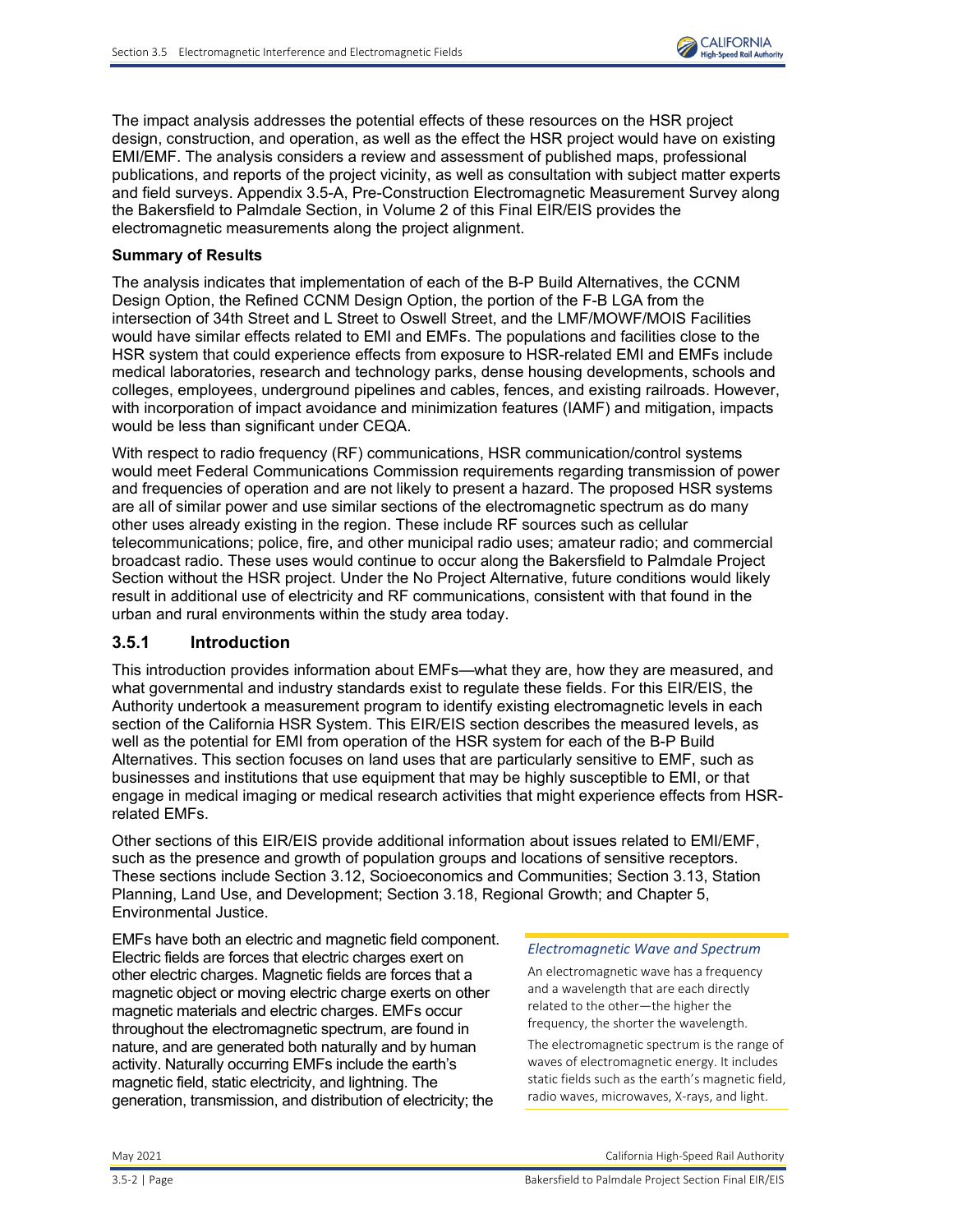

use of everyday household electric appliances and communication systems; industrial processes; and scientific research also create EMFs.

EMI occurs when the EMFs produced by a source affect operation of an electrical, magnetic, or electromagnetic device. EMI may come from a source that intentionally radiates EMFs (such as a television broadcast station), or one that does so incidentally (such as an electric motor).

EMFs are described in terms of both their intensity and their frequency, which is the number of cycles the EMF undergoes each second. [2](#page-2-0) In the U.S., the commercial electric power system operates at a frequency of 60 hertz (Hz), or cycles per second, meaning that the field completes one full cycle 60 times per second. Electric power system components are typical sources of electric and magnetic fields. These components include generating stations and power plants,

#### *Unit Definitions and Conversions*

Hertz (Hz) – Unit of frequency equal to one cycle per second:

- $\blacksquare$  1 kilohertz (kHz) = 1,000 Hz
- $\blacksquare$  1 gigahertz = 1 billion Hz

Gauss (G) – Unit of magnetic flux density (English units):

 $\blacksquare$  1 G = 1,000 milligauss (mG)

Tesla (T) – Unit of magnetic flux density (International units):

- $\blacksquare$  1 T = 1 million microtesla ( $\mu$ T)
- $1 G = 100 \mu T$
- $1 mG = 0.1 \mu T$

substations, high-voltage transmission lines, and electric distribution lines. Even in areas not adjacent to transmission lines, 60 Hz EMFs are present from electric power systems and common building wiring, electrical equipment, and appliances.

Natural and human-generated EMFs cover a broad-frequency spectrum. EMFs that are nearly constant in time are called direct current (DC) EMFs. EMFs that vary in time are called alternating current (AC) EMFs. AC EMFs are further characterized by their frequency range. The Institute of Electrical and Electronic Engineers (IEEE) defines extremely low-frequency magnetic fields as those with a range of 3 to 3,000 Hz. The California HSR System's overhead contact system (OCS) and power distribution system would primarily generate extremely low frequency fields at 60 Hz and at harmonics (multiples) of 60 Hz.

Radio and other communications operate at much higher frequencies, often in the range of 500,000 Hz (500 kilohertz [kHz]) to 3 billion Hz (3 gigahertz). Typical RF sources of EMFs include antennas associated with cellular telephone towers; broadcast towers for radio and television; airport radar, navigation, and communication systems; high frequency and very high frequency communication systems used by police and fire departments, emergency medical technicians, utilities, and governments; and local wireless systems such as Wi-Fi or cordless telephones.

The strength of magnetic fields is typically measured in milligauss (mG), gauss (G), tesla (T), or microtesla (µT). For reference, the earth's geomagnetic field ranges from approximately 300 to 700 mG DC (0.3 to 0.7 G) (50 to 70 µT) at its surface. Average AC magnetic field levels within homes are approximately 1 mG (0.001 G) (0.1  $\mu$ T), and measured AC values range from 9 to 20 mG (0.009 to 0.020 G) (0.9 to 2  $\mu$ T) near appliances (Severson et al. 1988). The strength of EMFs decreases rapidly with distance from their sources; thus, EMFs higher than background levels are usually close to EMF sources.

The information presented in this section primarily concerns EMFs at the 60 Hz power frequency and at RFs produced intentionally by communications or unintentionally by electric discharges. EMFs from HSR project operation would consist of the following:

• Power-frequency electric and magnetic fields from the traction power system, traction power substations (TPSS), emergency generators that provide backup power to the stations in case of a power outage, and utility feeder lines. The 25-kilovolt (kV) operating voltage of the HSR traction system would produce 60 Hz electric fields, and the flow of currents providing power to the HSR vehicles would produce 60 Hz magnetic fields. Along the tracks, the flow of propulsion currents to the trains in the OCS and rails would produce magnetic fields.

California High-Speed Rail Authority May 2021 **May 2021** 

 $\overline{a}$ 

<span id="page-2-0"></span> $^2$  The period of the wave is the time it takes for an alternating field to complete one full cycle. Frequency is just the reciprocal of the period.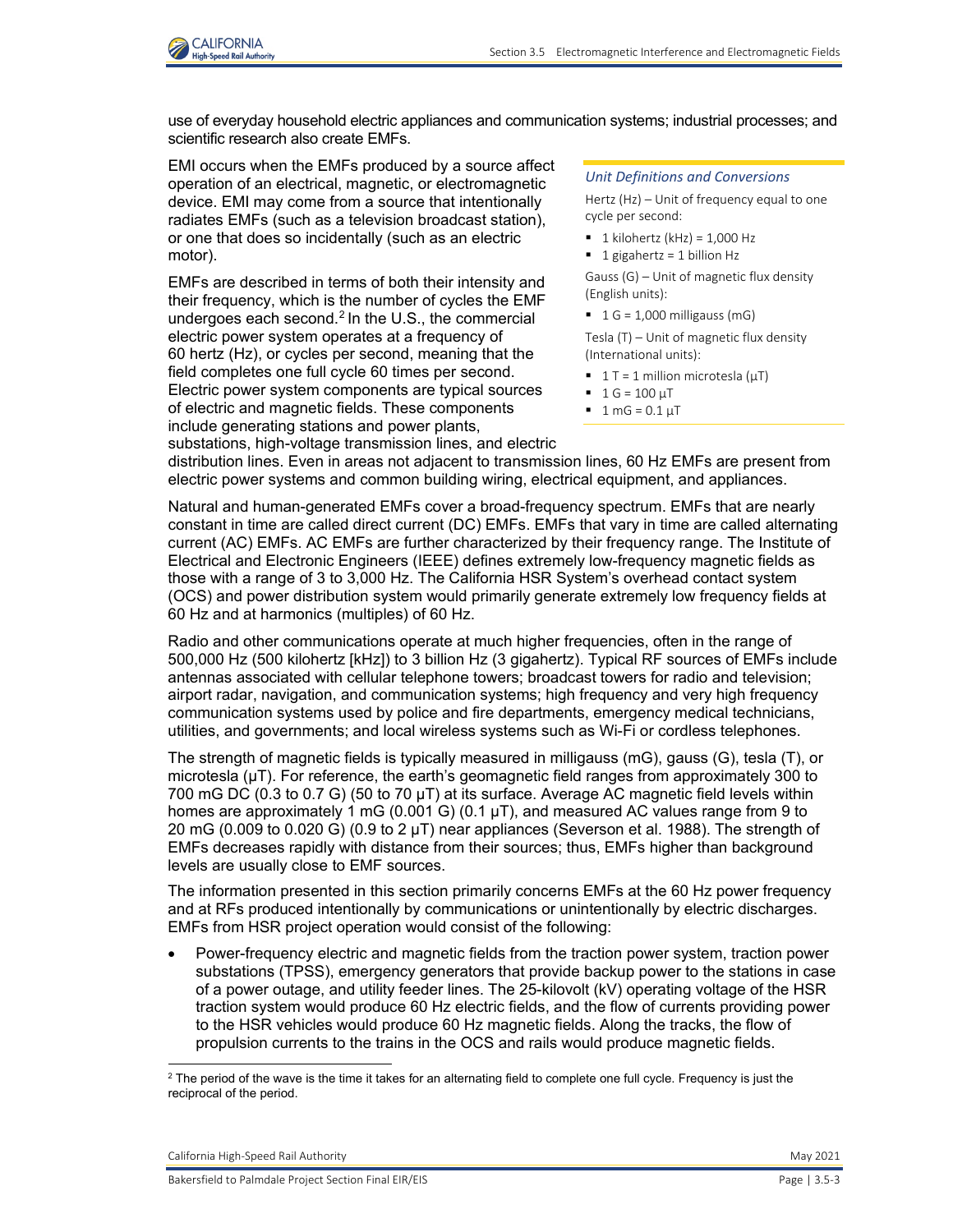- Harmonic magnetic fields from vehicles. Depending on the design of power equipment in the HSR trains, power electronics would produce currents with frequency content in the kHz range. Potential sources include power conversion units, switching power supplies, motor drives, and auxiliary power systems. Unlike the traction power system, these sources are highly localized in the trains and move along the track as the trains move.
- RF fields. The HSR system would use a variety of communications, data transmission, and monitoring systems—both on and off vehicles—that operate at RFs. These wireless systems would meet the Federal Communications Commission (FCC) regulatory requirements for intentional emitters (Code of Federal Regulations [C.F.R.] Title 47, Part 15, and FCC Office of Engineering and Technology Bulletin No. 65, Evaluating Compliance with FCC Guidelines for Human Exposure to Radiofrequency Electromagnetic Fields).

Of these EMFs, the dominant effect is expected to be the 60 Hz AC magnetic fields from the propulsion currents flowing in the traction power system (i.e., the OCS and rails).

### **3.5.2 Laws, Regulations, and Orders**

Several organizations have developed guidelines for EMF exposure, including individual states, the FCC, the Occupational Safety and Health Administration (OSHA), the IEEE, the American National Standards Institute (ANSI), and the American Conference of Governmental Industrial Hygienists (ACGIH). Neither the California government nor the U.S. government has regulations limiting power-frequency EMFs.

The International Commission on Non-Ionizing Radiation Protection has also adopted EMF exposure guidelines and standards in the extremely low frequency and RF frequency bands applicable to HSR emissions. The International Commission on Non-Ionizing Radiation Protection and IEEE standards both address EMF exposure by the general public and for workers in an occupational setting. While the International Commission on Non-Ionizing Radiation Protection guidelines are widely used within the U.S. and abroad, and have been formally adopted by the European Union, the *Final Program Environmental Impact Report/Environmental Impact Statement (EIR/EIS) for the Proposed California High-Speed Train System* (Statewide Program EIR/EIS) uses the IEEE standards to assess the potential for health effects from anticipated HSR emissions. For occupational exposure, International Commission on Non-Ionizing Radiation Protection reference values are 1,000  $\mu$ T for magnetic fields and 8.333 kilovolts/meter (kV/m) for electric fields.

The IEEE Standard C95.6, IEEE Standard for Safety Levels with Respect to Human Exposure to Electromagnetic Fields, 0–3 kHz, which is often referenced in the U.S. and which the ANSI has formally adopted, specifies maximum permissible exposure (MPE) levels for the general public and for occupational exposure to EMFs from 0–3 kHz. The HSR electrification and traction systems would mainly generate 60 Hz EMFs, which this standard addresses. [Table 3.5-1](#page-3-0) and [Table 3.5-2](#page-4-0) show the IEEE Standard C95.6 exposure levels (IEEE 2002). Note that the IEEE exposure levels are recommendations only, not regulations.

### <span id="page-3-0"></span>**Table 3.5-1 Institute of Electrical and Electronics Engineers C95.6 Magnetic Field Maximum Permissible Exposure Levels for the General Public**

| <b>Body Part</b> | <b>Frequency Range (Hz)</b> | B-Field (mG)            |
|------------------|-----------------------------|-------------------------|
| Head and Torso   | 20-759                      | $9.04 \times 10^{3}$    |
|                  | 759-3,000                   | $6.87 \times 10^{6}$    |
|                  | 60                          | $9.04 \times 10^{3}$    |
| Arms or Legs     | < 10.7                      | $3.53 \times 10^6$      |
|                  | $10.7 - 3,000$              | $3.79 \times 10^{7}$ /f |
|                  | 60                          | $6.32 \times 10^{5}$    |

*Source: Institute of Electrical and Electronics Engineers, 2002*  $/f =$  divided by the frequency

Hz = hertz

May 2021 California High-Speed Rail Authority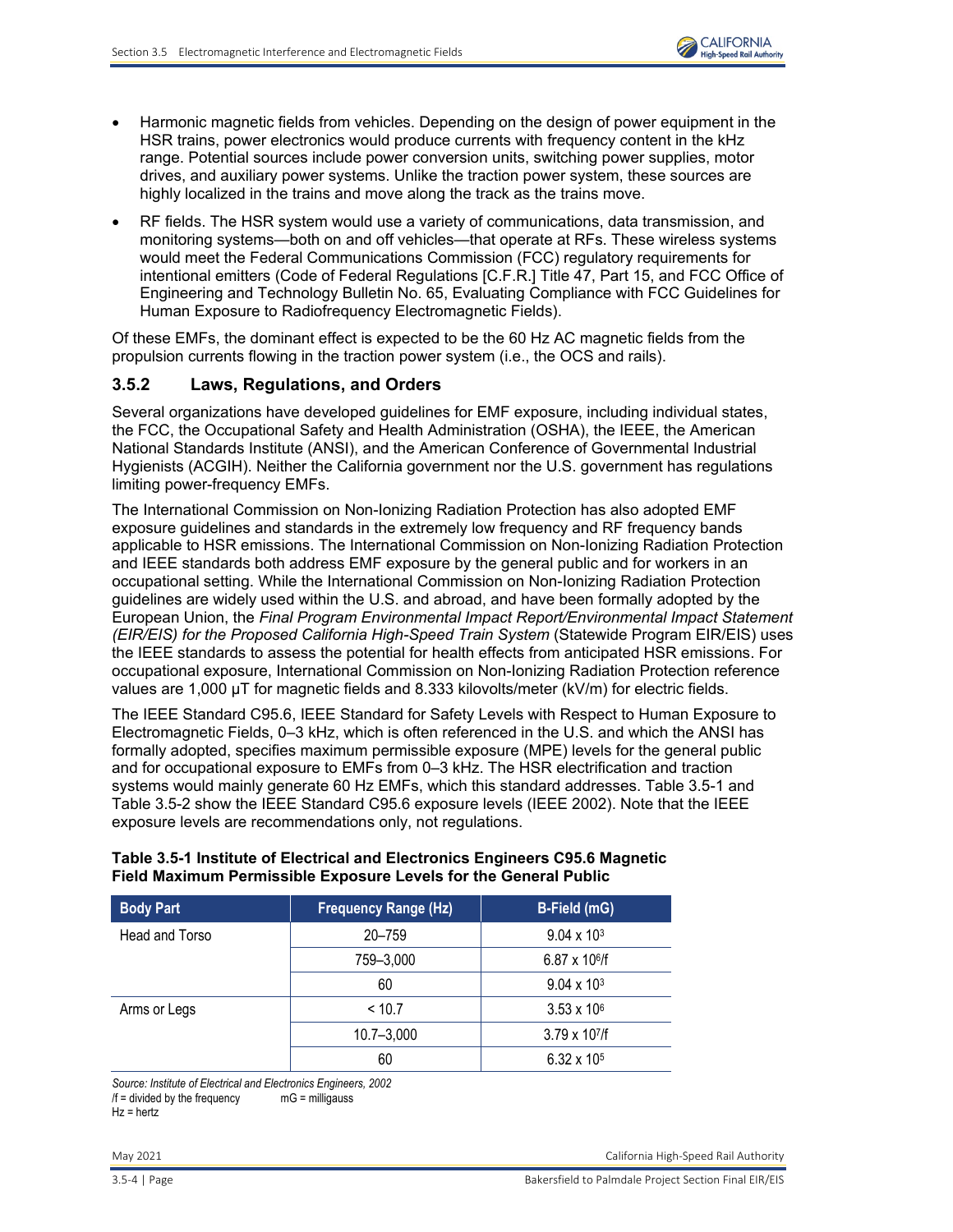

| <b>Body Part</b> | <b>Frequency Range (Hz)</b> | $E$ Field ( $v/m$ )  |
|------------------|-----------------------------|----------------------|
| Whole Body       | $1 - 368$                   | 5.000                |
|                  | 368-3,000                   | $1.84 \times 10^{6}$ |
|                  | 60                          | 5.000                |

### <span id="page-4-0"></span>**Table 3.5-2 Institute of Electrical and Electronics Engineers C95.6 Electric Field Maximum Permissible Exposure Levels for the General Public**

*Source: Institute of Electrical and Electronics Engineers, 2002*  $/f =$  divided by the frequency  $v/m =$  volts per meter

 $Hz = hertz$ 

In 2006, the ANSI adopted IEEE Standard C95.1 as its standard for safe human exposure to nonionizing electromagnetic radiation (IEEE 2006). The HSR train control and communications systems would use radio signals within the range covered by this standard. The C95.1 Standard specifies MPE levels for whole and partial body exposure to electromagnetic energy. MPE exposure levels are lower at 100 to 300 megahertz (MHz) because the human body absorbs the greatest percentage of incident energy at these frequencies. The MPE standards become progressively higher at frequencies above 400 MHz because the human body absorbs less energy at these higher frequencies. The IEEE C95.1 Standard MPEs are based on RF levels averaged over a 30-minute exposure time for the general public. For occupational exposure, the averaging time varies with frequency, from 6 minutes at 450 MHz to 3.46 minutes at 5,000 MHz.

Both the IEEE C95.6 and C95.1 Standards specify safety levels for occupational and generalpublic exposure. For each, the exposure levels are frequency dependent. The general-public exposure safety levels are stricter because workers are assumed to have knowledge of occupational risks and are better equipped to protect themselves (e.g., through use of personal safety equipment). The general-public safety levels are intended to protect all members of the public (including pregnant women, infants, the unborn, and the infirm) from short-term exposure to EMFs. These safety levels are set at 10 to 50 times below the levels at which scientific research has shown harmful effects may occur, thus incorporating a large safety factor (IEEE 2006).

Title 29, Part 1910.97, of the C.F.R. contains the OSHA safety standards for occupational exposure to RF emissions. The OSHA safety levels do not vary with frequency and are less stringent than the equivalent IEEE standards and FCC MPEs, except for occupational exposure to fields with frequencies above 5,000 MHz, where the OSHA MPE is equal to the IEEE C95.1 MPE and is two times higher than the FCC MPE. The OSHA MPEs are based on a 6-minute averaging time.

The ACGIH limits state that power frequency (60 Hz) magnetic fields should not exceed 10 G (10,000 mG, or 1 millitesla). The ACGIH additionally recommends that workers with pacemakers not exceed 1 G (1,000 mG or 0.1 millitesla). The ACGIH 10 G guideline level is intended to prevent effects such as induced currents in cells or nerve stimulation. However, the ACGIH guidelines are for occupational exposure, not general-public exposure.

## *3.5.2.1 Federal*

### **Federal Railroad Administration Procedures for Considering Environmental Impacts (64 Fed. Reg. 28545)**

The Federal Railroad Administration *Procedures for Considering Environmental Impacts* states that "the EIS should identify any significant changes likely to occur in the natural environment and in the developed environment. The EIS should also discuss the consideration given to design quality, art, and architecture in project planning and development as required by U.S. Department of Transportation Order 5610.4" (FRA 1999, pg. 28555).

### **Other Federal Requirements**

• FRA, 49 C.F.R. Parts 236.8, 238.225, and 236, Appendix C. These regulations provide rules, standards, and instructions regarding operating characteristics of electromagnetic, electronic, or electrical apparatus, and regarding safety standards for passenger equipment.

California High-Speed Rail Authority **May 2021** 2021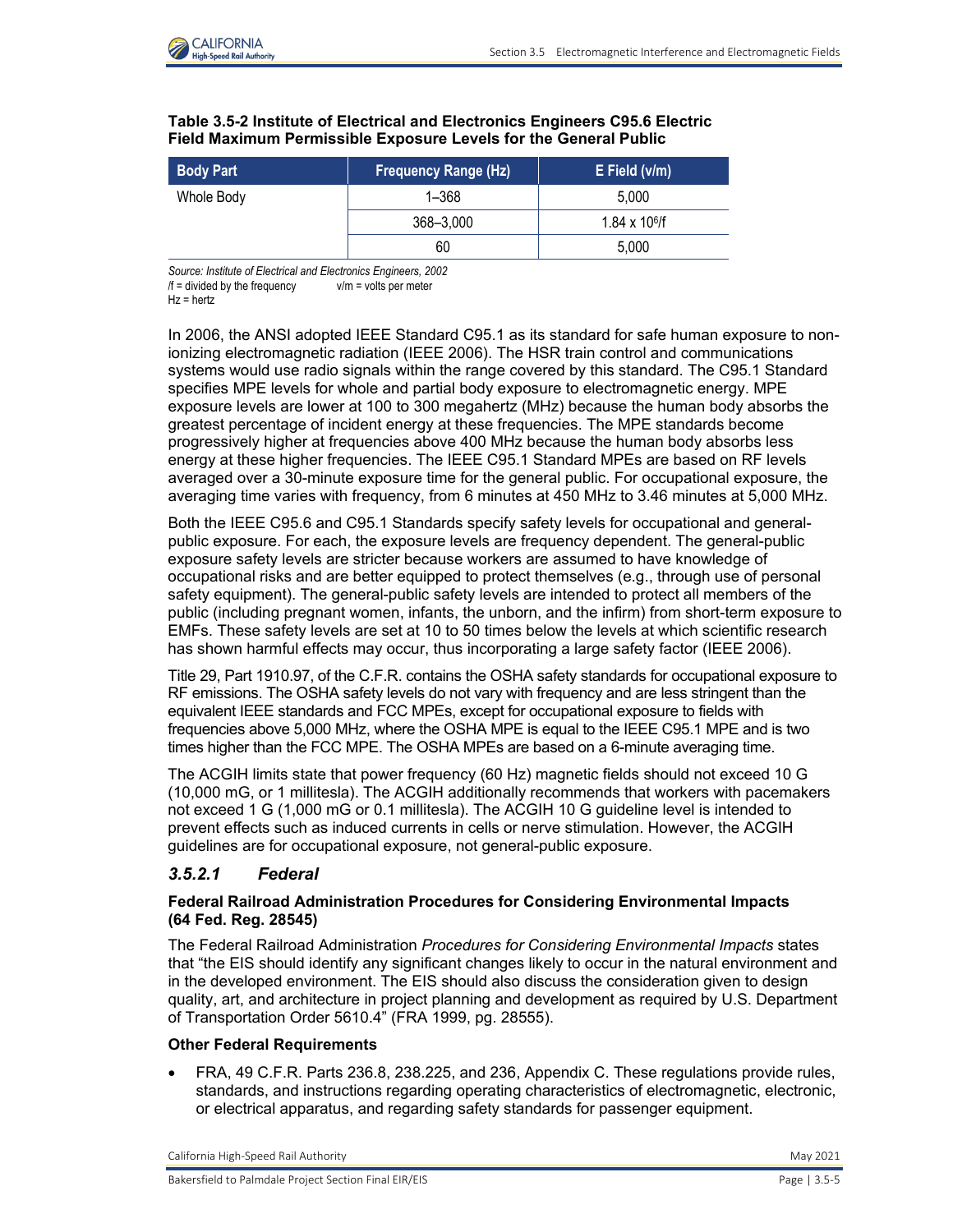

- U.S. Department of Commerce, FCC, 47 C.F.R. Part 15. Part 15 provides rules and regulations regarding licensed and unlicensed RF transmissions. Most telecommunications devices sold in the U.S., whether they radiate intentionally or unintentionally, must comply with Part 15. However, Part 15 does not govern any device used exclusively in a vehicle, including on HSR trains.
- U.S. Department of Commerce, FCC, Office of Engineering and Technology Bulletin 65, Evaluating Compliance with FCC Guidelines for Human Exposure to Radiofrequency Electromagnetic Fields. Office of Engineering and Technology Bulletin 65 provides assistance in evaluating whether proposed or existing transmitting facilities, operations, or devices comply with limits for human exposure to RF fields adopted by the FCC (1997).
- FCC Regulations at 47 C.F.R. Part 1.1310 are based on the 1992 version of the IEEE C95.1 safety standard. [Table 3.5-3](#page-5-0) shows MPEs contained in the IEEE C95.1 and FCC standards at frequencies of 450, 900, and 5,000 MHz, which covers the range of frequencies that may be used by HSR radio systems. FCC MPEs are based on an averaging time of 30 minutes for exposure of the general public and 30 minutes for occupational exposure. As shown in Table [3.5-3,](#page-5-0) the differences between the IEEE C95.1 and FCC MPEs are minor.
- U.S. Department of Labor, OSHA, 29 C.F.R. 1910.97 Non-Ionizing Radiation. These are safety standards for occupational exposure to RF emissions in the 10 MHz to 100 GHz range. [Table](#page-5-0) 3.5-3 shows MPEs contained in the OSHA standards. The OSHA safety levels do not vary with frequency and are less stringent than the equivalent ANSI/IEEE and FCC MPEs, except for occupational exposure to fields with frequencies above 5,000 MHz, where the OSHA MPE is equal to the C95.1 MPE and is two times higher than the FCC MPE is. The OSHA MPEs are based on averaging over any 6-minute time interval.

<span id="page-5-0"></span>

| Table 3.5-3 Radio Frequency Emissions Safety Levels Expressed as Maximum Permissible |  |
|--------------------------------------------------------------------------------------|--|
| <b>Exposure</b>                                                                      |  |

| <b>Frequency</b> | IEEE C95.1 MPE (mW/cm <sup>2</sup> ) |                       | FCC MPE (mW/cm <sup>2</sup> )                |     |                     |  | <b>OSHA MPE (mW/cm<sup>2</sup>)</b> |
|------------------|--------------------------------------|-----------------------|----------------------------------------------|-----|---------------------|--|-------------------------------------|
|                  | <b>Occupational</b>                  | <b>General Public</b> | <b>General Public</b><br><b>Occupational</b> |     | <b>Occupational</b> |  |                                     |
| 450 MHz          | 1.5                                  | 0.225                 | 1.5                                          | 0.3 | 10                  |  |                                     |
| 900 MHz          | 3.0                                  | 0.45                  | 3.0                                          | 0.6 | 10                  |  |                                     |
| 5,000 MHz        | 10                                   | 1.0                   | 5.0                                          | 1.0 | 10                  |  |                                     |

*Source: OSHA, 2011*

cm = centimeter(s)<br>
FCC = Federal Communications Commission<br>
mW = milliwatt(s)<br>
mW = milliwatt(s)  $FCC = Federal$  Communications Commission MHz = megahertz

IEEE = Institute of Electrical and Electronics Engineers OSHA = Occupational Safety and Health Administration

## *3.5.2.2 State*

- California Department of Education, California Code of Regulations, Title 5, Section 14010(c)—Sets minimum distances for siting school facilities from the edge of power line easements: 100 feet for 50- to-133 kV lines; 150 feet for 220- to 230-kV lines; and 350 feet for 500- to 550-kV lines.
- California Public Utilities Commission Decision D.93-11-013—The California Public Utilities Commission (CPUC) decision adopted a policy regarding EMFs from regulated utilities.
- CPUC Decision D.06-01-042—This CPUC decision updates the EMF policy originally defined in D.93-11-013.
- CPUC EMF Guidelines for Electrical Facilities—These CPUC guidelines, based on D.93-11- 013 and D.06-01-042, establish priorities between land use classes for EMI mitigation.

While the CPUC decisions, general orders, and guidelines do not directly apply to the HSR project, they are listed because: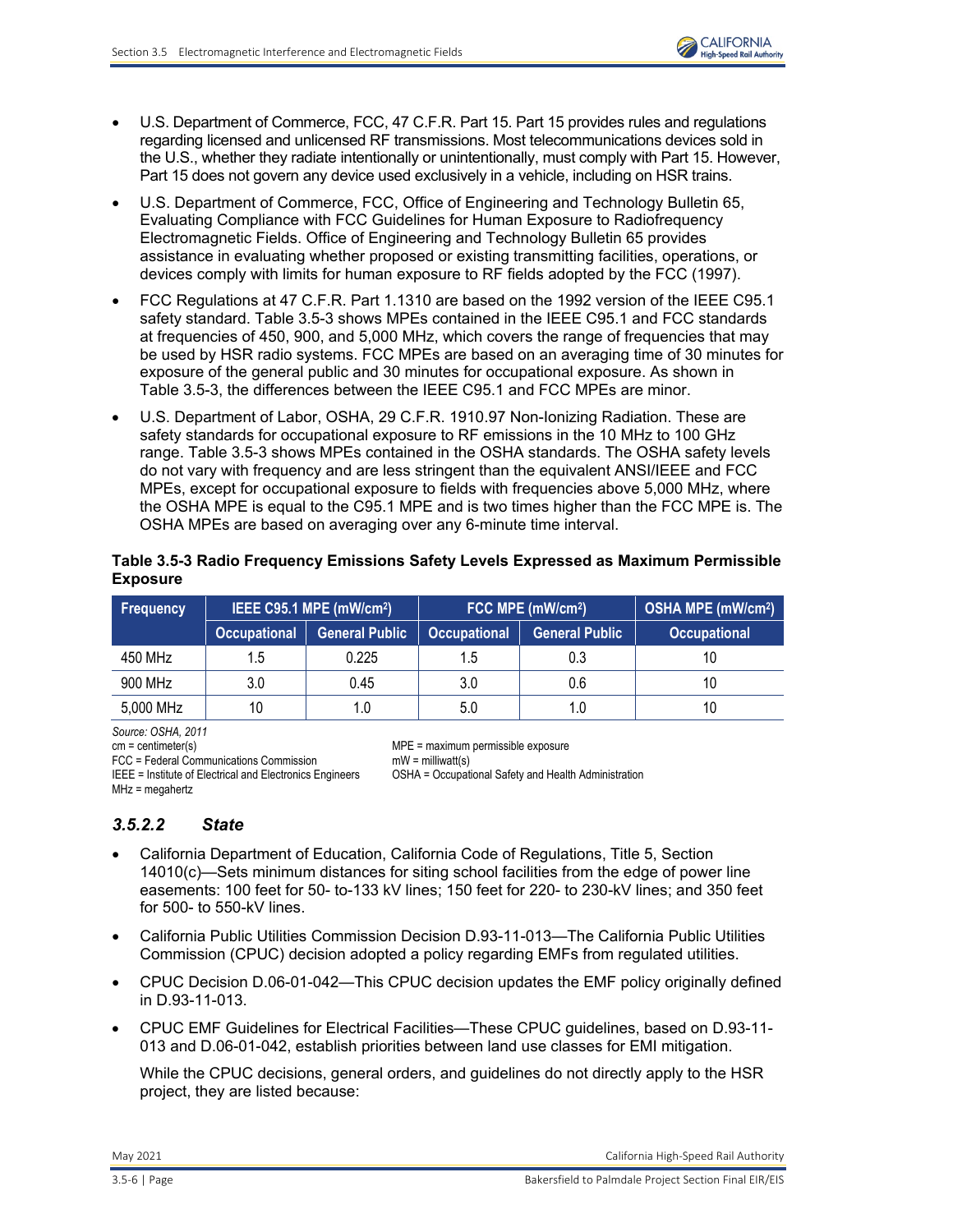

- The project would handle potential environmental impacts of the HSR system TPSS and associated electric power substations, station switches, and high-voltage transmission lines consistent with CPUC Decision D.93-11-013 and D.06-01-042.
- Decision D.06-01-042 reaffirms the key elements of the updated EMF policy.
- General Order No. 176. Rules for Overhead 25-kV AC Railroad Electrification Systems:
	- The purpose of these rules is to establish uniform safety requirements governing the design, construction, operation, and maintenance of 25-kV AC railroad electrification OCSs. These rules promote the safety and security of the general public and of persons engaged in the construction, maintenance, and operation of a 25-kV electrified HSR project.
	- The rulemaking is for the 25-kV Electrification System, which includes new safety rules for only the construction and operation of HSR OCSs. The traction power system, which includes all power substations and required interconnections with utilities, would be constructed per existing safety rules (General Orders) and is not part of these proceedings. This rulemaking process is not related to the relocation of utilities that enable the construction of HSR infrastructure. All this work would be performed based on bilateral agreements with utilities and in accordance with existing regulations and design criteria.

## *3.5.2.3 Regional and Local*

Some local and regional general plans and ordinances discuss EMI- and EMF-related topics, typically as guidance or policy. The EMI and EMF guidance in these plans and ordinances generally derives from the federal and state regulations listed above.

## **3.5.3 Regional and Local Policy Analysis**

The HSR project is an undertaking of the Authority in its capacity as a state agency and representative of a federal agency. Therefore, the project is neither subject to the jurisdiction of local governments nor is it required to be consistent with local plans. Council on Environmental Quality and Authority regulations nonetheless call for the discussion of any inconsistency or conflict of a proposed action with regional or local plans and laws. Where inconsistencies or conflicts exist, the Council on Environmental Quality and the Authority require a description of the extent of reconciliation and the reason for proceeding if full reconciliation is not feasible (Code of Federal Regulations [C.F.R.] Title 40, Part 1506.2[d], and 64 *Federal Register* 28545, 14[n][15]).[3](#page-6-0) The CEQA Guidelines also require that an EIR discuss the inconsistencies between the proposed project and applicable general plans, specific plans, and regional plans (CEQA Guidelines § 15125[d]). Section 3.16.3, Regional and Local Policy Analysis, and Appendix 2-H, Detailed Plan Consistency Analysis, of this EIR/EIS summarize the Bakersfield to Palmdale Project Section's consistency with regional and local plans and policies.

A review of municipal code and general plan documents for the Cities of Bakersfield, Tehachapi, Lancaster, and Palmdale identified local regulations pertaining to EMI or EMF exposure. With one exception, the review found no elements that would apply to EMI/EMF impacts from the HSR project.

The only direct reference to EMFs comes from the Safety Element of the City of Palmdale General Plan. The relevant section states:

*Policy S2.6.1: if, in the future, conclusive evidence links electro-magnetic fields (EMF) associated with electrical distribution lines electrical distribution stations, or transformers with deleterious health effects, develop standards for* 

California High-Speed Rail Authority May 2021 **May 2021** 

 $\overline{a}$ 

<span id="page-6-0"></span><sup>&</sup>lt;sup>3</sup> The Council on Environmental Quality (CEQ) issued new regulations, effective September 14, 2020, updating the NEPA implementing procedures at 40 CFR 1500-1508. However, because this project initiated the NEPA process before September 14, 2020, it is not subject to the new regulations. The Authority is relying on the regulations as they existed prior to September 14, 2020. Therefore, all citations to CEQ regulations in this environmental document refer to the 1978 regulations, pursuant to 40 CFR 1506.13 (2020) and the preamble at 85 Fed. Reg. 43340.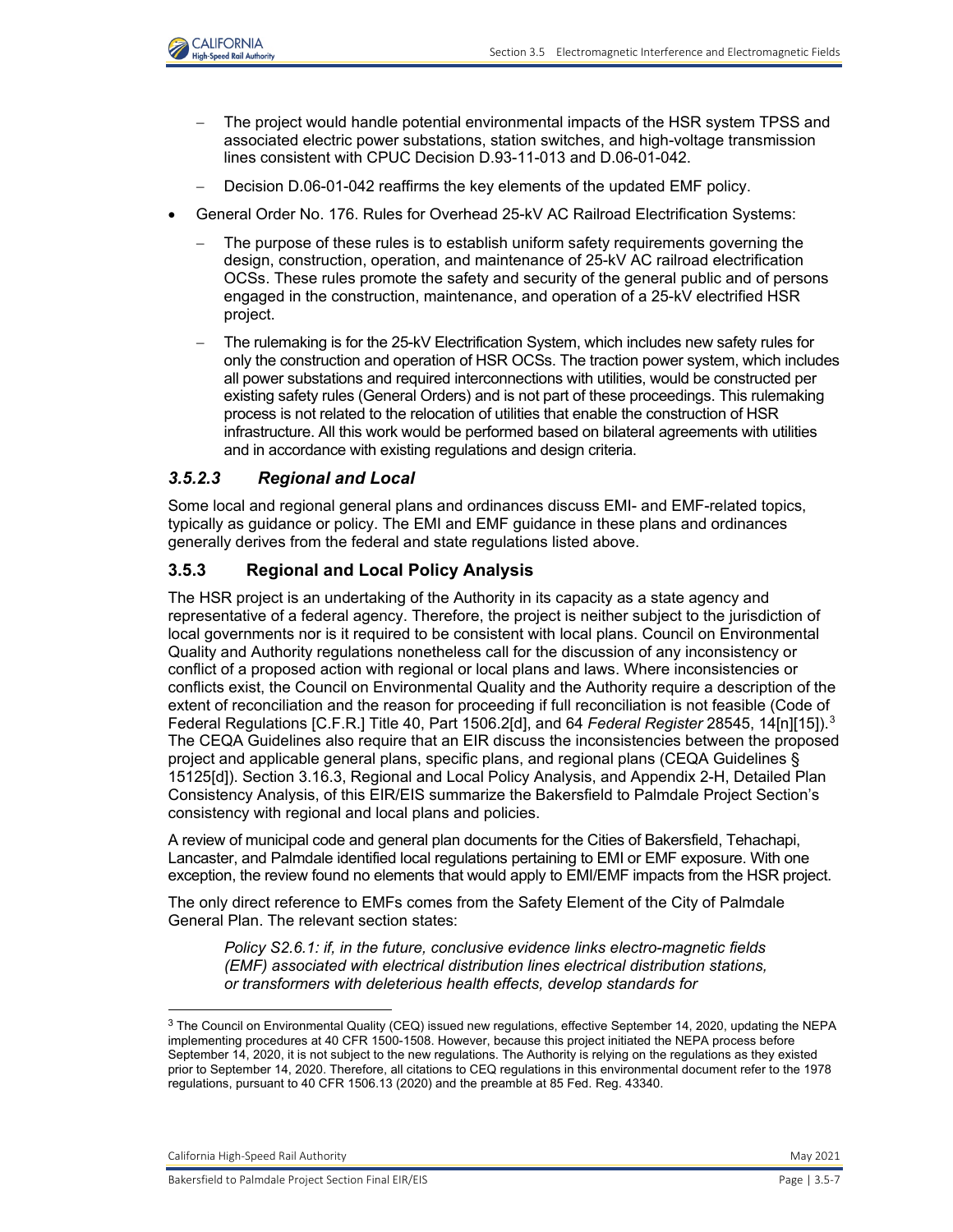

*construction, building setbacks, and/or land use restrictions for those areas impacted by hazardous EMF fields.* 

This does not set specific limits or standards regarding EMF exposure but simply reserves the right to develop standards in the future. As such, the HSR project is compatible with Policy S2.6.1 of the City of Palmdale General Plan.

## **3.5.4 Methods for Evaluating Impacts**

## *3.5.4.1 Study Area for Analysis*

The resource study area is the area in which all environmental investigations specific to EMI/EMFs are performed to determine the resource characteristics and potential impacts of the project section.

The boundaries of the resource study area for EMI/EMFs extend beyond the project footprint. The EMI/EMF impact analysis focuses on the effects of source EMI/EMFs on sensitive receivers. Sensitive EMI/EMF receivers are adjacent railroads and rail transit systems, airports, residential dwellings, schools, hospitals, clinics, medical facilities, commercial and industrial facilities, and agricultural operations (farms). The study area includes urban and developed areas in Bakersfield, Tehachapi, Lancaster, and Palmdale, from Oswell Street in Bakersfield to the section terminus at the Palmdale Station, located at the Palmdale Transportation Center. The Bakersfield F Street Station area to Oswell Street is included in the *Fresno to Bakersfield Section Draft Supplemental EIR/EIS* and *Final Supplemental EIR* for the F-B LGA (Authority and FRA 2017; Authority 2018), which are incorporated by reference into this analysis.

The study area for direct EMI/EMF impacts on sensitive receivers is the project footprint, as described in Chapter 2, Alternatives, plus:

- Two hundred feet on both sides of the proposed HSR right-of-way centerline (a 400-foot-wide strip centered on the proposed HSR alignment) for each B-P Build Alternative
- Two hundred feet on both sides of the proposed HSR right-of-way centerline (a 400-foot-wide strip) from the transmission lines supplying the TPSS for each B-P Build Alternative

Computer modeling predicts the EMF level would decay to a level below 2 mG at 200 feet from either side of the HSR right-of-way centerline.

The study area sampled for RF interference was extended beyond 200 feet on each side of the proposed HSR right-of-way centerline as follows:

• Five hundred feet on both sides of the proposed HSR right-of-way centerline (a 1,000-footwide strip centered on the proposed HSR alignment) for each B-P Build Alternative

To be conservative as well as consistent with the HSR Environmental Methodology Guidelines, the 500-foot buffer on either side of the alignment was used for the resource study area in this EMI/EMF analysis. This study area has been determined based on typical screening distances as defined by the *Draft EIR/EIS Assessment of California High-Speed Train Alignment Electromagnetic Field Footprint* (Footprint Report) prepared in July 2010 (Authority 2012), Section 2.5, and project-specific features of the HSR project. Screening distances indicate whether any EMI/EMF-sensitive receivers are near enough to the proposed alignment for an EMI/EMF impact to be possible under typical conditions. If receivers are located farther than these screening distances, the Footprint Report has determined that impacts would be unlikely.

## *3.5.4.2 Impact Avoidance and Minimization Features*

The Authority has pledged to implement programmatic IAMFs consistent with (1) the 2005 Statewide Program EIR/EIS, (2) the 2008 Bay Area to Central Valley Program EIR/EIS, and (3) the 2012 Partially Revised Final Program EIR into the HSR project. The Authority would implement these features during project design and construction, as relevant to the HSR project section, to avoid or reduce impacts.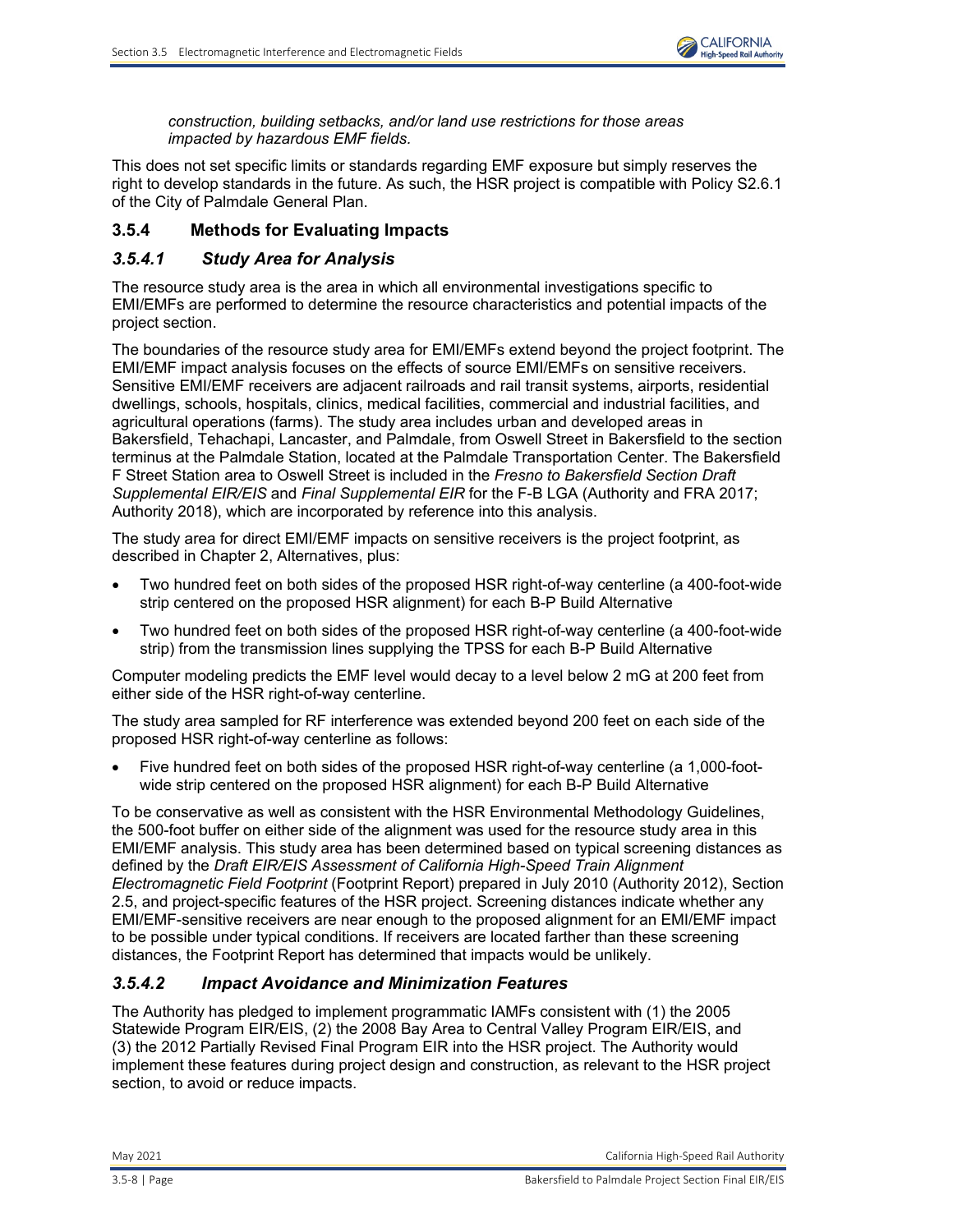

The project design and construction would incorporate IAMFs that would avoid or minimize environmental or community impacts. Each IAMF is described below.

### *EMI/EMF-IAMF#1: Preventing Interference with Adjacent Railroads*

*Technical Memorandum 3.00.10. Implementation Stage Electromagnetic Compatibility Program Plan*, requires coordination with adjacent railroads. During Project Design, the Contractor would work with the engineering departments of railroads that operate parallel to the HSR system to apply standard design practices to prevent interference with the electronic equipment operated by these railroads. Prior to Operation and Maintenance of each operating segment, the Contractor shall certify through issuance of a technical memorandum to the Authority that design provisions to prevent interference have been established and have been determined to be effective prior to the activation of potentially interfering systems of the HSR.

The contractor would work with the railroad engineering departments where these railways parallel the HSR to apply the standard design practices to prevent interference with the electronic equipment operated by these railroads. Design provisions to prevent interference would be put in place and determined to be adequately effective by a qualified electrical engineering professional prior to the HSR activation of potentially interfering systems. HSR Design Criteria Manual Chapter 26 summarizes the applicable EMI/EMF design standards that the Authority would use for the project.

### *EMI/EMF-IAMF#2: Controlling Electromagnetic Fields/Electromagnetic Interference*

Prior to construction, the contractor would prepare an EMI/EMF technical memorandum for review and approval by the Authority. The California HSR Project shall adhere to international guidelines and comply with applicable federal and state laws and regulations. The HSR project design would follow Technical Memorandum 300.10, Implementation Stage Electromagnetic Compatibility Program Plan, the HSR Design Criteria Manual Chapter 26, which provides detailed electromagnetic compatibility (EMC) design criteria for the HSR systems and equipment, and HSR Design Criteria Manual Chapter 22, which addresses grounding requirements for third-party metallic structures, including fences and pipelines, which are parallel and adjacent to the California HSR System right-of-way. These documents describe the design practices to avoid EMI and to provide for HSR operational safety. Some measures of the ISEP include:

- During the planning stage through system design, the Authority would perform EMC/EMI safety analyses, which would include identification of existing nearby radio systems, design of systems to prevent EMI with identified neighboring uses, and incorporation of these design requirements into bid specifications used to procure radio systems.
- Pipelines and other linear metallic objects that are not sufficiently grounded through the direct contact with earth would be separately grounded in coordination with the affected owner or utility to avoid possible shock hazards. For cases where metallic fences are purposely electrified to inhibit livestock or wildlife from traversing the barrier, specific insulation design measures would be implemented.
- HSR standard corrosion protection measures would be implemented to eliminate risk of corrosion of nearby metal objects.

## *3.5.4.3 Method for NEPA and CEQA Impact Analysis*

This section describes the sources and methods the Authority used to analyze potential impacts on EMI and EMFs from implementation of the B-P Build Alternatives, the CCNM Design Option, the Refined CCNM Design Option, the portion of the F-B LGA from the intersection of 34th Street and L Street to Oswell Street, and the LMF/MOWF/MOIS Facilities. These methods apply to both the National Environmental Policy Act (NEPA) and CEQA unless otherwise indicated. Refer to Section 3.1.3.4, Methods for Evaluating Impacts, for a description of the general framework for evaluating impacts under NEPA and CEQA.

The impact analysis included the following steps to identify representative land uses that could be affected by the EMFs resulting from HSR operations, and to predict HSR EMF levels for those

California High-Speed Rail Authority May 2021 **May 2021**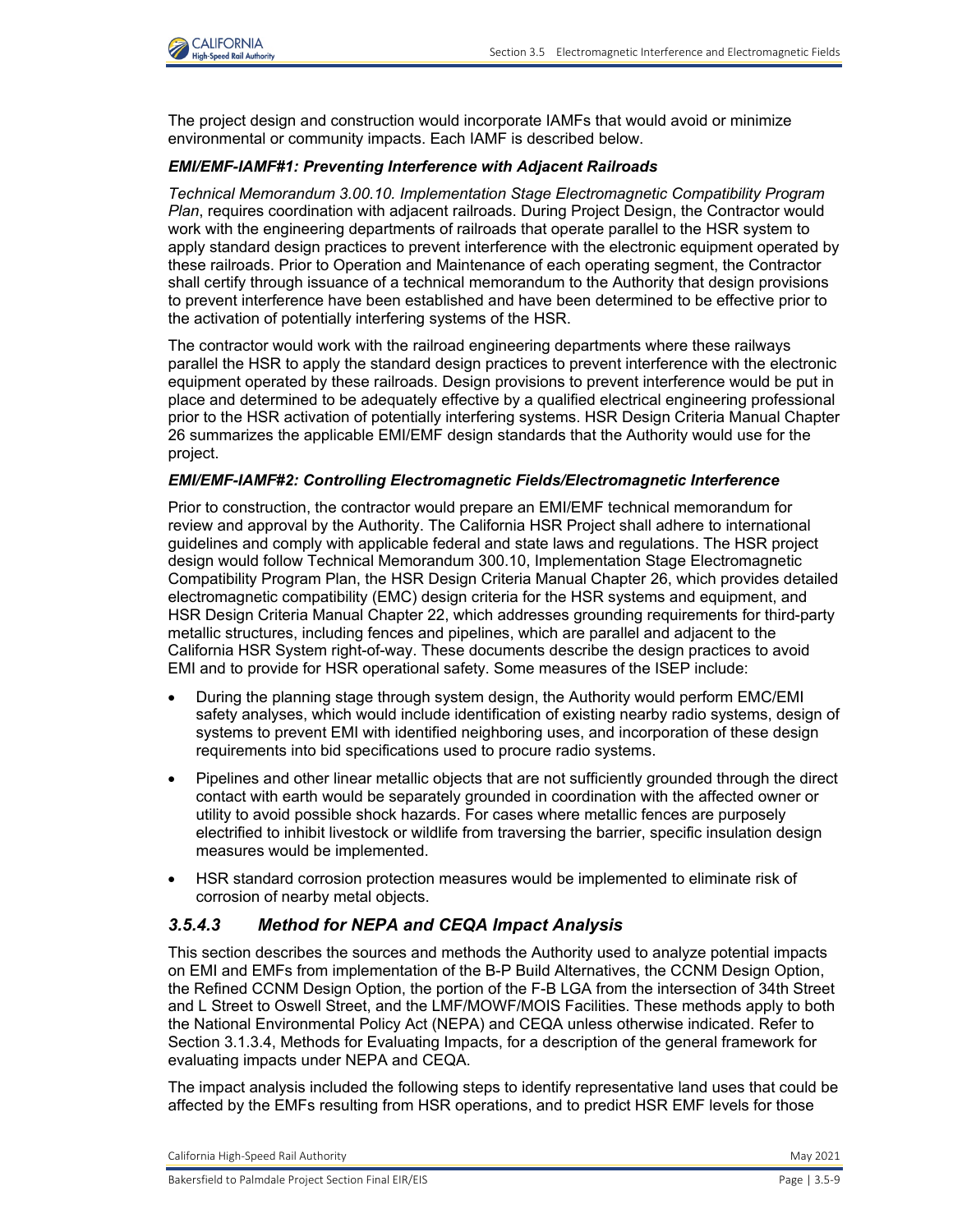

land uses. The analysis used maps, surveys, photographs, and database searches to identify land uses in the Bakersfield to Palmdale Project Section that might be susceptible to the EMFs produced by an HSR system. Such uses include universities, medical institutions, high-tech businesses, and governmental facilities that use equipment that could be affected by new sources of EMFs. Baseline measurements of EMFs were made in accordance with technical guidance developed by the Authority at selected measurement locations to establish EMF levels representative of existing conditions along the Bakersfield to Palmdale Project Section (Authority 2010a). Using these targeted areas, the reconnaissance described above identified sensitive land uses. Appendix 3.5-A (*Pre-Construction Electromagnetic Measurement Survey along the Bakersfield to Palmdale Section*) describes the measurement sites and provides details of the existing EMF levels in these representative areas.

A mathematical model of the HSR traction electrical system was used to calculate the anticipated maximum 60 Hz magnetic fields that a single HSR train would produce. The model incorporates conservative assumptions for the potential EMF impacts of the HSR system. For example, the projected maximum magnetic fields would exist only for a short time and only in certain locations as the train moves along the track or changes its speed and acceleration. The magnetic field levels decline rapidly as lateral distance from the tracks increases. For most locations and most times, "exposure" to EMFs would not be as great as predicted by the model, which gives peak levels. The EMF model uses a 220-miles-per-hour speed assumption. The worst-case conditions for magnetic fields would be short term because the train current is not always at a peak level, depending on train speed and acceleration, and because currents split between two tracks, between contact wire and negative feeder, and between front and rear power stations as the train travels down the line. The model identifies how the projected maximum EMF levels vary with lateral distance from the centerline of the tracks. The Footprint Report (Authority 2012) describes the modeling methodology and discusses the modeling results for a single-train HSR system.

For the identified sensitive land uses from the field reconnaissance, maximum EMF levels emitted by the HSR system were predicted and compared to the measured, existing ambient conditions. Because magnetic fields are expected to be the dominant EMF effect from HSR operation,<sup>[4](#page-9-0)</sup> these calculation results serve as the basis for the EMF impact analysis. Impacts were identified based on the difference between the predicted EMF levels and the existing conditions. Locations where the predicted magnetic fields are comparable to or lower than the typical levels were screened out. Where the predicted magnetic fields are higher than typical levels for exposure, then the potential for EMI is used to evaluate whether impacts could be expected.

## *3.5.4.4 Method for Determining Significance under CEQA*

CEQA requires that an EIR identify the significant environmental impacts of a project (CEQA Guidelines § 15126). One of the primary differences between NEPA and CEQA is that CEQA requires a threshold-based analysis of the impacts (see Section 3.1.3.4, Methods for Evaluating Impacts, for further information). Accordingly, Section 3.5.9, CEQA Significance Conclusions, summarizes the significance of the environmental impacts related to EMI or EMFs for each of the B-P Build Alternatives, the CCNM Design Option, the Refined CCNM Design Option, the portion of the F-B LGA from the intersection of 34th Street and L Street to Oswell Street, and the LMF/MOWF/MOIS Facilities. The Authority is using the following thresholds to determine if a significant impact from EMI or EMFs would occur as a result of the B-P Build Alternatives, the CCNM Design Option, the Refined CCNM Design Option, the portion of the F-B LGA from the intersection of 34th Street and L Street to Oswell Street, and the LMF/MOWF/MOIS Facilities. A significant impact on the environment would occur if the HSR project exposes people to a documented EMF health risk, or if HSR operations interfere with implanted biomedical devices and unshielded sensitive equipment. For purposes of CEQA, the project would have a significant impact if it would:

<span id="page-9-0"></span> $\overline{a}$ 4 The HSR OCS and distribution systems primarily would have 60 Hz magnetic fields.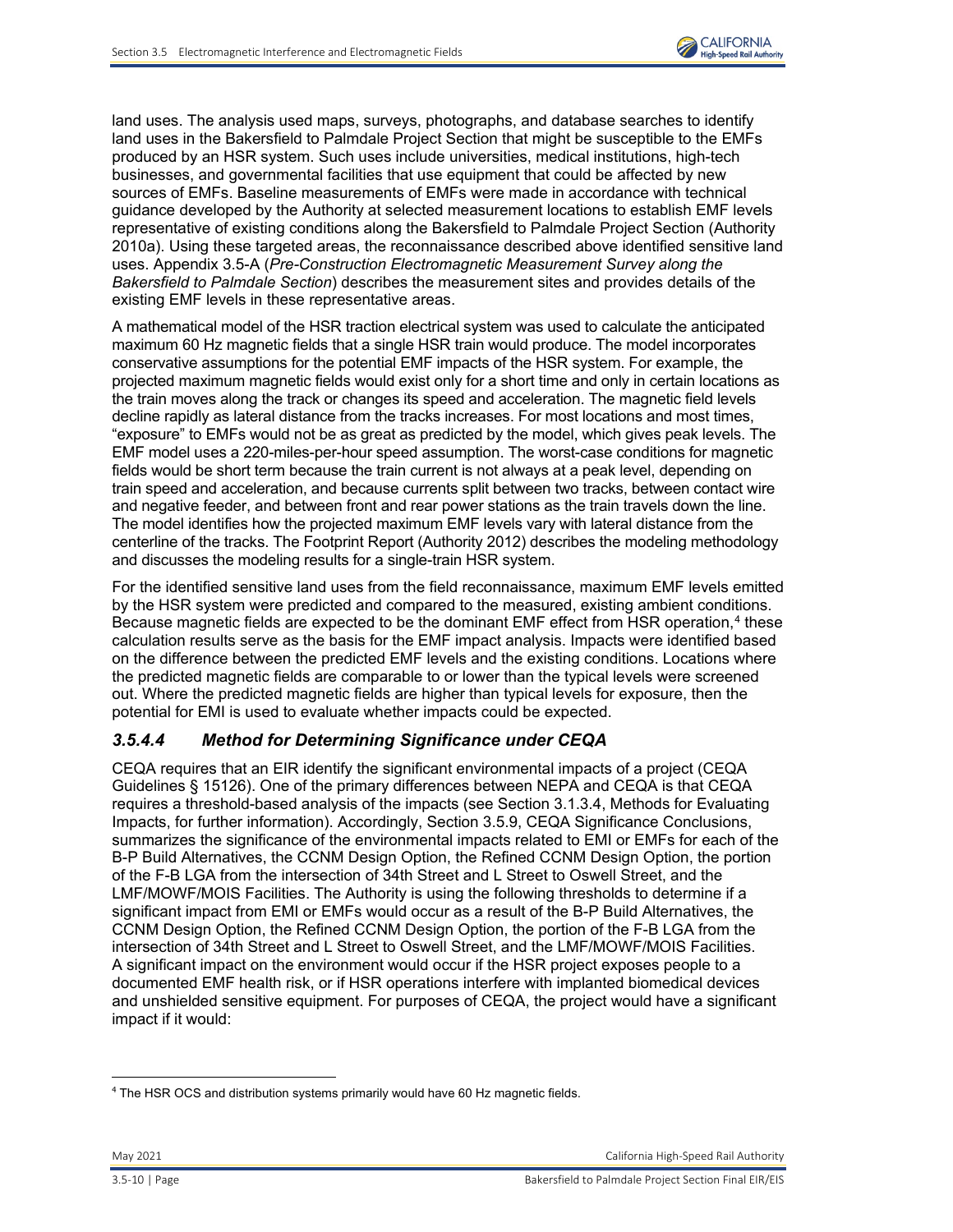

- Expose a person to an EMF health risk, including a field intensity over the limit of an applicable standard, an electric shock, or interference with an implanted biomedical device
- Disrupt agricultural activities near the HSR alignment
- Interfere with nearby sensitive equipment, including at hospitals, industrial and commercial facilities, railroads, rail transit systems, or airports

Human exposure and interference may be defined as follows:

- **Human Exposure**—As [Table 3.5-1](#page-3-0) shows, the MPE limit (IEEE Standard C95.6, Table 2) for 60 Hz magnetic fields for the instantaneous exposure of the general public is 9.04 G (904 µT or 9,040 mG); the MPE for controlled environments where only employees work is 27.12 G (2,712 µT). The MPE limit (IEEE Standard C95.6, Table 4) for 60 Hz electric fields for the general public is 5,000 volts per meter, or 5 kV/m [\(Table 3.5-2\)](#page-4-0). The MPE is 20 kV/m for controlled environments in which only HSR employees would work. The IEEE Standard C95.6 was formally adopted by ANSI and is used regularly throughout the United States to analysis potential impacts related to EMF. The safety levels established by this standard are well below the levels at which scientific research has shown harmful effect may occur, thus incorporating a large safety factor (IEEE 2006). The HSR electrification and traction systems would mainly generate 60 Hz EMFs, which this standard addresses [\(https://www.ices](https://www.ices-emfsafety.org/)[emfsafety.org/\)](https://www.ices-emfsafety.org/).
- **Interference**—The Footprint Report (Authority 2012) provides the typical interference levels for common types of sensitive equipment. This impact analysis uses these reported levels as the impact criteria. From the Footprint Report, 2 mG is used as a screening level for potential disturbance to unshielded sensitive equipment. The value of 2 mG also is the EMF level present at typical distances from working household appliances (Authority 2012).

## **3.5.5 Affected Environment**

EMI can come from regional and local sources. Regional sources, such as television and radio transmissions, are present over a broad region and are captured in measurements taken at various measurement sites. Local sources are present only in measurements at the site nearest the source.

The measured regional sources along the HSR corridor included strong telecommunication transmitters that broadcast over a large area, including AM and FM radio stations and broadcast television stations. In addition, the project analysis identified a number of local sources, including land mobile base stations, police and fire transmitters, wind farm power generation, and cellular telephone antennas. Those local sources near the measurement locations that were visually identifiable were photographed (Appendix 3.5-A). Facilities that typically contain highly sensitive RF equipment were identified in the EMI study area defined in Section 3.5.4.1, Study Area for Analysis.

## *3.5.5.1 Fresno to Bakersfield Locally Generated Alternative from the Intersection of 34th Street and L Street to Oswell Street*

The EMI/EMF affected environment for the portion of the F-B LGA alignment from the intersection of 34th Street and L Street to Oswell Street is included in Section 3.5.3 of the *Fresno to Bakersfield Section Final Supplemental EIR* (Authority 2018). However, the affected environment discussions included in Sections 3.5.5.2 through 3.5.5.4 below also reflect this portion of the F-B LGA alignment between the intersection of 34th Street and L Street to Oswell Street.

## *3.5.5.2 Local Conditions*

[Figure 3.5-1](#page-11-0) shows the field measurement site locations. Magnetic fields were measured from 0 Hz (DC) to 1,000 Hz. The measurement site locations selected are representative of each B-P Build Alternative under consideration because no substantive change in rural or urban land use occurs between alternatives near the measurement sites. Rural and urban EMI and EMF study areas have the following differences:

California High-Speed Rail Authority May 2021 **May 2021**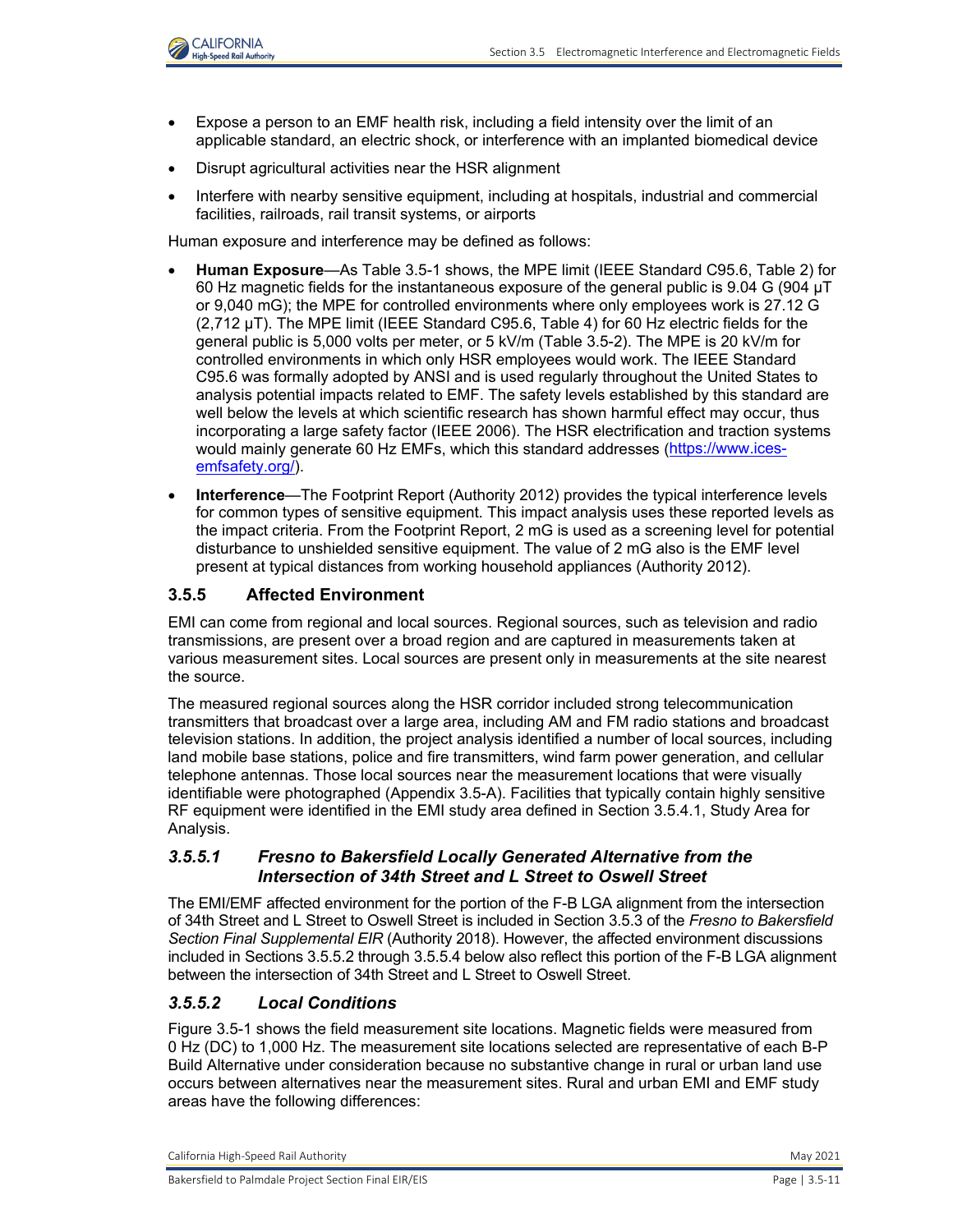





Miles

<span id="page-11-0"></span>Kilometers

 $16$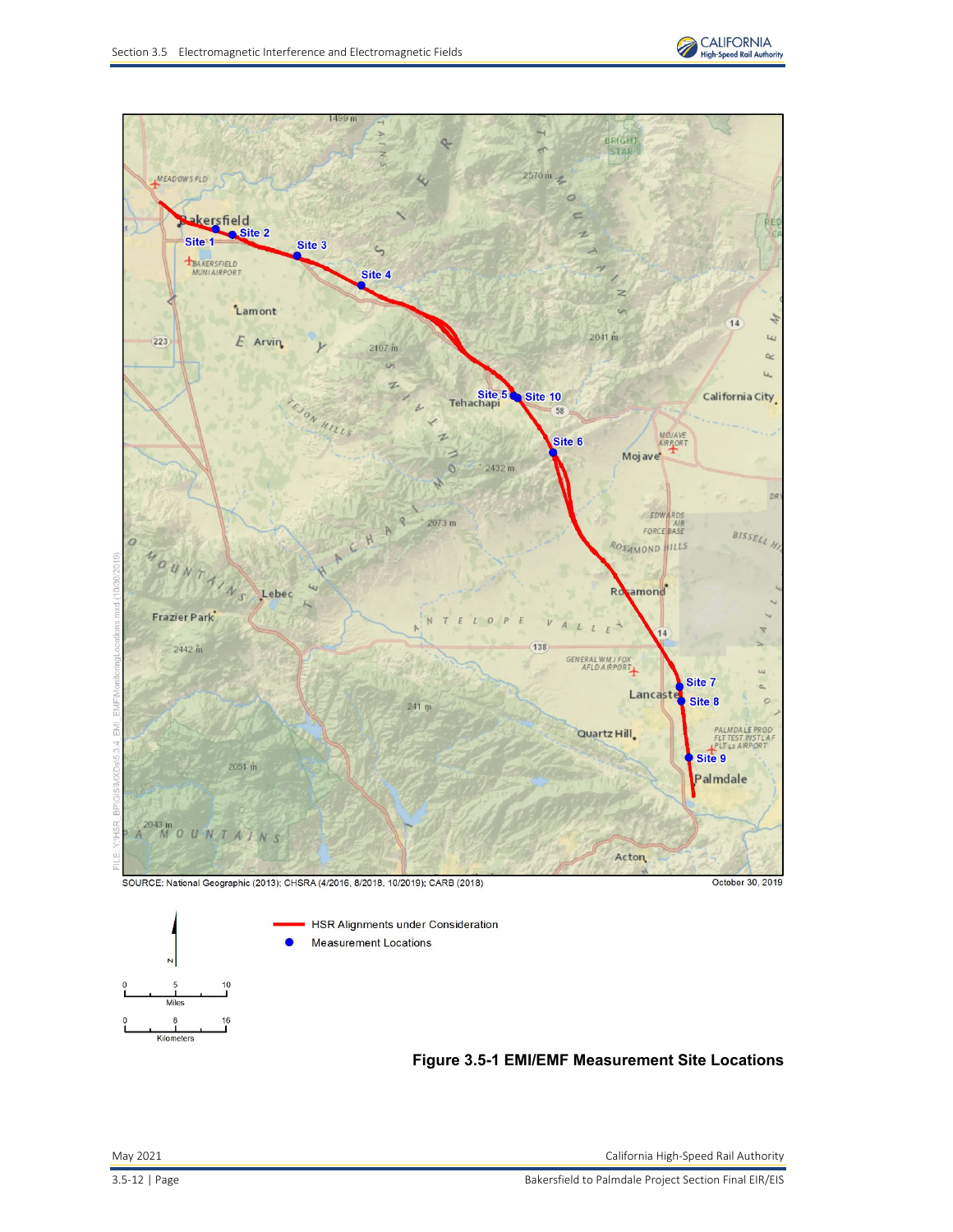

- The rural EMI/EMF study areas typically have only a few sparsely distributed residences. These areas may have underground pipelines, underground cables, and fencing associated with agricultural operations, including irrigation systems.
- The urban EMI/EMF study areas include more densely spaced residential housing, highvoltage overhead power lines, industrial parks that include laboratories that operate sensitive medical devices, and associated urban infrastructure.

The field survey also involved measurements of radiated electric field strengths (RF levels) from 10 kHz to 6 gigahertz. This frequency range encompasses many different applications, including broadcast radio and digital television signals, communications, cellular telephones, and radar and navigation systems. In general, the highest RF electric field levels, especially at the broadcast frequencies, occur in the Bakersfield, Lancaster, and Palmdale urban areas. The survey also quantified typical power-frequency magnetic field levels along the project section to characterize typical DC and extremely low frequency (up to 1,000 Hz) sources such as high-voltage transmission lines, electrical distribution lines, and electrical substations or generating equipment. The maximum or peak 60 Hz magnetic fields recorded in this survey ranged from 0.5 mG to 14.3 mG, depending primarily on the measurement locations' proximity to local distribution and transmission power lines.

[Table 3.5-4](#page-12-0) provides a comparison by listing of the measured and calculated 60 Hz magnetic fields at the distances of each of the nine sites from the centerline of the proposed HSR right-of-way. The calculated magnetic fields include those for a single HSR train passing, as modeled in the Footprint Report (Authority 2012). The calculated fields take into consideration the magnetic fields from the return currents flowing in the running rails, and the negative feeder partially cancelling the magnetic fields from the supply current flowing in the messenger wire and the contact.

| <b>Measurement Location</b>                                        | <b>Distance from</b><br><b>Right-of-Way</b><br>Centerline (feet) <sup>1</sup> | <b>Existing Measured</b><br><b>AC Magnetic Field</b><br>Level <sup>2</sup> (mG) | <b>Project Modeled 60 Hz Field</b><br>at Measurement Location<br>(Single Train) (mG)3,4 |
|--------------------------------------------------------------------|-------------------------------------------------------------------------------|---------------------------------------------------------------------------------|-----------------------------------------------------------------------------------------|
| Oswell St and Laguna Seca Way,<br>1.<br><b>Bakersfield</b>         | 140                                                                           | 6.29                                                                            | 3.20                                                                                    |
| 2. Mills Dr, Southern California Edison<br>Substation, Bakersfield | 580                                                                           | 10.93                                                                           | 0.19                                                                                    |
| 3. Towerline Rd, Edison                                            | 130                                                                           | 13.31                                                                           | 3.70                                                                                    |
| Bena Rd, Ilmon<br>4.                                               | 50                                                                            | 1.24                                                                            | 25.00                                                                                   |
| 5.<br>Alan Ave and Lois St, Tehachapi                              | 1,000                                                                         | 0.55                                                                            | 0.06                                                                                    |
| Tehachapi Willow Springs Rd, near<br>6.<br>Oak Creek Ln, Tehachapi | 35                                                                            | 14.30                                                                           | 51.00                                                                                   |
| 7. Ave H and Sierra Hwy, Lancaster                                 | 200                                                                           | 0.94                                                                            | 1.60                                                                                    |
| 8.<br>Lancaster Blvd and Sierra Hwy,<br>Lancaster                  | 100                                                                           | 1.96                                                                            | 6.20                                                                                    |
| 9. Ave O and Sierra Hwy, Palmdale                                  | 40                                                                            | 0.46                                                                            | 39.00                                                                                   |
| 10. Anatase Products                                               | 50 <sup>5</sup>                                                               | 0.55                                                                            | 53                                                                                      |

#### <span id="page-12-0"></span>**Table 3.5-4 Comparison of Measured and Project Calculated 60-Hertz Magnetic Fields**

*Source: California High-Speed Rail Authority, 2012*

<sup>1</sup> Approximate distance of measurement location from centerline of right-of-way.

<sup>2</sup> Maximum measured AC magnetic field of two sensors approximately 40 feet apart at each site.

<sup>4</sup> Estimated from Figure E-1b of *Draft Environmental Impact Report/Environmental Impact Statement Assessment of California High-Speed Train* 

5 Vertical distance from building to track electrical conductor directly above. The HSR alignment would traverses the Anatase Products parcel on a viaduct directly above the property. The California High-Speed Rail Authority would acquire this parcel, which would require relocation of the Anatase Products facility. Once relocated, Anatase Products would not be affected by magnetic fields generated by the HSR alignment.  $AC =$  alternating current  $Hz =$  hertz  $mg =$  milligauss

California High-Speed Rail Authority **May 2021** 2021

<sup>&</sup>lt;sup>3</sup> Calculated magnetic fields for single-train HSR passing the measurement location.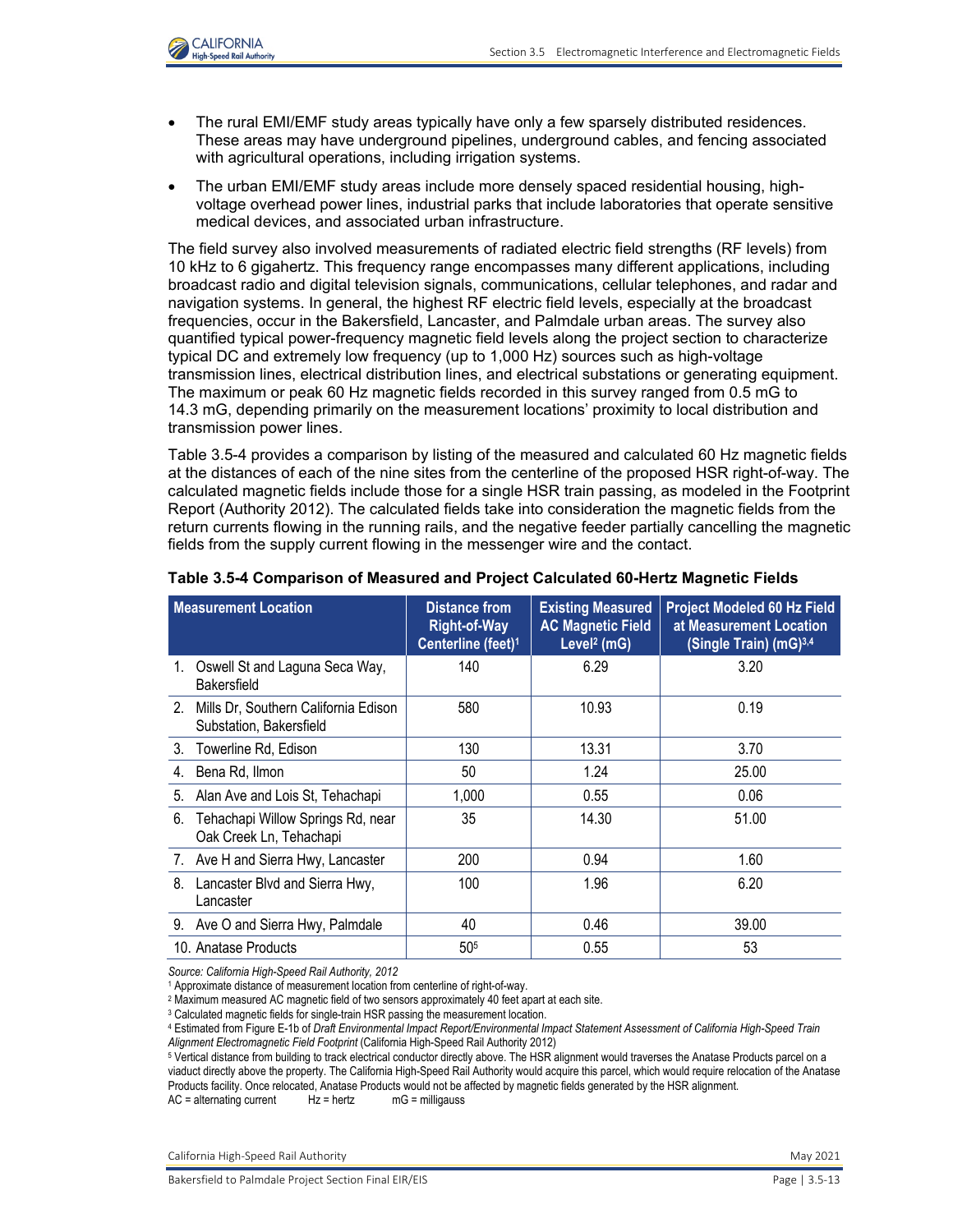

## *3.5.5.3 Receivers Susceptible to Electromagnetic Interference/Electromagnetic Fields/Radio Frequency Interference Effects*

The considered alignments include urban and developed areas, particularly in the Cities of Bakersfield and Lancaster. Sensitive human receptors, such as hospitals, medical centers, schools, and colleges, are concentrated in urban areas. In some cases, these locations may be associated with the use, assembly, calibration, or testing of sensitive and unshielded RF equipment. For unshielded equipment that is sensitive to magnetic field strengths in the range of 1 to 3 mG (e.g., magnetic resonance imaging [MRI] systems), interference is possible at distances of up to approximately 200 feet from the centerline of the HSR right-of-way. For the most-sensitive electron-beam microscopes, which are sensitive to magnetic field strengths in the range of 0.1 to 0.3 mG, interference would be possible to approximately 700 feet from the centerline of the HSR right-of-way. From a practical standpoint, local 60 Hz magnetic field sources would be dominant well before this distance, as evidenced by the range of median magnetic field levels measured along the alignment during the baseline survey (the median 60 Hz AC magnetic field levels ranged from 0.02 to 12.4 mG).

A review of land uses along the alignment identified a total of seven potentially sensitive receptors within the 500-foot screening distance of the proposed HSR alignments. These potentially sensitive facilities, along with the closest distance to the alignment centerline, were:

- 1. Edison Middle School, 721 Edison Road, Bakersfield (460 feet)
- 2. Antelope Valley Enrichment Services, 506 W Jackman Street, Lancaster (320 feet)
- 3. Lancaster Sheriff Station, 501 W Lancaster Boulevard, Lancaster (375 feet)
- 4. Family Urgent Care, 412 W Avenue J, Lancaster (150 feet)
- 5. University of Antelope Valley, 44055 Sierra Highway, Lancaster (330 feet)
- 6. North Valley Veterinary Clinic, 43619 Sierra Highway, Lancaster (190 feet)
- 7. Charter College, 43141 Business Center Parkway, Lancaster (490 feet)

The Adventist Health Bakersfield Medical Center Campus is approximately 560 feet from the portion of the F-B LGA from the intersection of 34th Street and L Street to Oswell Street. The nearest building on the Adventist Health Bakersfield Medical Center Campus with equipment sensitive to EMI/EMFs is the Quest Imaging building at 2700 Chester Avenue, approximately 820 feet from the portion of the F-B LGA alignment from the intersection of 34th Street and L Street to Oswell Street.

The various alternative track alignments pass within 500 feet of three schools. The closest of these is the University of Antelope Valley (Lancaster), which at its closest point is 330 feet from the alignment centerlines. Only one medical facility fell within the screening distance (Family Urgent Care in Lancaster).

Radio communications systems (e.g., wireless local area networks and internet connections) are assumed to be in use at all of these facilities. FCC spectrum frequency allocations allow Wi-Fi systems to operate in their frequency blocks at 2.4, 3.6, and 4.9/5.0 gigahertz; each is divided into channels to allow multiple systems to operate without interfering with each other. Wireless networks used by schools and colleges operate at relatively low power levels and have a limited range of 100 to 300 feet (FCC 2015); therefore, EMI with distant uses is generally not a concern.

All other potentially sensitive sites identified (e.g., Antelope Valley Hospital, the Lockheed Martin facilities in Palmdale) were well outside of the 500-foot screening distance.

In the Bakersfield to Palmdale Project Section, the HSR alignment passes through a wind turbine farm south of Tehachapi. The alternative alignments at the wind farm are mostly in tunnels, but there are portions that are at grade and elevated on a viaduct. The wind farm consists of multiple towers, each with a large three-blade turbine, an electric generator, associated controls, power electronics, and a step-up transformer. Medium-voltage circuits form the collector system, running from each wind turbine back to a substation. The collector substation increases the voltage again and serves as the interface to the AC transmission system.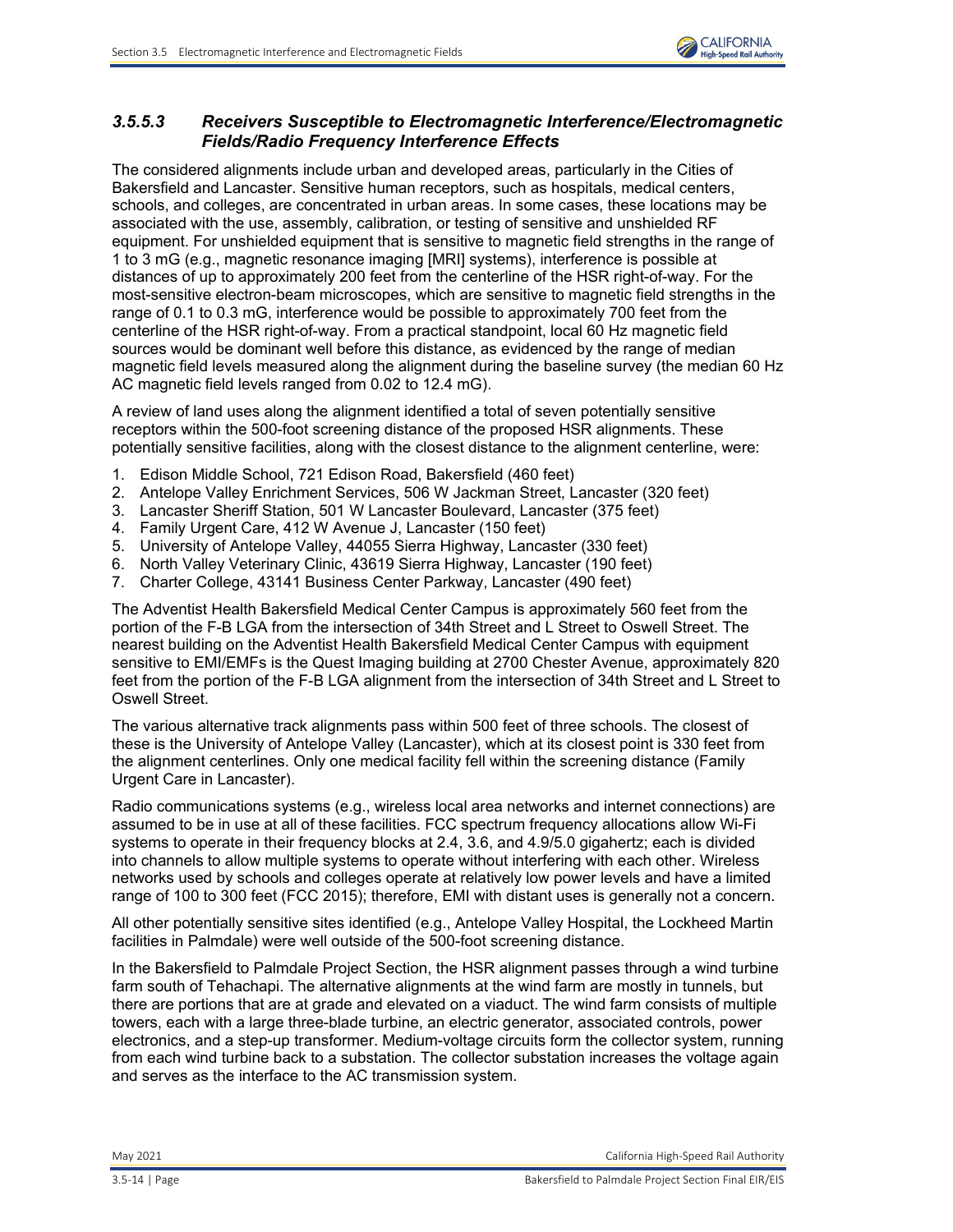

### *3.5.5.4 Railroad/Transportation Equipment Susceptible to Electromagnetic Interference/Electromagnetic Fields/Radio-Frequency Interference Effects from Airports, Military, or Other Commercial Transmitters along the High-Speed Rail Right-of-Way*

The analysis did not identify any ground-based aviation, military, or commercial emitters (e.g., air traffic control radars or broadcast stations) that would present potential EMI/EMF/RF interference problems for the HSR system or supporting infrastructure.

Along the Bakersfield to Palmdale Project Section, portions of the HSR alignment pass through areas that are routinely overflown by military aircraft operating out of Edwards Air Force Base, as well as other nearby military training and testing facilities. These facilities conduct flight activities in controlled and restricted airspace. The activities encompass a wide range of operations, including low-altitude flight, training, and test activities (including those employing electronic countermeasures).

One facility of note is U.S. Air Force Plant 42 at Palmdale Regional Airport. This is a governmentowned, contractor-operated Air Force facility that is host to a number of private contractors. There are a number of RF emitters associated with this facility and the airport, including radars, very high frequency Omni-Directional Radio Range and Non-Directional Beacon Navaids, National Radar Cross-Section Test Facilities, and aircraft communications.

## **3.5.6 Environmental Consequences**

This section describes the environmental consequences of EMI/EMFs for the proposed B-P Build Alternatives. This section lists the magnetic field levels used to evaluate whether an impact would occur and discusses measures to reduce impacts.

## *3.5.6.1 Overview*

This section evaluates how the No Project Alternative and the B-P Build Alternatives could affect EMI/EMF levels. The impacts of the B-P Build Alternatives are described and organized as follows:

- **Construction Impacts**
	- − Impact EMI/EMF #1: Impacts During Construction
- **Operations Impacts**
	- − Impact EMI/EMF #2: General Human Exposure to Electromagnetic Fields
	- Impact EMI/EMF #3: People with Implanted Medical Devices and Exposure to Electromagnetic Fields
	- − Impact EMI/EMF #4: Livestock and Poultry Exposure
	- − Impact EMI/EMF #5: Effects on Sensitive Equipment from Electromagnetic Interference
	- − Impact EMI/EMF #6: Electromagnetic Interference Effects on Schools
	- Impact EMI/EMF #7: Potential Corrosion of Underground Pipelines and Cables and Adjoining Rail
	- − Impact EMI/EMF #8: Potential for Nuisance Shocks
	- − Impact EMI/EMF #9: Effects on Adjacent Existing Rail Lines
	- − Impact EMI/EMF #10: Wind Farm Electromagnetic Interference Effects
	- − Impact EMI/EMF #11: Electromagnetic Interference Concerns Related to Edwards Air Force Base Flight Operations

The B-P Build Alternatives alignments are located between the Cities of Bakersfield and Palmdale, which include rural areas in unincorporated Kern and Los Angeles Counties, as well as urban areas in Bakersfield, Tehachapi, Lancaster, and Palmdale. Electrical and RF

California High-Speed Rail Authority May 2021 **May 2021**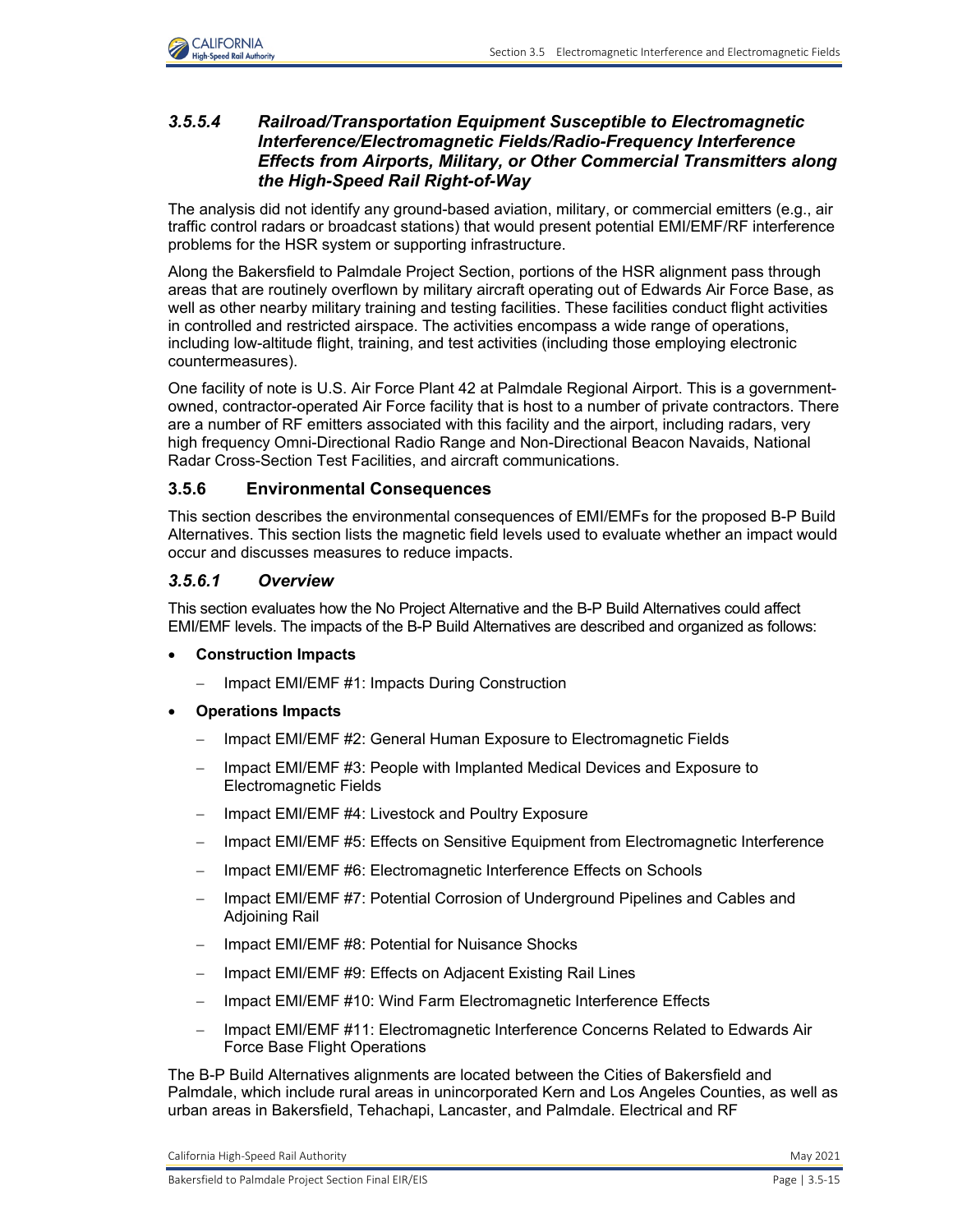

communication equipment, including high-voltage electric power lines and directional and nondirectional (cellular and broadcast) antennas that emit EMI and EMFs exist within these areas. The B-P Build Alternatives could potentially result in exposure of populations and facilities close to the HSR system to increased levels of EMI and EMFs, although impacts would be minimized through project design.

# *3.5.6.2 No Project Alternative*

As discussed in Chapter 1, Project Purpose, Need, and Objectives, and Section 3.18, Regional Growth, the population in the project vicinity is growing, and this growth is projected to continue. Section 3.19, Cumulative Impacts, provides foreseeable future projects, which include shopping centers, industrial parks, transportation projects, and residential developments. These development and transportation infrastructure projects are planned or approved to accommodate the growth projections in the area. The use of electricity and RF communication equipment, including high-voltage power lines and directional and nondirectional (cellular and broadcast) antennas that result in EMFs and resulting EMI occurs and would continue to occur along the Bakersfield to Palmdale Project Section. Under the No Project Alternative, future conditions would likely result in additional use of electricity and RF communications, consistent with that found in the urban and rural environments in the study area today. It is reasonable to assume that by 2040, the use of electricity and RF communications would increase because of increased development, greater use of electrical devices, and technological advances in wireless transmission (such as wireless data communication). As a result, generation of EMI and EMFs that might affect people and sensitive receptors would continue in the area.

## *3.5.6.3 Fresno to Bakersfield Locally Generated Alternative from the Intersection of 34th Street and L Street to Oswell Street*

The EMI/EMF impacts for the portion of the F-B LGA alignment from the intersection of 34th Street and L Street to Oswell Street are addressed in Section 3.5.4 of the *Fresno to Bakersfield Section Final Supplemental EIR* (Authority 2018). There are no EMI/EMF sensitive receptors along the portion of the F-B LGA alignment from the intersection of 34th Street and L Street to Oswell Street. Two schools are within 500 feet of the portion of the F-B LGA from the intersection of 34th Street and L Street to Oswell Street; however, because the HSR radio system would use dedicated frequency blocks and all HSR equipment would meet the regulations for EMI, this portion of the project would not generate EMI impacts on the two schools. This portion of the alignment is not included in the qualitative EMI/EMF analysis below. No adverse impacts were identified for the portion of the F-B LGA alignment from the intersection of 34th Street and L Street to Oswell Street.

# *3.5.6.4 Bakersfield to Palmdale Project Section Build Alternatives*

The populations and facilities close to the HSR system that could experience effects from exposure to HSR-related EMI and EMFs include medical laboratories, research and technology parks, dense housing developments, schools and colleges, employees, underground pipelines and cables, fences, and existing railroads. The impacts of the HSR project related to EMI/EMFs are similar for all of the B-P Build Alternatives (including the CCNM Design Option), stations, maintenance facilities, TPSSs, and electrical upgrades (if necessary). Therefore, for the purposes of this analysis, the impacts would be the same for each B-P Build Alternative.

This section evaluates direct and indirect impacts associated with EMI/EMFs that would result from construction and operation of the Bakersfield to Palmdale Project Section. For CEQA, the analysis assesses impacts after consideration of the IAMFs identified in Section 3.5.4.2, but before consideration of the project mitigation measures identified in Section 3.5.7. For NEPA, impacts are assessed after consideration of both the IAMFs and mitigation measures.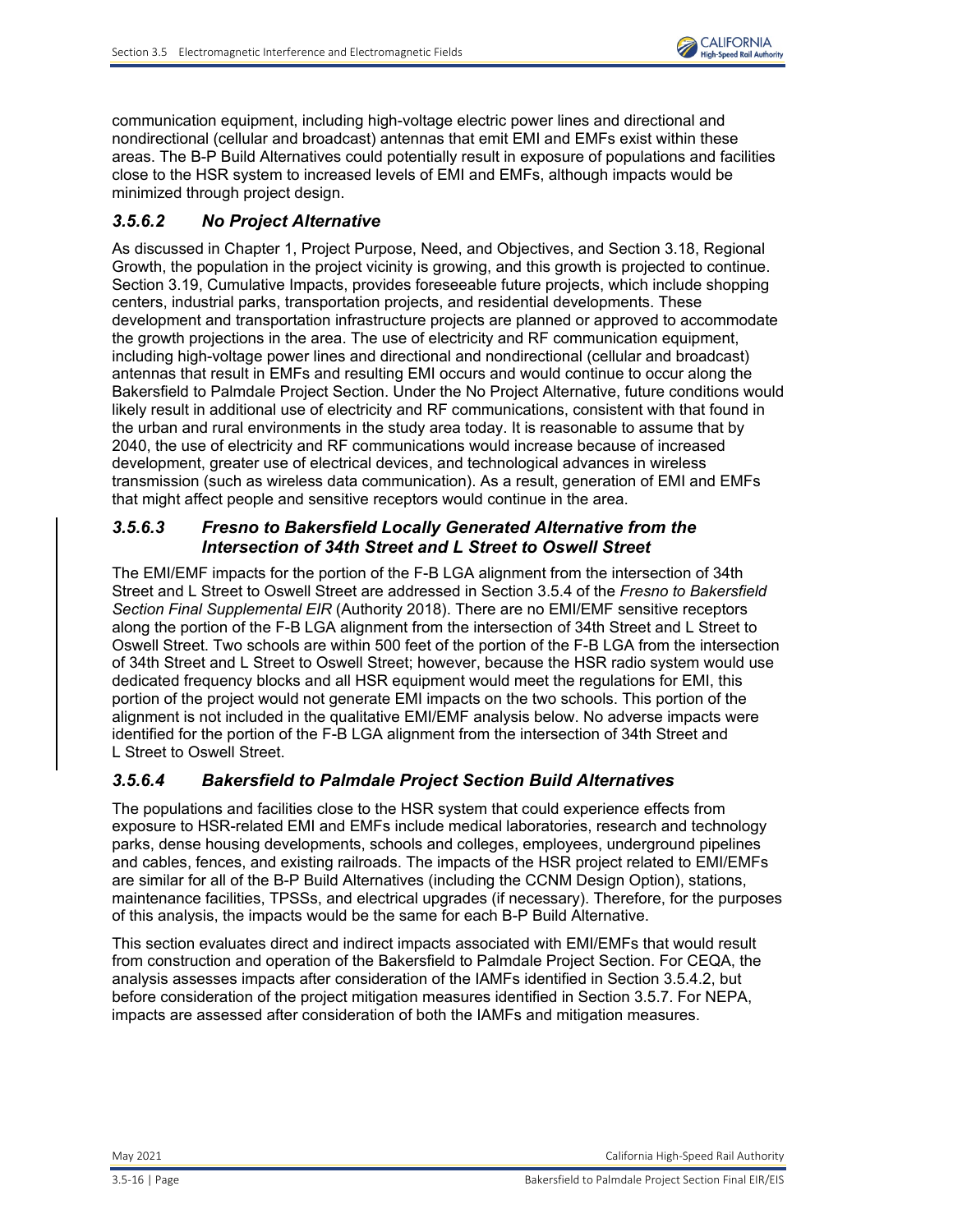

### **Construction Impacts**

### *Impact EMI/EMF #1—Impacts During Construction*

Construction of the B-P Build Alternatives, the CCNM Design Option, the Refined CCNM Design Option, the LMF/MOWF/MOIS Facilities, and electrical upgrades (if necessary) would require use of heavy equipment, trucks, and light vehicles, which, like all motor vehicles, generate EMFs. Additionally, many types of construction equipment contain electric motors that also generate EMFs. Movement of large construction vehicles could result in transient changes to the static (DC) magnetic field. While such changes could interfere with some equipment, construction vehicles must be both very large and operate very closely to the equipment in question to cause interference. As an example, articulated buses (approximately 50,000 pounds) produce magnetic field shifts of approximately 0.5 mG at a distance of 70 feet (Electric Research & Management 2007). For a construction vehicle with twice the mass of an articulated bus, the magnetic field shift would be 1 mG at 70 feet or 2 mG at 50 feet. Because the magnitude of this disturbance would decrease with distance, construction vehicles would pose no reasonable interference risk to magnetically sensitive equipment at pass-by distances greater than 50 feet because any magnetic shift at this distance would be below 2 mG. As described in Section 3.5.4.3, the Footprint Report (Authority 2012) uses 2 mG as a screening level for potential disturbance to unshielded sensitive equipment. In general, all receptors that would be likely to operate sensitive equipment subject to potential interference by large construction equipment would be located more than 50 feet from receptors. An exception would occur at Anatase Products (see [Table](#page-19-0)  [3.5-6](#page-19-0) in the Operations Impacts section below); however, this property would be acquired by the Authority, and Anatase Products would be relocated to a new area where HSR-generated EMFs would not affect this facility's operation. Project design would include EMI/EMF-IAMF#2. Implementation of this IAMF would avoid or minimize effects related to EMI during construction.

Construction crews would also use communication equipment that would generate RF fields, such as mobile telephones and radios. Communications equipment would include off-the-shelf products that comply with FCC regulations designed to prevent EMI with other equipment or hazards to people. The EMFs generated during project construction would be similar in strength to the EMFs produced at nonproject construction sites and, with compliance with FCC regulations, would be unlikely to cause EMI with nearby land uses or hazards to workers.

EMI could be generated during construction from occasional licensed radio transmissions between construction vehicles. This is not considerably different from the number of radio transmissions that occur under existing conditions. As indicated in Section 3.5.2.1, the HSR project would adhere to 47 C.F.R. Part 15 and its general provision that devices may not cause interference, must accept interference from other sources, and must prohibit the operation of devices once the operator is notified by the FCC that the device is causing interference. Adherence to these provisions would control the generation of EMI from communication equipment during construction activities.

As discussed further under Impact EMI/EMF #5 with respect to project operation, sensitive equipment could potentially be disrupted by HSR-generated EMFs. Any impacts would be addressed through Mitigation Measure EMI/EMF-MM#2 (described in more detail in Section 3.5.7), which would include any additional necessary suitable design provisions to prevent EMI.

### **CEQA Conclusion**

Even with implementation of EMI/EMF-IAMF#2, as described above, sensitive equipment that could potentially be disrupted by construction activities associated with the B-P Build Alternatives, the CCNM Design Option, the Refined CCNM Design Option, and the LMF/MOWF/MOIS Facilities would not be reduced; therefore, this impact is considered significant under CEQA, and CEQA requires mitigation. Mitigation Measure EMI/EMF-MM#1 would be needed and is described in more detail in Section 3.5.7. EMI/EMF-MM#1 would require the Authority to contact relevant entities regarding the potential impacts of both HSR–related EMF RF and low-frequency EMI on imaging equipment prior to completion of final design, and requires that the final design include suitable design provisions to prevent interference. With the implementation of EMI/EMF-MM#1, the B-P Build Alternatives, the CCNM Design Option, the Refined CCNM Design Option, and the

California High-Speed Rail Authority May 2021 **May 2021**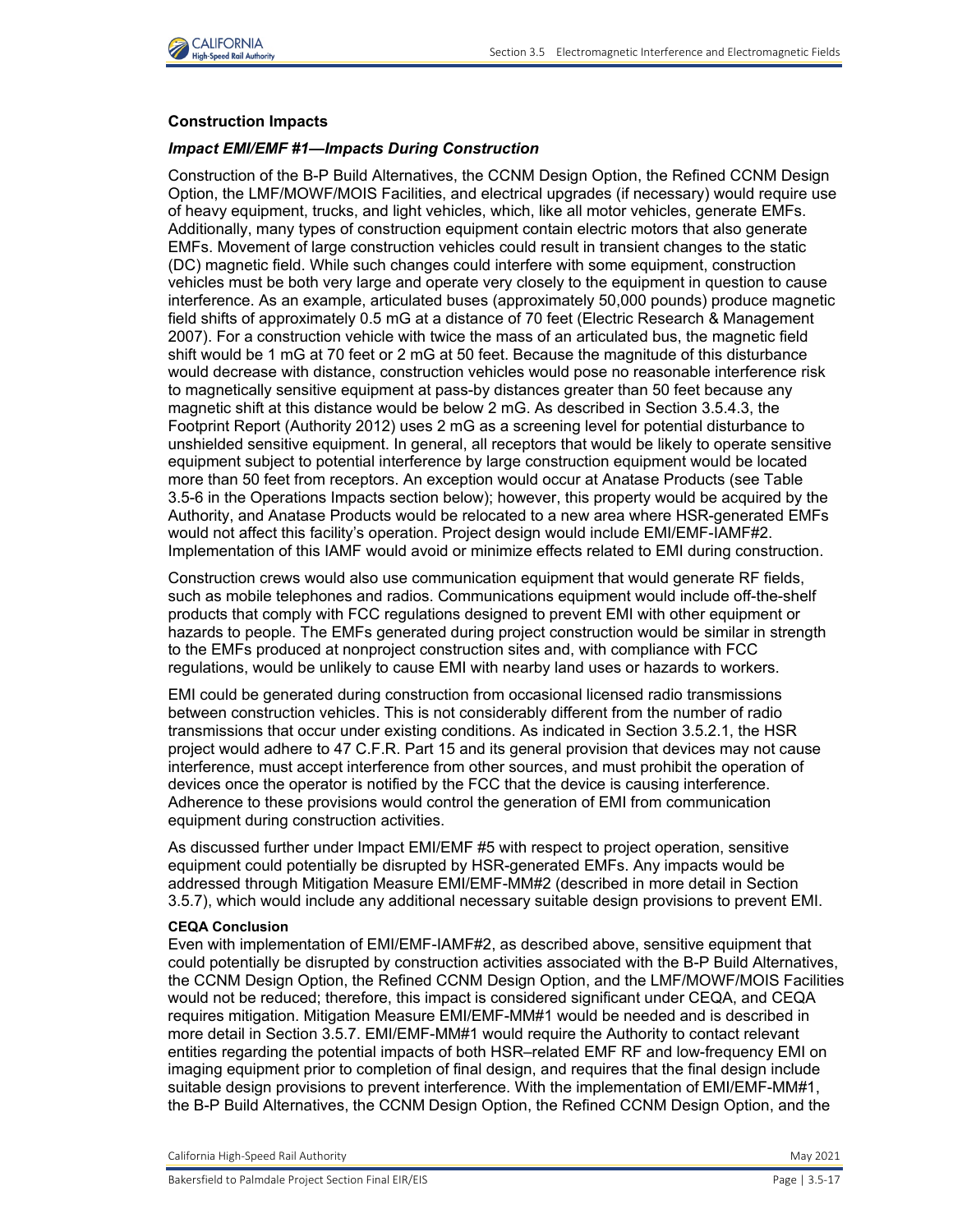

LMF/MOWF/MOIS Facilities would not interfere with nearby sensitive equipment, including at hospitals, industrial and commercial facilities, railroads, rail transit systems, or airports. Therefore, impacts from EMI with sensitive equipment during construction of the B-P Build Alternatives, the CCNM Design Option, the Refined CCNM Design Option, and the LMF/MOWF/MOIS Facilities and electrical upgrades (if necessary) would be less than significant under CEQA.

### **Operations Impacts**

The operation of any of the B-P Build Alternatives, the CCNM Design Option, the Refined CCNM Design Option, and the LMF/MOWF/MOIS Facilities would result in some additional exposure to EMFs. IAMFs would avoid or minimize the environmental or community impacts. The following section discusses different types of potential EMI/EMF effects associated with project operations.

### *Impact EMI/EMF #2—General Human Exposure to Electromagnetic Fields*

Operation of the HSR system would generate 60 Hz electric and magnetic fields on and adjacent to trains, including in passenger station areas. [Table 3.5-5](#page-17-0) presents the HSR project model results that apply to the B-P Build Alternatives, the CCNM Design Option, the Refined CCNM Design Option, and the LMF/MOWF/MOIS Facilities.

### <span id="page-17-0"></span>**Table 3.5-5 Summary of High-Speed Rail EMF Modeling Results**

| <b>EMF Analysis</b>                     | Platform:<br>16 Feet from HSR<br><b>Alignment Centerline</b> | <b>Fence Line:</b><br>30 Feet from HSR<br><b>Alignment Centerline</b> | 350 Feet from HSR<br><b>Alignment Centerline</b> |
|-----------------------------------------|--------------------------------------------------------------|-----------------------------------------------------------------------|--------------------------------------------------|
| Magnetic Field (mG)<br>Single-Train HSR | 720                                                          | 177                                                                   | Less than 1                                      |

*Source: California High-Speed Rail Authority, 2020*  $EMF =$  electromagnetic field mG = milligauss

Magnetic field measurements have been made in the passenger compartments onboard other HSR systems such as the Acela Express (119 mG) and the French *Train à Grande Vitesse* (TGV) A (165 mG), as well as in the operator's cab of the Acela Express (58 mG) and the French TGV A (367 mG) (FRA 2006). The HSR system would employ a 2x25-kV supply that includes a negative feeder wire running parallel to the contact wire. This arrangement differs in some cases from those employed by the Acela Express and TGV systems, and in general would be expected to produce magnetic fields equal to or lower than the quoted values. For example, the Acela Express' electrified Northeast Corridor is not strictly 2x25 kV; some sections are 1x12.5 kV or 11.5 kV. Magnetic fields in these sections without the negative return feeder would be higher than in the sections with the typical 2x25-kV traction system arrangement. The modeled levels of EMF generation in [Table 3.5-5](#page-17-0) are very close to the measured existing conditions provided in Table [3.5-4,](#page-12-0) and measurements on other existing HSR systems are below the MPE limits of 5 kV/m and 9,040 mG for the public.

The HSR EMF analyses indicate that the EMFs generated at the light maintenance facility would be less than along the mainline because HSR trains would operate at much lower speeds and would have much lower acceleration rates at the light maintenance facility, whether entering or exiting the site, or during maintenance and testing. When the trains operate at low speeds and have low acceleration rates, they draw much less current through the OCS and thus produce correspondingly lower magnetic fields. EMFs generated by establishing electric connections to existing substation and the new TPSSs, switching stations, and paralleling stations are not anticipated to be more than what would be generated from HSR operations. As such, exposure of people to EMFs generated by the connection of such features would be nominal and below the human exposure threshold limits.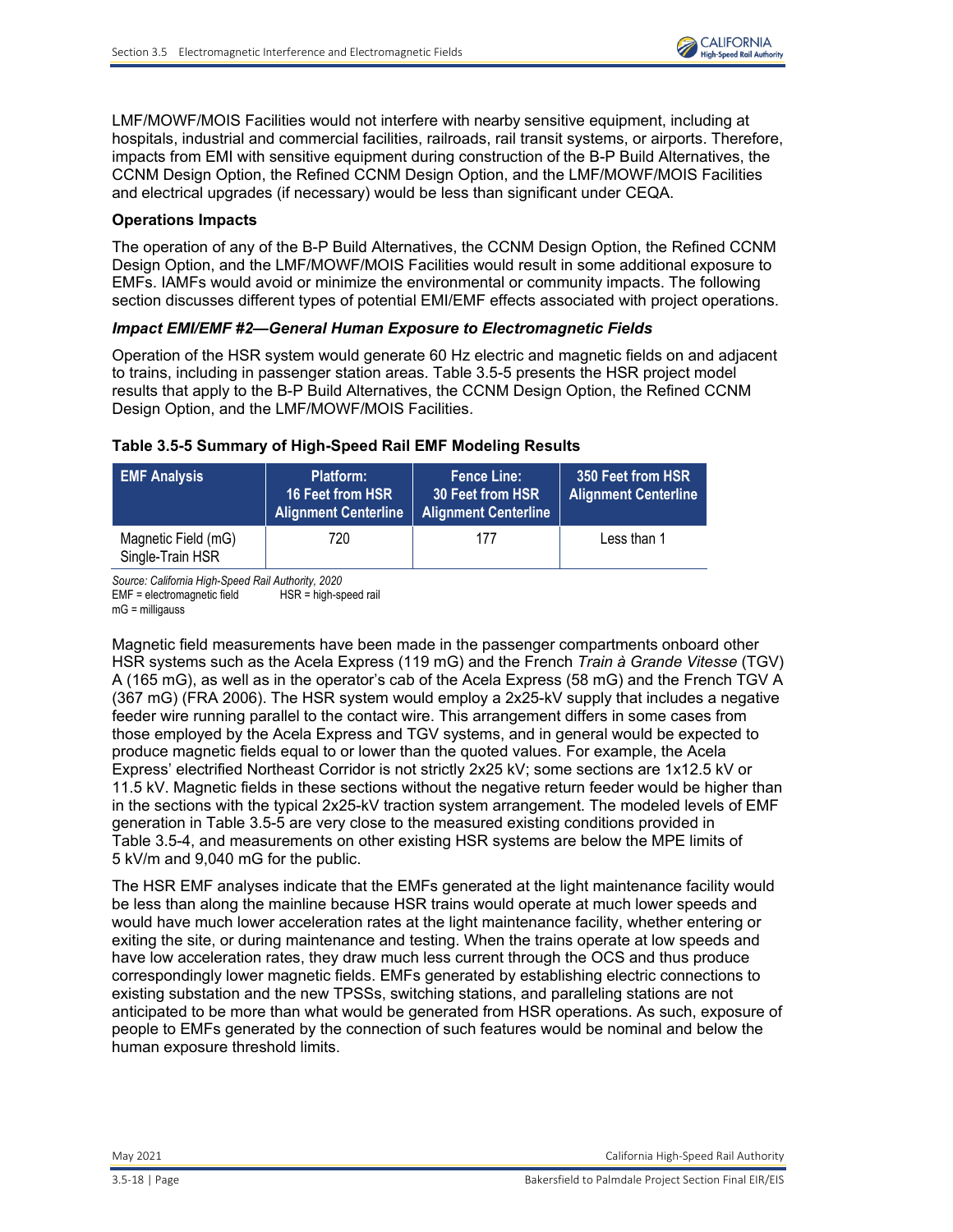

EMF impacts on people at nearby schools<sup>[5](#page-18-0)</sup>, hospitals, businesses, colleges, and residences would be below the IEEE Standard C95.6 (IEEE 2002) MPE limit of 9,040 mG for the public because even within the mainline right-of-way, HSR operation would not reach these levels.

#### **CEQA Conclusion**

The modeled levels of EMF exposure are below the MPE limits of 5 kV/m and 9,040 mG for the public; therefore, the health risk impact associated with the operation of the HSR system would be less than significant under CEQA. CEQA does not require mitigation.

### *Impact EMI/EMF #3—People with Implanted Medical Devices and Exposure to Electromagnetic Fields*

Magnetic fields of 1,000 to 12,000 mG (1 to 12 G) may interfere with implanted medical devices (Electric Power Research Institute 2004). The ACGIH has recommended magnetic and electric field exposure limits of 1,000 mG and 1 kV/m, respectively, for people with pacemakers (ACGIH 1996). These levels would occur only inside traction power facilities, which are unmanned and inaccessible to the general public.

The Bakersfield to Palmdale Project Section would have emergency standby generators at passenger stations and at the TPSS facilities. EMFs would occur due to electrical devices, such as transformers and distribution bus lines common to an electrical substation. EMFs would occur primarily within the immediate, secure work area, except where power lines enter and exit the facility, and would rapidly decrease with distance from the source located within the study area.

EMF levels above the recommended limits for employees with implanted medical devices could exist inside traction power facilities and emergency power generator rooms. Traction power facilities and emergency power generator room sites would be unmanned, and workers would enter them only periodically (e.g., to perform routine maintenance). Project design would include EMI/EMF-IAMF#2. Implementation of this IAMF would avoid or minimize effects related to people with implanted medical devices. This IAMF would reduce potential impacts resulting from exposure to EMFs.

#### **CEQA Conclusion**

With implementation of EMI/EMF-IAMF#1, as described above, during operation of the B-P Build Alternatives, the CCNM Design Option, the Refined CCNM Design Option, and the LMF/MOWF/MOIS Facilities, the health risk impact to people with implanted medical devices and exposure to EMFs would be less than significant under CEQA. Therefore, CEQA does not require mitigation.

### *Impact EMI/EMF #4—Livestock and Poultry Exposure*

With regard to dairy production, McGill University conducted a study (2006) that exposed cows in pens to controlled EMF levels of 300 mG and 10 kV/m, the projected magnetic and electric fields that occur at ground level under a 735-kV line at full load. The researchers measured the following: melatonin levels, prolactin levels, milk production, milk-fat content, dry-matter intake by cows, and reproductive outcomes. While the study found a few statistically significant changes in these factors, none of the changes was outside the normal range for cows (Exponent 2014). The study concluded that the EMF exposure did not harm the cows or reduce milk productivity. Various studies that other researchers cite regarding EMFs and wildlife suggest a range of effects similar to livestock, from nonexistent to relatively small to positive. One study suggests a beneficial application for extremely low frequency EMFs in broiler chickens to fight a common parasitic infection called coccidiosis (Golder Associates 2009).

California High-Speed Rail Authority May 2021 **May 2021** 

 $\overline{a}$ 

<span id="page-18-0"></span> $^{\rm 5}$  The California Department of Education, per the California Public Utility Commission's Decision 06-01-042, uses setback criteria in the siting of schools near aboveground and belowground power lines that generate EMFs. The guidelines indicate that schools must be set back 100 feet for 50- to 133-kV overhead power lines; 150 feet for 220- to 230-kV overhead power lines; 350 feet for 500- to 550-kV overhead power lines; 25 feet for 30- to 133-kV underground power lines; 37.5 feet for 220- to 230-kV underground power lines; and, 87.5 feet for 500- to 550-kV underground power lines.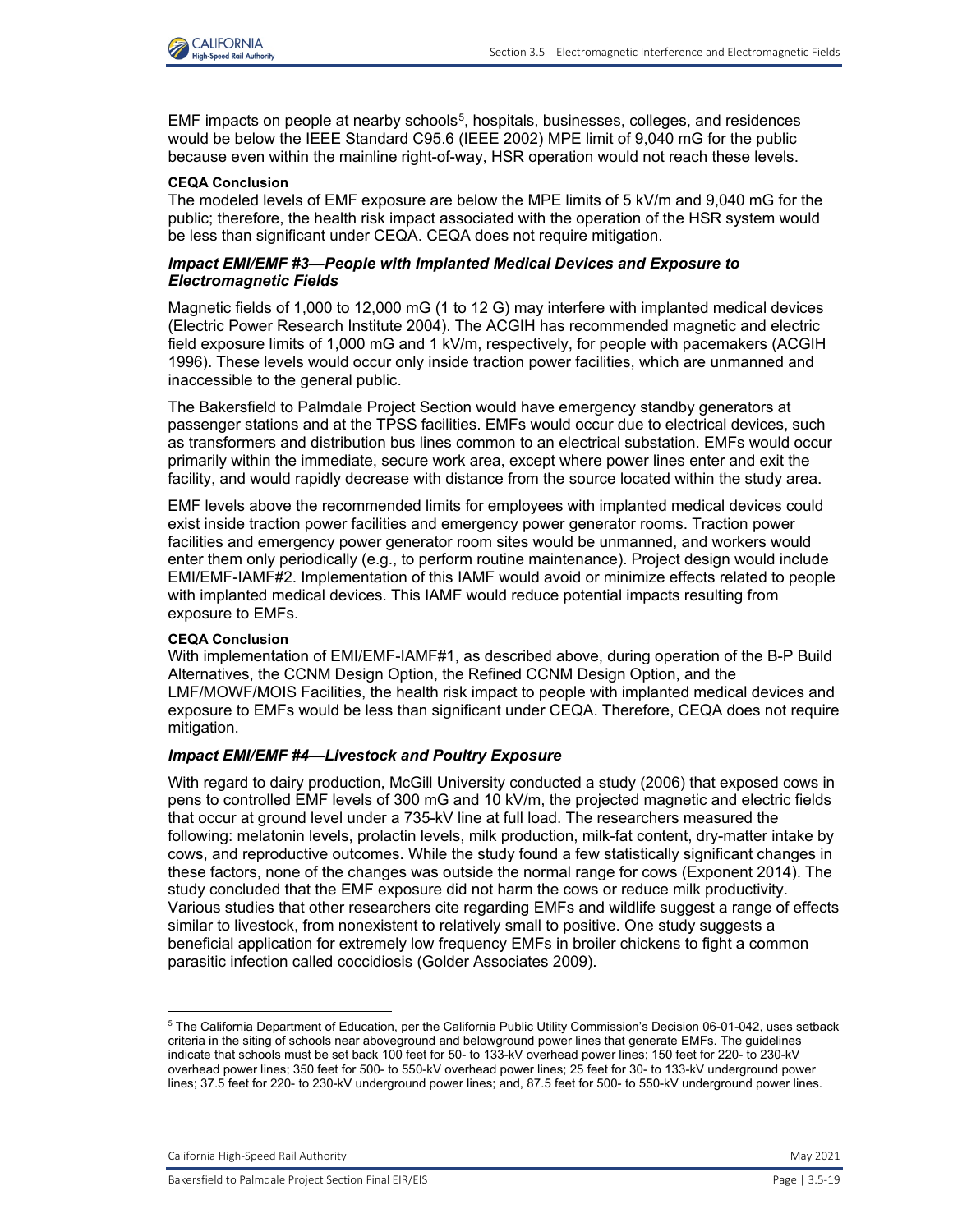

#### **CEQA Conclusion**

Based on the studies described above, the impact to livestock and poultry from EMF exposure would be less than significant under CEQA. Therefore, CEQA does not require mitigation.

### *Impact EMI/EMF #5—Effects on Sensitive Equipment from Electromagnetic Interference*

As [Table 3.5-6](#page-19-0) shows, three medical facilities were identified in the 500-foot resource study area as potentially sensitive sites. These are labeled as numbered sites 2, 4, and 6. As indicated above, 2 mG is used as a screening level for potential disturbance to unshielded sensitive equipment. This condition is anticipated at Family Urgent Care, North Valley Veterinary Clinic, and Anatase Products. The HSR alignment would traverse the Anatase Products property on a viaduct over the parcel, and it is anticipated that this property would be acquired and Anatase Products would be relocated. Therefore, the Family Urgent Care facility (Site 4) is the only receptor that would be sensitive to HSR-generated EMFs.

| <b>Site</b>     |                                                                        | Location                                 |     | <b>Estimated</b><br><b>Ambient 60 Hz</b><br><b>Field Strength,</b><br>(mG) <sup>2</sup> | <b>Modeled 60 Hz Field</b><br>at Measurement<br><b>Location (Single</b><br>Train) $(mG)^{3,4}$ |
|-----------------|------------------------------------------------------------------------|------------------------------------------|-----|-----------------------------------------------------------------------------------------|------------------------------------------------------------------------------------------------|
| 1               | Edison Middle School                                                   | 721 Edison Rd,<br>Bakersfield            | 460 | 0.68                                                                                    | 0.30                                                                                           |
| $\mathfrak{p}$  | Antelope Valley<br><b>Enrichment Services</b>                          | 506 W. Jackman St,<br>Lancaster          | 320 | 0.86                                                                                    | 0.61                                                                                           |
| $\mathcal{S}$   | Los Angeles County<br><b>Sheriff Lancaster</b><br>Station <sup>5</sup> | 501 W Lancaster Blvd,<br>Lancaster       | 375 | 0.86                                                                                    | 0.44                                                                                           |
| 4               | Family Urgent Care                                                     | 412 W Ave J, Lancaster                   | 150 | 0.86                                                                                    | 2.80                                                                                           |
| 5               | University of Antelope<br>Valley                                       | 44055 Sierra Hwy,<br>Lancaster           | 330 | 0.56                                                                                    | 0.57                                                                                           |
| $6\phantom{1}6$ | North Valley<br><b>Veterinary Clinic</b>                               | 43619 Sierra Hwy,<br>Lancaster           | 190 | 0.56                                                                                    | 1.70                                                                                           |
| $\overline{7}$  | <b>Charter College</b>                                                 | 43141 Business Center<br>Pkwy, Lancaster | 490 | 0.56                                                                                    | 0.26                                                                                           |
| 8               | Anatase Products                                                       | 1314 Goodrick Dr.<br>Tehachapi           | 506 | 0.55                                                                                    | 53.00                                                                                          |

#### <span id="page-19-0"></span>**Table 3.5-6 Potentially Sensitive Facilities**

*Source: California High-Speed Rail Authority, 2019*

<sup>2</sup> Median measured AC magnetic field of two sensors, taken from the closest measurement site.

<sup>3</sup> Calculated magnetic fields for single-train HSR passing the facility location.

4 Estimated from Figure E-1b of *Draft Environmental Impact Report/Environmental Impact Statement Assessment of California High-Speed Train Alignment Electromagnetic Field Footprint* (California High-Speed Rail Authority, 2012)

5 The Los Angeles County Sheriff Lancaster Station property would be acquired by the California High-Speed Rail Authority under Alternative 5. Vertical distance from building to track electrical conductor directly above. The HSR alignment would traverse the Anatase Products parcel on a viaduct directly above the property. The California High-Speed Rail Authority would acquire this parcel, which would require relocation of the Anatase Products facility. Once relocated, Anatase Products would not be affected by electromagnetic fields generated by the HSR alignment.

<sup>6</sup> Vertical distance from building to track electrical conductor directly above. The HSR alignment would traverse the Anatase Products parcel on a viaduct directly above the property. The California High-Speed Rail Authority would acquire this parcel, which would require relocation of the Anatase Products facility.

AC = alternating current mG = milligauss

 $Hz = hertz$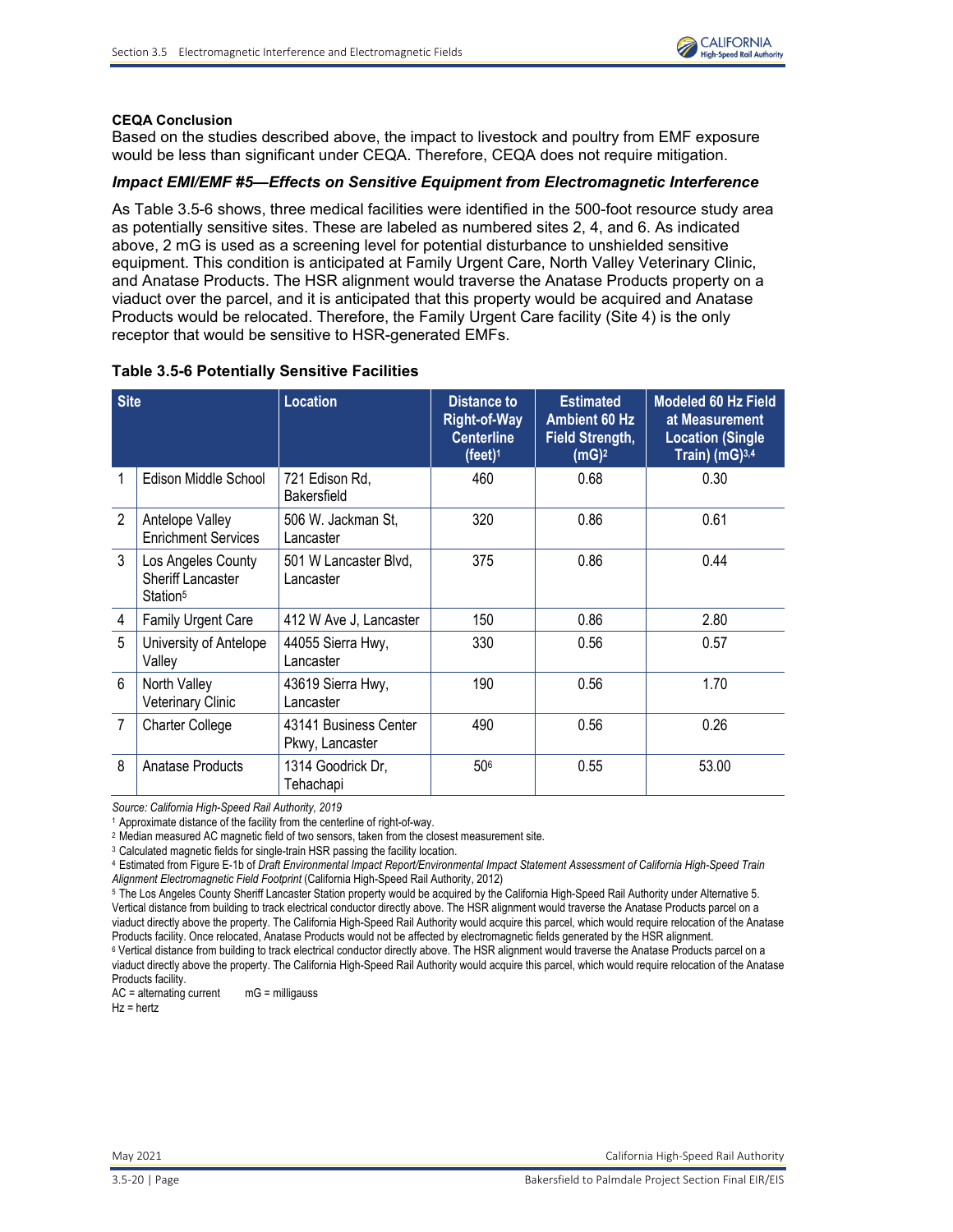

However, none of these facilities operate magnetically sensitive imaging equipment (MRI or ebeam CT scanners), but provide X-ray and lab work services only (which are not sensitive to magnetic fields). The baseline survey, EMF measurements, and evaluation of adjacent uses revealed no sensitive sites requiring mitigation. Project design would include EMI/EMF-IAMF#2. Implementation of this IAMF would avoid or minimize effects related to EMI with sensitive equipment. This IAMF would reduce potential impacts resulting from EMI.

The Quest Imaging Building is the closest facility containing sensitive equipment and is located approximately 820 feet from the portion of the F-B LGA alignment from the intersection of 34th Street and L Street to Oswell Street. As this facility is outside of the EMI/EMF/RF interference study area, the equipment in this facility is not anticipated to be affected.

Any remaining impacts, after implementation of EMI/EMF-IAMF#2, would be addressed through Mitigation Measure EMI/EMF-MM#1 (described in more detail in Section 3.5.7), which would include any additional necessary suitable design provisions to prevent interference.

None of the design refinements would result in changes in EMI/EMF emissions that would affect the identified sensitive facilities.

### **CEQA Conclusion**

Although no sensitive sites were identified, EMI/EMF-IAMF#2, as described above, would address interference with any sensitive equipment during operation of the B-P Build Alternatives, the CCNM Design Option, the Refined CCNM Design Option, and the LMF/MOWF/MOIS Facilities. Even with the IAMF, a significant impact may occur under CEQA if sensitive equipment that could potentially be disrupted by HSR EMFs is identified. Therefore, CEQA requires mitigation. Mitigation Measure EMI/EMF-MM#1 would be needed and is described in more detail in Section EMI/EMF-MM#1 would require the Authority to contact relevant entities regarding potential impacts of both HSR-related EMF RF and low-frequency EMI on imaging equipment prior to completion of final design, and requires that the final design include suitable design provisions to prevent interference. With the implementation of EMI/EMF-MM#1, impacts from EMI with sensitive equipment during operation of the B-P Build Alternatives, the CCNM Design Option, the Refined CCNM Design Option, and the LMF/MOWF/MOIS Facilities would be less than significant under CEQA.

### *Impact EMI/EMF #6—Electromagnetic Interference Effects on Schools*

The analysis identified seven schools within the 500-foot study area of the B-P Project Section. The HSR system would use radio systems for the enhanced automatic train control, data transfer, and communications systems, raising the concern that HSR operations would result in EMI with the radio systems in use at nearby schools and colleges. HSR radio systems would transmit radio signals from antennas located at stations and along the track alignment, and on locomotives and train cars. In 2016, the Authority acquired exclusive rights to the radio spectrum needed to operate future communications systems for its trains. The Authority would utilize 44 frequencies for the development of secure and reliable train communication systems. The radio spectrum is a 700 MHz A Block spectrum with a clear signal. It would not be susceptible to interference and would not be shared with other users. As only authorized parties will have access to these frequencies, they are ideal for secure communication among trains, Authority facilities, and public safety agencies. Since the block spectrum would be dedicated for HSR use, EMI with other users would be unlikely. Communications systems at stations may operate at Wi- Fi frequencies to connect to stationary trains; channels would be selected to avoid EMI with other users, including Wi-Fi systems in use at nearby schools (Authority 2011b, 2011c). Project design would include EMI/EMF-IAMF#2. Implementation of this IAMF would avoid or minimize effects related to EMI effects on schools. This IAMF would reduce potential impacts resulting from EMI.

Additionally, the Authority would implement an Electromagnetic Compatibility Program Plan (EMCPP) during project planning and implementation to ensure EMC with radio systems operated by neighboring uses, including schools and colleges. The EMCPP would comply with applicable regulatory requirements, including EMC requirements in 49 C.F.R. 200–299 for HSR systems and sections (Authority 2010b). During the planning stage through system design, the Authority would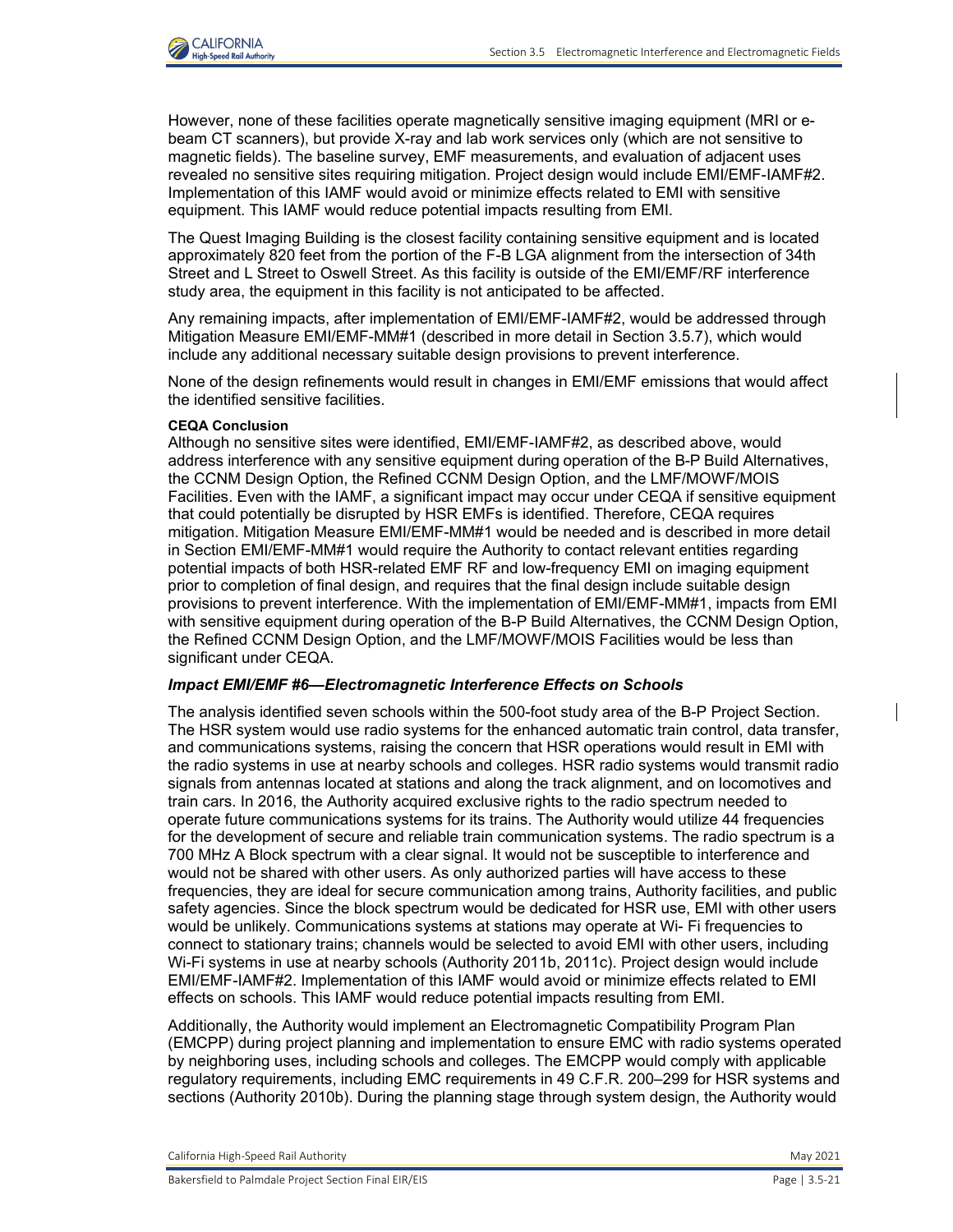perform EMC/EMI safety analyses, which would include identification of existing nearby radio systems, design of systems to prevent EMI with identified neighboring uses, and incorporation of these design requirements into bid specifications used to procure radio systems. The implementation stage would include monitoring and evaluation of system performance. Most radio systems procured for HSR use would be commercial off-the-shelf systems conforming to the FCC regulations at 47 C.F.R. Part 15, which contain emissions requirements designed to ensure EMC among users and systems. The Authority would require all noncommercial off-the-shelf systems procured for HSR use to be certified in conformity with the FCC regulations for Part 15, Sub-Part B, Class A devices. HSR radio systems would additionally meet emissions and immunity requirements designed to ensure EMC with other radio users that are contained in the European Committee for Electrotechnical Standardization EN 50121-4 Standard for railway signaling and telecommunications operations (Committee for Electrotechnical Standardization 2006).

None of the design refinements would result in changes in EMI/EMF emissions that would affect schools.

### **CEQA Conclusion**

With implementation of EMI/EMF-IAMF#2, as described above, and because during operation, the HSR radio system would use dedicated frequency blocks and all HSR equipment would meet FCC regulations (47 C.F.R. Part 15) for EMI, the impact of EMI on schools would be less than significant under CEQA. Therefore, CEQA does not require mitigation

### *Impact EMI/EMF #7—Potential for Corrosion of Underground Pipelines and Cables and Adjoining Rail*

TPSSs located every 30 miles would deliver AC current to the HSR trains through the OCS, with return current flowing from the trains back to the TPSSs through the steel rails and static wires. At paralleling stations, which would be positioned approximately every 5 miles along the right-of-way and at regularly spaced bonding locations, some of the return current to the TPSSs would transfer from the rails to the static wires. The HSR rails and the static wire would carry most return current back to the TPSSs, but some return current would find a path through rail connections to the ground and through leakage into the ground from the rails via the track ballast.

Soils in the project vicinity tend to be sandy and dry (except where irrigated), so they have higher electrical resistivity and lower ability to carry electrical current than soils with more clay and moisture content (Section 3.9, Geology, Soils, Seismicity, and Paleontological Resources). Nevertheless, other linear metallic objects such as buried pipelines or cables, or adjoining rails, could carry some AC ground current. AC ground currents have a much lower propensity to cause corrosion in parallel conductors than the DC currents that rail transit lines such as Bay Area Rapid Transit or the Los Angeles County Metropolitan Transportation Authority use. Nonetheless, such stray AC currents might cause corrosion by galvanic action (an action when two electrochemically dissimilar metals are in contact and a conductive path occurs for electrons and ions to move from one metal to the other). Project design would include EMI/EMF-IAMF#2. Implementation of this IAMF would avoid or minimize impacts to underground pipelines and cables and adjoining rail. This IAMF would reduce potential impacts resulting from potential corrosion.

Establishing connections to existing substations and the new TPSSs, switching stations, and paralleling stations may require the upgrade of the substations, the upgrade of existing transmission lines, or the construction of new overhead lines. New facilities and upgrades to existing facilities have the potential to induce stray current corrosion to buried pipelines in the vicinity. The details of the specific equipment and location of these additional utility actions have not been designed. When electrification of the system is engineered, Pacific Gas and Electric Company would assess the need to alter the existing transmission lines. Implementation of EMI/EMF-IAMF#2 would avoid or minimize impacts to underground pipelines and cables that may be affected by stray current corrosion.

If necessary, the HSR project would avoid the potential for corrosion from ground currents through installation of supplemental grounding or insulation of sections in continuous metallic objects in accordance with standard HSR designs.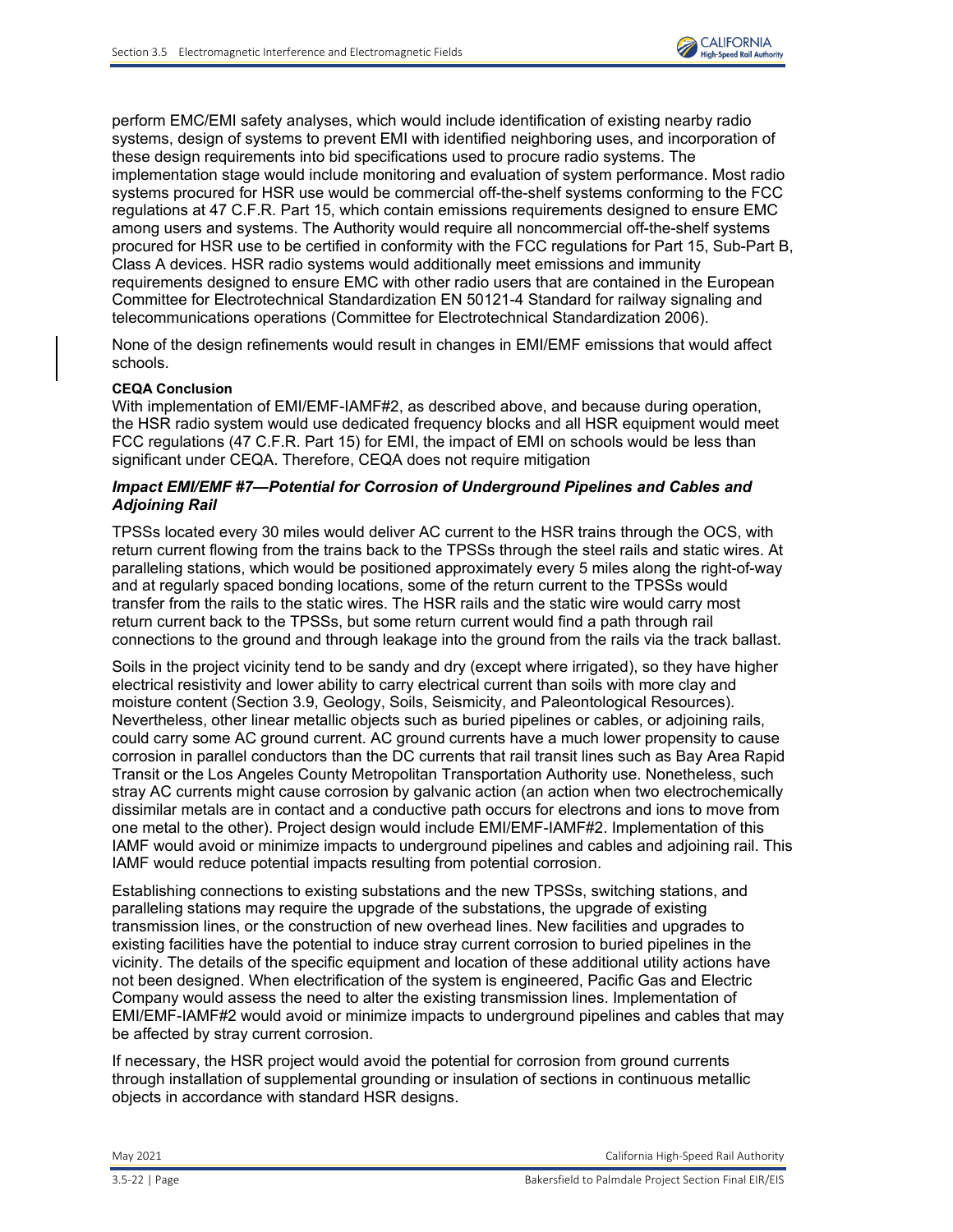

### **CEQA Conclusion**

With implementation of EMI/EMF-IAMF#2, as described above, during operation of the B-P Build Alternatives, the CCNM Design Option, the Refined CCNM Design Option, and the LMF/MOWF/MOIS Facilities, the potential impact for corrosion of underground pipelines and cables from ground currents would be less than significant under CEQA. Therefore, CEQA does not require mitigation.

### *Impact EMI/EMF #8—Potential for Nuisance Shocks*

EMFs from the voltage on and currents running through the OCS have the potential to induce voltage and current in nearby conductors such as ungrounded metal fences and ungrounded metal irrigation systems alongside the HSR alignment. This effect would be more likely where long (1 mile or more), ungrounded fences or irrigation systems run parallel to the HSR and are electrically continuous throughout that distance. Such voltages could potentially cause a nuisance shock to anyone who touches such a fence or irrigation system. A center pivot system on rubber tires is an example of an ungrounded metal irrigation system that is potentially subject to induced current. By contrast, the Vermeer-type metal irrigation system is grounded by its metal wheels and therefore offers less shock hazard, because any surface pipe metal irrigation system is grounded through its contact with the ground. Long, ungrounded fences and metal irrigation systems are more common in rural areas than urban areas. Adjacent metal structures are much shorter in length compared to long fences and should already be properly grounded using National Electrical Code guidelines at Article 250 for building and electrical system safety and lightning protections. Project design would include EMI/EMF-IAMF#2 and would implement this IAMF to avoid or minimize impacts to nuisance shocks. This IAMF would reduce potential impacts resulting from potential nuisance shocks.

#### **CEQA Conclusion**

With implementation of EMI/EMF-IAMF#2, as described above, during operation of the B-P Build Alternatives, the CCNM Design Option, the Refined CCNM Design Option, and the LMF/MOWF/MOIS Facilities, the potential impact from nuisance shocks would be less than significant under CEQA. Therefore, CEQA does not require mitigation.

### *Impact EMI/EMF #9—Effects on Adjacent Existing Rail Lines*

Signal systems control the movement of trains on the existing Union Pacific Railroad tracks, including those sections that run parallel to the HSR track alignment. These signal systems serve three general purposes:

- To warn drivers of street vehicles that a train is approaching. The rail signal system turns on flashing lights and warning bells; some crossings lower barricades to stop traffic.
- To warn train engineers of other train activity on the same track a short distance ahead, and advise the engineer that the train should either slow or stop. This is done by using changing, colored (green, yellow, or red) trackside signals.
- To show railroad dispatchers in a central control center where trains are located on the railway so that train movements can be controlled centrally for safety and efficiency.

Railroad signal systems operate in several ways but are generally based on the principle that the railcar metal wheels and axles electrically connect the two running rails. The rail-to-rail connection of the metal wheel-axle sets of a train would short out (i.e., reduce to a low voltage) an AC or DC voltage applied between the rails by a signal system. The signal system detects and interprets this low-voltage condition to indicate the presence of a train on that portion of track.

The HSR OCS would carry 60 Hz AC electric currents of up to 750 amperes per train. Interference between the HSR 60 Hz currents and a nearby freight railroad signal system could occur under the following conditions:

The high electrical currents flowing in the OCS and the return currents in the overhead negative feeder, HSR rails, and ground could induce 60 Hz voltages and currents in existing parallel railroad tracks. If an adjoining freight railroad track parallels the HSR tracks for a long

California High-Speed Rail Authority May 2021 **May 2021**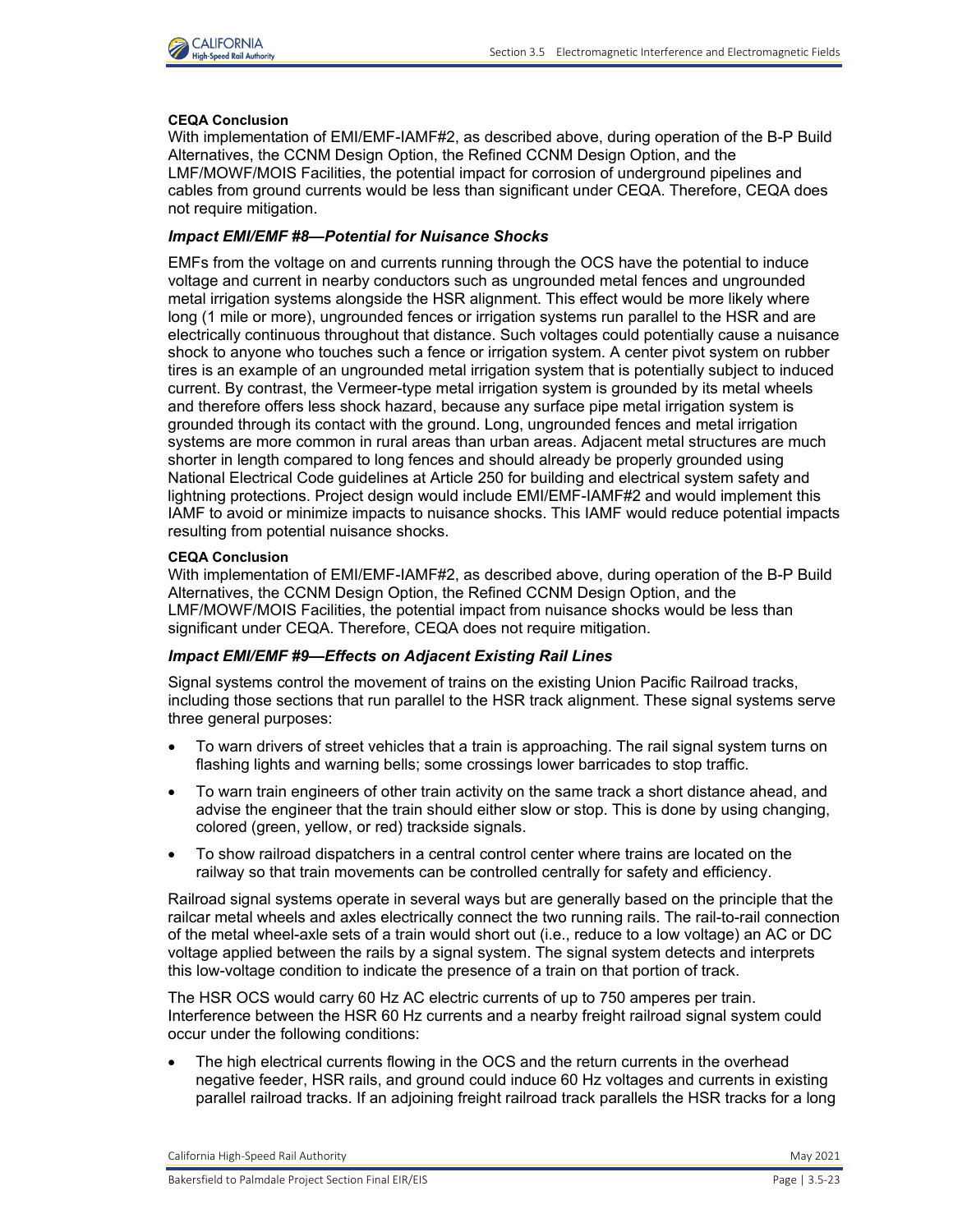

enough distance (i.e., several miles), the induced voltage and current in the adjoining freight railroad tracks could interfere with the normal operation of the signal system so that it indicates there is no freight train present when in fact one is (or so that it indicates the presence of a freight train when in fact none is there).

• Higher-frequency EMI from several HSR sources (electrical noise from the contact on the pantograph sliding along the contact conductor, from electrical equipment onboard the train, or from the cab radio communication system) could cause electrical interaction with the adjoining freight railroad signal or communication systems.

There are standard design and operational practices that a nonelectric railroad must use to avoid EMI effects on the signal and communication system when an electric railroad or electric power lines operate adjacent to its tracks. These standard design and operational practices prevent the possible effects that HSR operation might otherwise cause: disruption of the safe and dependable operation of the adjacent railroad signal system, resulting in train delays or hazards, or disruption of the road crossing signals, stopping road traffic from crossing the tracks when no train is there (Electric Power Research Institute 2006).

B-P Build Alternative 5 would include implementation of improvements and realignment of the adjacent Union Pacific Railroad line in Lancaster and Palmdale. Operation of the HSR system could affect the signaling systems along these existing track lengths. The proposed project includes relocation of and improvements to the adjacent Union Pacific Railroad facilities, which would reduce EMI exposure to sensitive Union Pacific Railroad signal and communications systems.

Interference from HSR currents could result in a nuisance or reduction in operational efficiency by interrupting road and rail traffic. Project design would include EMI/EMF-IAMF#1. Implementation of this IAMF would avoid or minimize impacts to adjacent existing rail lines. This IAMF would reduce potential impacts to adjacent rail lines.

Design provisions may include replacement of specific track circuit types on the adjoining rail lines with other types developed for operation on or near electric railways or adjacent to parallel utility power lines, providing filters for sensitive communication equipment, and potentially relocating or reorienting radio antennas. These design provisions would be put in place and determined to be adequately effective prior to the activation of potentially interfering systems of the HSR system.

None of the design refinements would result in changes in EMI/EMF emissions that would affect railroads in the project vicinity.

#### **CEQA Conclusion**

With implementation of EMI/EMF-IAMF#1, as described above, during operation of the B-P Build Alternatives, the CCNM Design Option, the Refined CCNM Design Option, and the LMF/MOWF/MOIS Facilities, the impact on adjacent existing rail lines would be less than significant under CEQA. Therefore, CEQA does not require mitigation.

#### *Impact EMI/EMF #10—Wind Farm Electromagnetic Interference Effects*

In terms of impact to the HSR system from the wind farm, the wind turbine generators, power collector circuits, and substation produce power-frequency magnetic fields with significant harmonics near the power electronics used to create the constant 60 Hz AC necessary for connection to the grid. These magnetic fields would be proportional to the power the generators produce. Power-frequency electric fields are not significant because the generator voltages are low and the conductors are inside enclosures or shielded cables. Substantial electric fields would only exist at the collector substation, on the high-voltage side, where overhead lines connect to the transmission system. As an EMF source, the wind farm, collector system, and associated substation connections to the AC power system are similar to general AC power system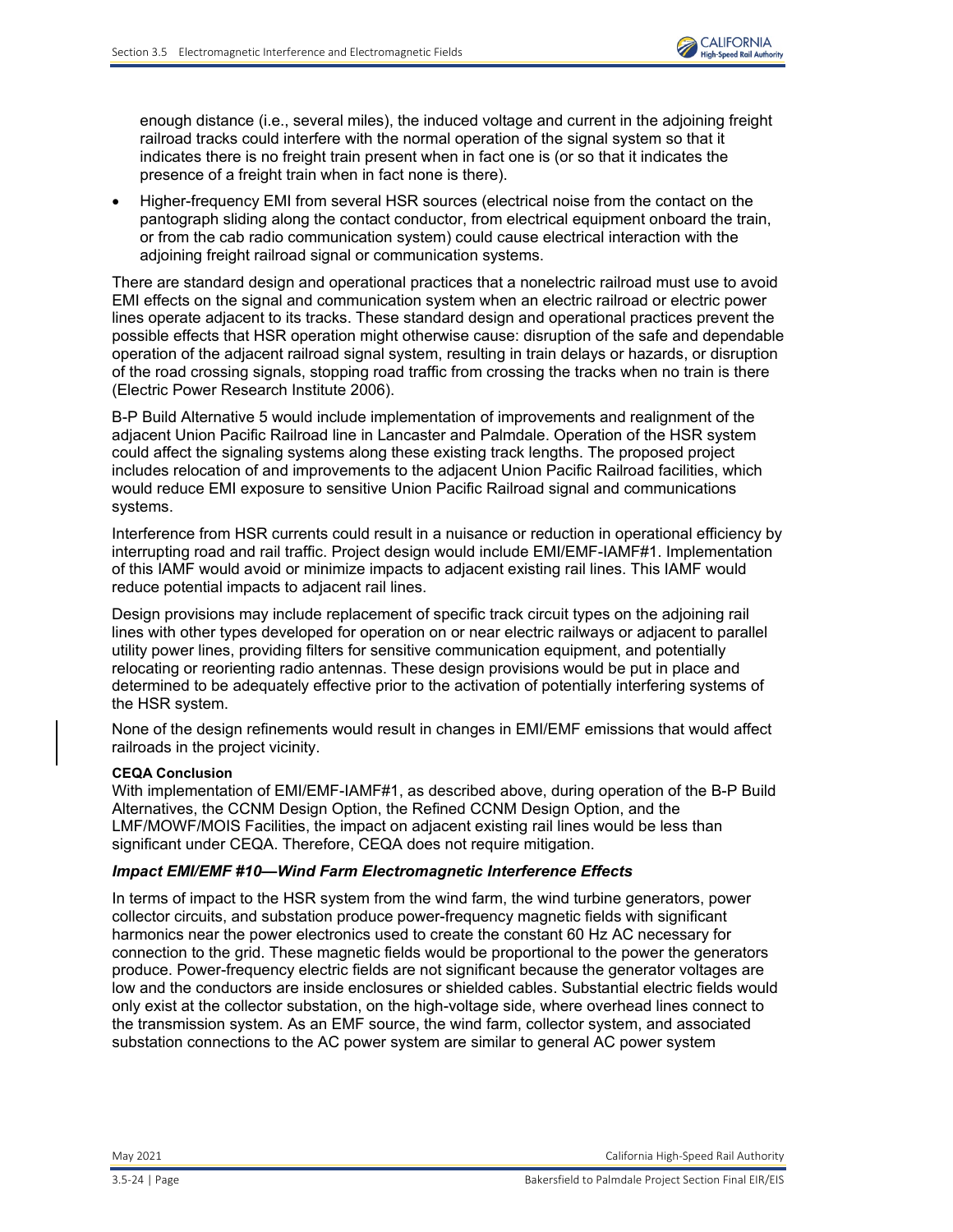

infrastructure $^6$  typically found along the proposed alignment. Harmonics associated with the power-conversion electronics would be the main difference compared to the typical AC electric system, but magnetic fields at the harmonic frequencies would be extremely localized at each wind turbine and are typically managed with line filters to maintain acceptable human exposure levels. Magnetic field levels at the base of turbines under "high wind" and "low wind" conditions are typically low (0.9 mG) when compared to acceptable human exposure levels, and rapidly diminish with distance, becoming undistinguishable from background levels within 6 feet of the turbine base (Knopper et al. 2014).

In terms of HSR-related impacts to the wind farm, the two main considerations are interference with the wind turbine control systems and interference with the wind farm communications system. The power-frequency magnetic fields from the HSR AC traction currents powering the trains would be the predominant source of EMFs. Because the wind farm is, as described above, comparable to AC power system infrastructure, the control system electronics must already operate in an EMF environment adjacent to generators, power conversion, and collector circuits. With respect to RF communications, both the wind farm systems and any HSR communication/control systems would meet FCC requirements regarding transmission of power and frequencies of operation. With details of the spectrum use from each side (HSR versus wind farm), one can quickly determine whether there is any overlap and potential for interference. Project design would include EMI/EMF-IAMF#2. Implementation of this IAMF would avoid or minimize impacts from wind farm EMI.

None of the design refinements would result in changes in EMI/EMF emissions that would affect the wind farms in the project vicinity.

#### **CEQA Conclusion**

With implementation of EMI/EMF-IAMF#2, as described above, during operation of the B-P Build Alternatives, the CCNM Design Option, the Refined CCNM Design Option, and the LMF/MOWF/MOIS Facilities, the impact from wind farm EMI would be less than significant under CEQA. Therefore, CEQA does not require mitigation.

#### *Impact EMI/EMF#11—Electromagnetic Interference Concerns Related to Edwards Air Force Base Facilities and Operations*

Along the Bakersfield to Palmdale Project Section, portions of the HSR alignment pass through areas that are routinely overflown by military aircraft operating out of Edwards Air Force Base as well as other nearby military training and testing facilities. These facilities conduct flight activities in controlled and restricted airspace. The activities encompass a wide range of operations, including low-altitude flight, training, and test activities (including those employing electronic countermeasures).

The airspace involved consists of a number of Military Training Routes, Military Operating Areas, and overlying Air Traffic Control Assigned Airspace, collectively referred to as the R-2508 Complex. Two of these, the Bakersfield and Isabella Military Operating Areas, lie above segments of the HSR alignment and extend from FL180 (18,000 feet) down to as low as 200 feet above ground level.

California High-Speed Rail Authority May 2021 and Separate School and School and School and School and School and School and School and School and School and School and School and School and School and School and School an

 $^6$  The AC power system infrastructure consists of the following features: (1) traction power substations, which draw power off the grid and have transformers, switchgear, and a control room placed about every 30 miles along the HSR route; (2) switching stations that switch power from one grid power source to another (they also have transformers, switchgear, and control rooms, which are placed every 15 miles along the HSR); (3) paralleling stations are placed approximately every 5 miles along the HSR alignment and act as a booster between switching stations and also have transformers, switchgear, and a control room; (4) overhead contact systems that run along the entire length of the HSR tracks for both directions (they are suspended on poles about every 100 feet and hang over the center of the track/train); and (5) gantries that feed power to the overhead contact systems from the traction power substations, switching stations, and paralleling stations (gantries are typically overhead, but sometimes they are underground, depending on the distance from the power supply).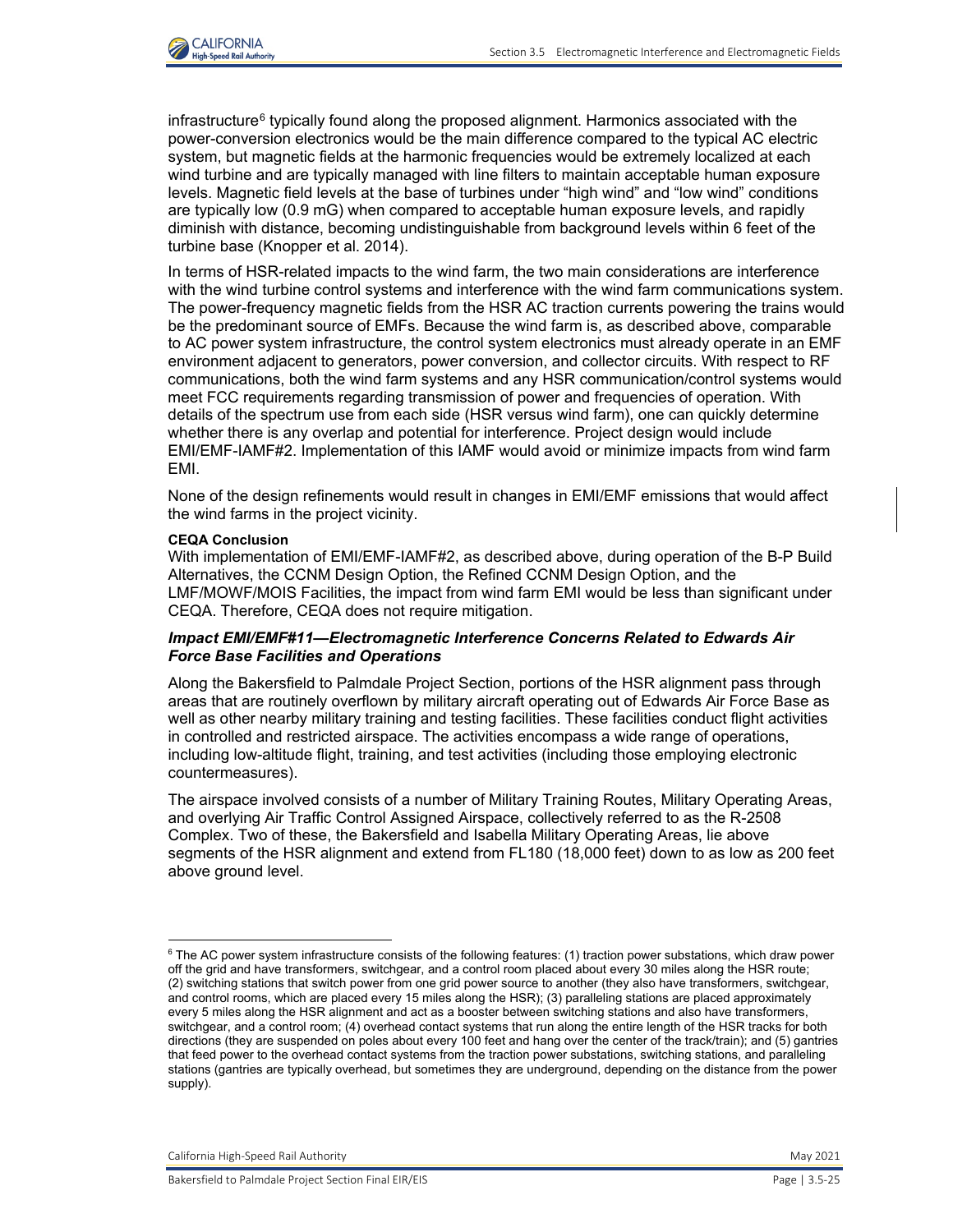There are two principal concerns with respect to the HSR system:

- 1. Aviation hazards to low-flying aircraft that elevated HSR structures such as OCS supports, signal bridges, or ground masts and antennas present.
- 2. EMI hazards either to aircraft from the TPSSs or communications and control systems, or EMI from aircraft that might impact HSR RF communications.

Elevated HSR structures such as the OCS supports do not represent a particularly unique hazard, as they are of similar or lower height than existing power distribution and communications infrastructure that exists throughout the area. The Authority would follow up with the appropriate range personnel during final design to determine whether specific HSR structures somehow present a particular risk.

The HSR TPSSs would generate EMFs that are similar in magnitude to fields routinely encountered throughout the area from the existing power distribution and transmission infrastructure. The aircraft in question routinely and safely operate in this environment.

Similarly, RF emissions from HSR communications or control systems are not likely to present EMI risks to overflying aircraft. The proposed systems are all of similar power and utilize similar sections of the electromagnetic spectrum as many other uses already existing in the region. These include RF sources such as cellular telecommunications; police, fire, and other municipal radio uses; amateur radio; and commercial broadcast radio.

U.S. Air Force Plant 42, located at Palmdale Regional Airport, utilizes a number of RF emitters associated with this facility and the airport, including radars, very-high-frequency Omni-Directional Radio Range and Non-Directional Beacon Navaids, National Radar Cross-Section Test Facilities, and aircraft communications. The EIR/EIS analysis conducted for the Bakersfield to Palmdale Project Section did not identify any clear EMI/EMF impacts to U.S. Air Force Plant 42.

The only plausible EMI risks to HSR communications or control systems would be from range activities employing electronic countermeasures close to the HSR alignment. An environment employing military electronic countermeasures would be a potential problem only if it operates at the same frequencies as the train systems. Given the lack of overlap between frequencies used for typical airborne radar and weapons control systems and those proposed for HSR system use, this risk is unlikely. Project design would include EMI/EMF-IAMF#2. Implementation of this IAMF would avoid or minimize impacts related to Edwards Air Force Base facilities and operations.

None of the design refinements would result in changes in EMI/EMF emissions that would affect the Edwards Air Force Base.

### **CEQA Conclusion**

With implementation of EMI/EMF-IAMF#2, as described above, the impact from EMI related to Edwards Air Force Base facilities and operations would be less than significant under CEQA. Therefore, CEQA does not require mitigation.

### **3.5.7 Mitigation Measures**

The *Fresno to Bakersfield Section Final Supplemental EIR* (Authority 2018) and the *Final Supplemental EIS* (Authority 2019) did not identify significant EMI/EMF impacts requiring mitigation measures; therefore, no EMI/EMF-related mitigation measures apply to the portion of the F-B LGA from 34th Street and L Street to Oswell Street.

The mitigation strategies detailed in the *Final Program Environmental Impact Report/ Environmental Impact Statement (EIR/EIS) for the Proposed California High-Speed Train System* (Statewide Program EIR/EIS) (Authority and FRA 2005) have been refined and adapted for this project EIR/EIS. The baseline survey, EMF measurements, and evaluation of adjacent uses revealed no sensitive sites requiring mitigation. However, if sensitive equipment vulnerable to disruption by HSR EMFs were identified, this would have a significant impact under CEQA. Thus, if required, the project would utilize the following approach to protect sensitive equipment.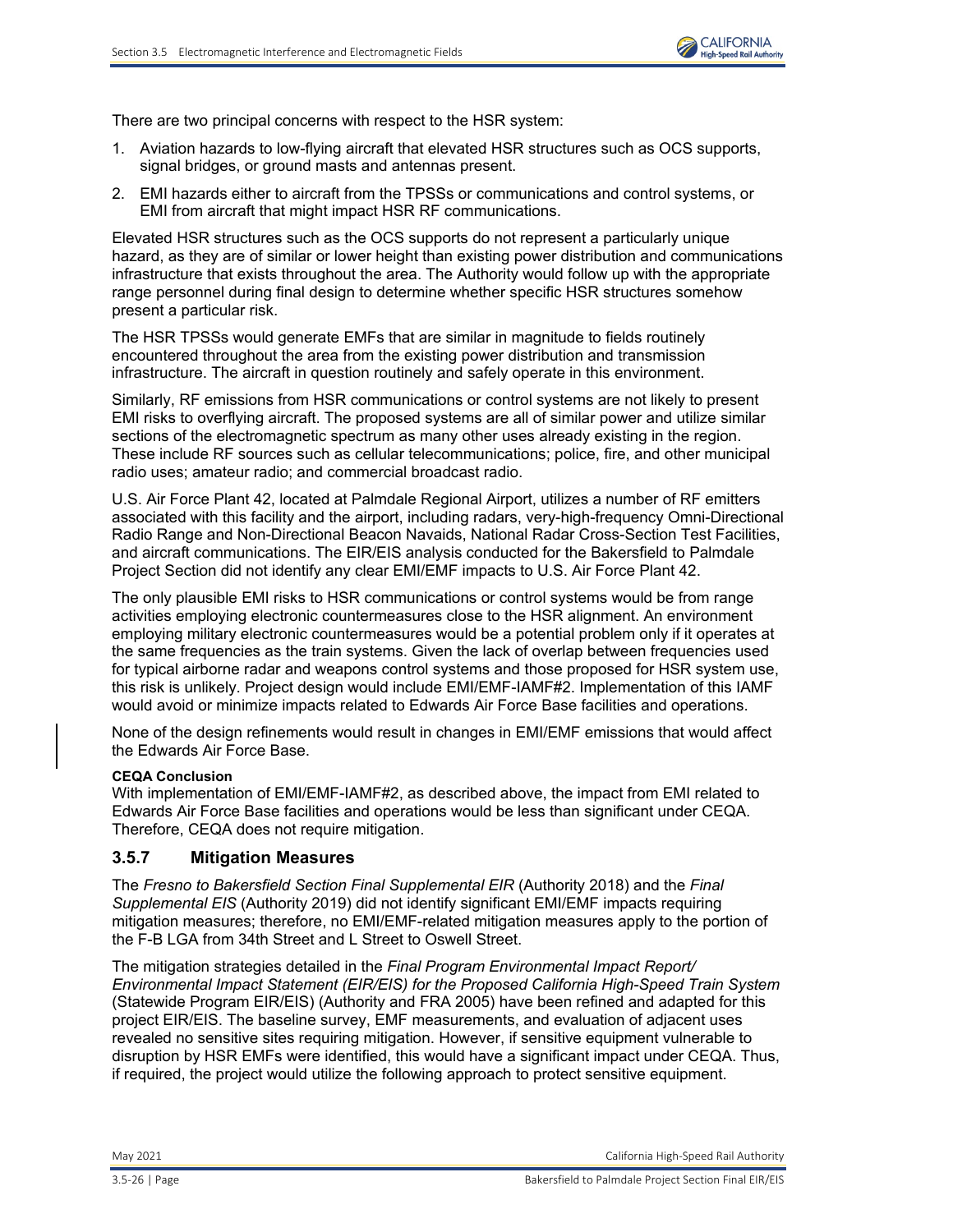

### *EMI/EMF-MM#1: Protect Sensitive Equipment*

The Authority would contact entities where sensitive equipment is located to evaluate the potential impacts of both HSR Project–related EMF RF and EMI on imaging equipment prior to completion of final design. Where necessary to avoid interference, the final design would include suitable design provisions to prevent EMI. These design provisions may include establishing magnetic field shielding walls around sensitive equipment or installing RF filters into sensitive equipment.

HSR-related EMI may affect highly susceptible, unshielded sensitive RF equipment such as older MRI systems and other measuring devices common to medical and research laboratories. Most of the devices manufactured today have adequate shielding from all potential EMI sources; however, the potential exists for older devices to be affected and require shielding.

A shielded enclosure is very effective at preventing external EMI. Metallic materials are used for shielding (specifically high-conductivity metals for high-frequency interference, such as from HSR operation), and high-permeability metals are used for low-frequency interference. Often either the housing of the affected device is coated with a conductive layer or the housing itself is made conductive. In some situations, it may be necessary to reduce EMI for a suite of devices by creating a shielded room or rooms.

Attenuation, or the effectiveness of EMI shielding, is the difference between an electromagnetic signal's intensity before and after shielding. Attenuation is the ratio between field strength with and without the presence of a protective medium measured in decibels (dB). This decibel range changes on a logarithmic scale, so an attenuation rating of 50 dB indicates a shielding strength 10 times that of 40 dB. In general, a shielding range between 60 dB and 90 dB represents a high level of protection, while 90 dB to 120 dB is exceptional.

### *3.5.7.1 Impacts from Implementing Mitigation Measures*

Implementation of EMI/EMF-MM#1 would mitigate effects related to EMI. This mitigation measure would reduce potential impacts to sensitive equipment through the following mechanisms:

• EMI/EMF-MM#1: Protect Sensitive Equipment—The Authority would contact relevant entities regarding the potential impacts of both HSR–related EMF RF and low-frequency EMI on imaging equipment prior to completion of final design. Where necessary to avoid interference, the final design would include suitable design provisions to prevent interference.

With implementation of EMI/EMF-MM#1, the impact of EMI on sensitive equipment would have a less than significant impact under CEQA. Additionally, no secondary environmental impacts would result from implementation of any EMI/EMF-MM#1 measures because the shields and filters would be installed inside the building or on the sensitive equipment.

## *3.5.7.2 Additional Considerations*

The HSR project would adhere to international guidelines and comply with applicable federal and state laws and regulations. Similarly, project design would follow the EMCPP to avoid EMI and to ensure HSR operational safety. Some features of the EMCPP include:

- During the planning stage through the system design stage, the Authority would conduct EMC/EMI safety analyses, which would include the identification of existing nearby radio systems, the design of systems to prevent EMI with identified neighboring uses, and the incorporation of these design requirements into bid specifications used to procure radio systems.
- Pipelines and other linear metallic objects that are not sufficiently grounded through direct contact with earth would be separately grounded in coordination with the affected owner or utility to avoid possible shock hazards. For cases where metallic fences are purposely electrified to inhibit livestock or wildlife from traversing the barrier, the contractor would implement specific insulation design measures.

California High-Speed Rail Authority May 2021 and Separate Research May 2021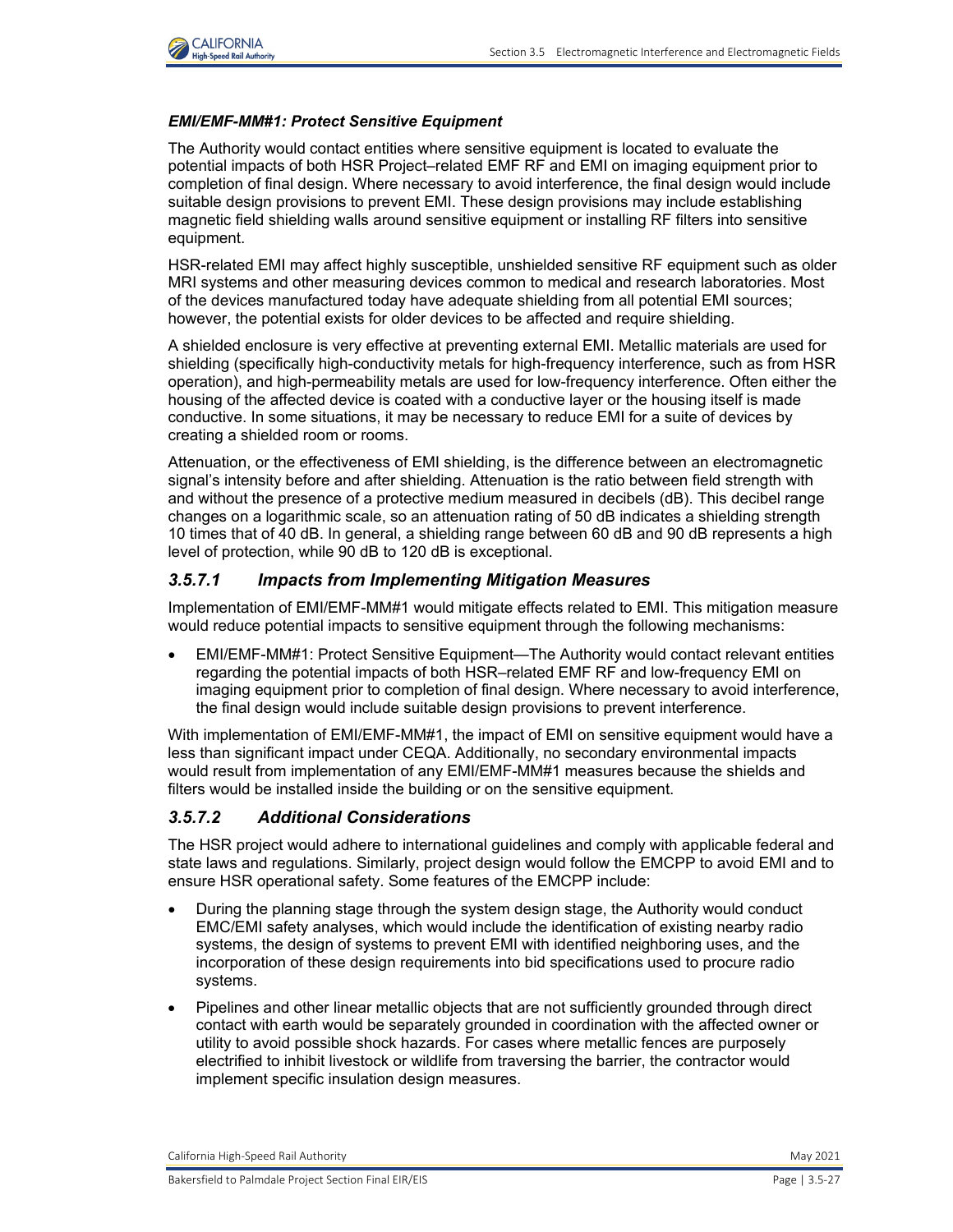

- The contractor would implement HSR standard corrosion protection measures to eliminate risk of corrosion of nearby metal objects.
- The Authority would work with the engineering departments of the BNSF Railway and the Union Pacific Railroad, where these railways parallel the HSR system, to apply the standard design practices to prevent EMI with the electronic equipment these railroads operate. Design provisions to prevent EMI would be put in place and determined to be adequately effective prior to the activation of potentially interfering systems of the HSR system.

The Authority would include EMC requirements and design provisions in the Systems Bid Specifications and Construction Bid Specifications for all system and construction procurements that raise EMC issues. The Bid Specification Electromagnetic Compatibility Requirements require each affected supplier and contractor to develop, deliver, and follow an EMC plan; use and document appropriate EMC design guidelines, criteria, and methods in equipment and construction; perform required EMC analysis and reporting; and perform required EMC testing.

Appendix 2-D, Table 2-D-4, contains the applicable design standards the project would use for addressing EMI/EMF impacts.

## **3.5.8 NEPA Impact Summary**

This section summarizes and compares the impacts of the B-P Build Alternatives, the CCNM Design Option, the Refined CCNM Design Option, the LMF/MOWF/MOIS Facilities, and the No Project Alternative. The NEPA process takes into account the potential impacts to EMI and EMFs in conjunction with potential impacts to all resources to determine the effects of each B-P Build Alternative, the CCNM Design Option, the Refined CCNM Design Option, and the LMF/MOWF/MOIS Facilities. The No Project Alternative provides a benchmark for resource impacts.

Under the No Project Alternative, existing development trends are likely to continue. The use of electricity and RF communication equipment, including high-voltage power lines and directional and nondirectional (cellular and broadcast) antennas that review in EMFs and resulting EMI, occurs and would continue to occur along the Bakersfield to Palmdale Project Section. Under the No Project Alternative, future conditions would likely result in additional use of electricity and RF communications, consistent with that found in the urban and rural environments in the study area today. As a result, generation of EMI and EMFs that might affect people and sensitive receptors would continue in the area. Therefore, the No Project Alternative could result in similar EMI and EMF impacts as the B-P Build Alternatives, the CCNM Design Option, the Refined CCNM Design Option, and the LMF/MOWF/MOIS Facilities. Under the No Project Alternative, there would be more facilities potentially producing EMFs. Based on the nature of these sources, and existing regulations, there would be no effect.

With the project, HSR facilities would also produce EMFs. Levels would be well below established public exposure thresholds and effects on sensitive equipment would be addressed through IAMFs/mitigation measures.

[Table 3.5-7](#page-28-0) provides a comparison of the impacts of the B-P Build Alternatives, the CCNM Design Option, the Refined CCNM Design Option, and the LMF/MOWF/MOIS Facilities associated with EMI and EMFs. Data from this table and the information summarized below are described in detail in Section 3.5.6. None of the B-P Build Alternatives, the CCNM Design Option, the Refined CCNM Design Option, or the LMF/MOWF/MOIS Facilities would generate EMI or EMFs during construction that would result in hazards to people. The B-P Build Alternatives, the CCNM Design Option, the Refined CCNM Design Option, and the LMF/MOWF/MOIS Facilities incorporate IAMFs that would avoid or minimize impacts associated with EMI and EMFs during operation. These IAMFs would avoid or minimize effects to populations and facilities during operation from exposure to HSR-related EMI and EMFs, including the general population, people with implanted medical devices, sensitive equipment, schools, underground pipelines, cables and adjoining rail, existing adjacent rail lines, wind farms, and Edwards Air Force Base. Additionally, to prevent interference with sensitive equipment, mitigation would be applied.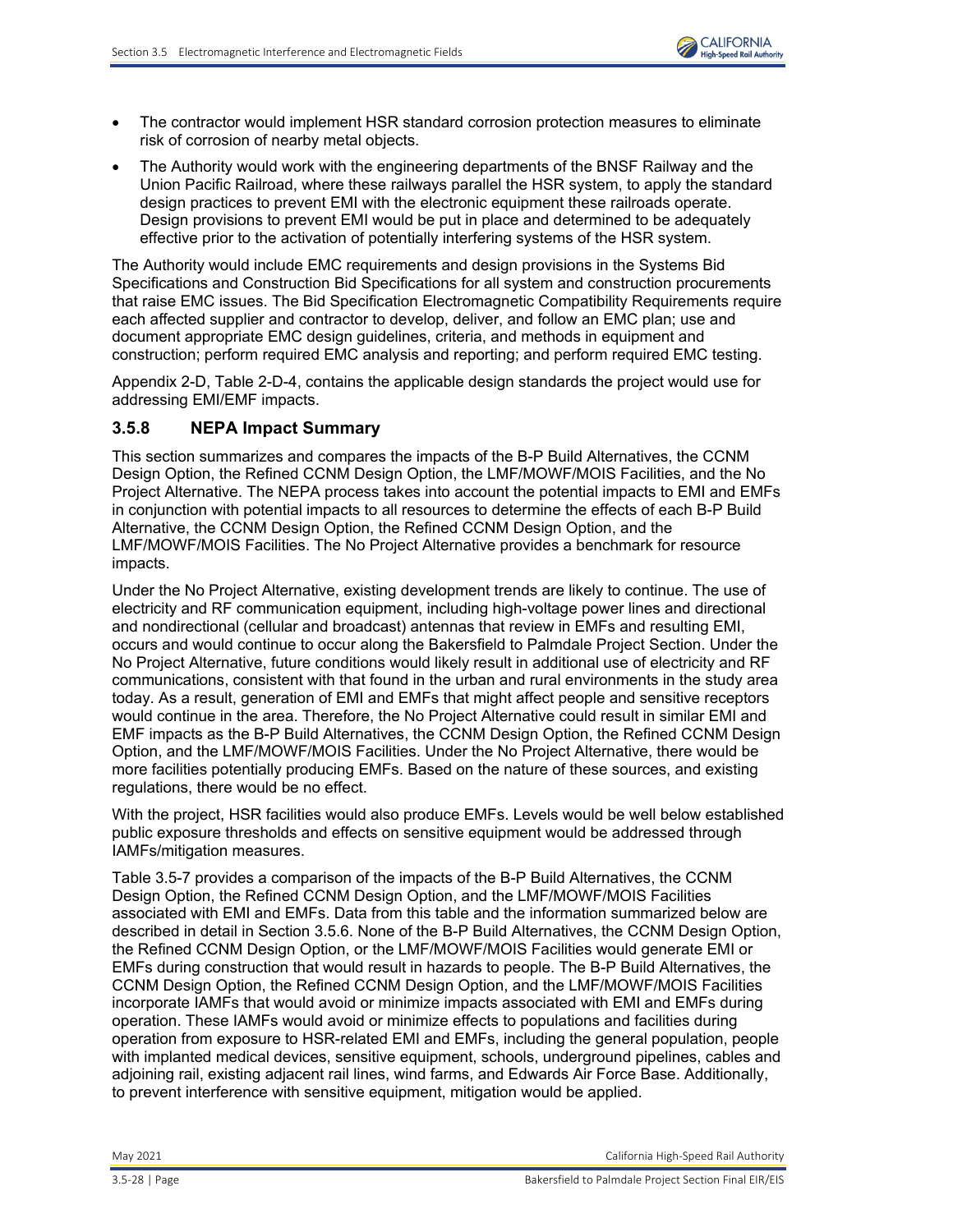

<span id="page-28-0"></span>

| Table 3.5-7 Comparison of Bakersfield to Palmdale Project Section Build Alternative |
|-------------------------------------------------------------------------------------|
| <b>Impacts for EMI/EMF</b>                                                          |

| <b>Impact</b>                                                                                                           | <b>Alternative</b><br>1   | <b>Alternative</b><br>$\overline{2}$ | <b>Alternative</b><br>3                                | <b>Alternative</b><br>5                                                                                                                                                                                                                                                   | <b>CCNM</b><br><b>Design</b><br><b>Option</b> | <b>Refined</b><br><b>CCNM</b><br><b>Design</b><br><b>Option</b> | LMF/MOWF/<br><b>MOIS</b><br><b>Facilities</b>                                               |
|-------------------------------------------------------------------------------------------------------------------------|---------------------------|--------------------------------------|--------------------------------------------------------|---------------------------------------------------------------------------------------------------------------------------------------------------------------------------------------------------------------------------------------------------------------------------|-----------------------------------------------|-----------------------------------------------------------------|---------------------------------------------------------------------------------------------|
| <b>Construction</b>                                                                                                     |                           |                                      |                                                        |                                                                                                                                                                                                                                                                           |                                               |                                                                 |                                                                                             |
| Impact EMI/EMF<br>#1-Impacts During<br>Construction                                                                     |                           |                                      |                                                        | None of the B-P Build Alternatives, the CCNM Design Option, the Refined CCNM Design<br>Option, or the LMF/MOWF/MOIS Facilities would generate EMI or EMFs during construction<br>that would result in hazards to people or result in EMI to sensitive equipment.          |                                               |                                                                 |                                                                                             |
| <b>Operations</b>                                                                                                       |                           |                                      |                                                        |                                                                                                                                                                                                                                                                           |                                               |                                                                 |                                                                                             |
| Impact EMI/EMF<br>#2-General Human<br>Exposure to<br>Electromagnetic<br>Fields                                          |                           |                                      | limits of 5 kV/m and 9,040 mG for the public.          | None of the B-P Build Alternatives, the CCNM Design Option, the Refined CCNM Design<br>Option, or the LMF/MOWF/MOIS Facilities would result in EMF exposure above the MPE                                                                                                 |                                               |                                                                 |                                                                                             |
| Impact EMI/EMF<br>#3-People with<br><b>Implanted Medical</b><br>Devices and<br>Exposure to<br>Electromagnetic<br>Fields |                           |                                      |                                                        | None of the B-P Build Alternatives, the CCNM Design Option, the Refined CCNM Design<br>and electric field exposure limits for people with implanted medical devices.                                                                                                      |                                               |                                                                 | Option, or the LMF/MOWF/MOIS Facilities would result in EMF exposure above the magnetic     |
| Impact EMI/EMF<br>#4-Livestock and<br>Poultry Exposure                                                                  | poultry.                  |                                      |                                                        | None of the B-P Build Alternatives, the CCNM Design Option, the Refined CCNM Design<br>Option, or the LMF/MOWF/MOIS Facilities would result in EMF exposure that would impact<br>livestock or poultry because there is no documented evidence that EMFs harm livestock or |                                               |                                                                 |                                                                                             |
| Impact EMI/EMF<br>#5-Effects on<br>Sensitive Equipment<br>from Electromagnetic<br>Interference                          |                           |                                      | Facilities would result in EMI to sensitive equipment. | None of the B-P Build Alternatives, the CCNM Design Option, or the LMF/MOWF/MOIS                                                                                                                                                                                          |                                               |                                                                 |                                                                                             |
| Impact EMI/EMF<br>#6-Electromagnetic<br>Interference Effects<br>on Schools                                              | systems.                  |                                      |                                                        | None of the B-P Build Alternatives, the CCNM Design Option, the Refined CCNM Design<br>Option or the LMF/MOWF/MOIS Facilities would result in EMI to school communications                                                                                                |                                               |                                                                 |                                                                                             |
| Impact EMI/EMF<br>#7—Potential for<br>Corrosion of<br>Underground<br><b>Pipelines and Cables</b><br>and Adjoining Rail  | cables or adjoining rail. |                                      |                                                        | None of the B-P Build Alternatives, the CCNM Design Option, the Refined CCNM Design                                                                                                                                                                                       |                                               |                                                                 | Option, or the LMF/MOWF/MOIS Facilities would result in corrosion of underground pipelines, |
| Impact EMI/EMF<br>#8-Potential for<br><b>Nuisance Shocks</b>                                                            | nuisance shocks.          |                                      |                                                        | All of the B-P Build Alternatives, the CCNM Design Option, the Refined CCNM Design<br>Option, and the LMF/MOWF/MOIS Facilities would avoid or minimize impacts from potential                                                                                             |                                               |                                                                 |                                                                                             |
| Impact EMI/EMF<br>#9-Effects on<br>Adjacent Existing Rail<br>Lines                                                      |                           |                                      |                                                        | None of the B-P Build Alternatives, the CCNM Design Option, the Refined CCNM Design<br>Option, or the LMF/MOWF/MOIS Facilities would result in EMI to adjacent existing rail lines.                                                                                       |                                               |                                                                 |                                                                                             |

California High-Speed Rail Authority **May 2021**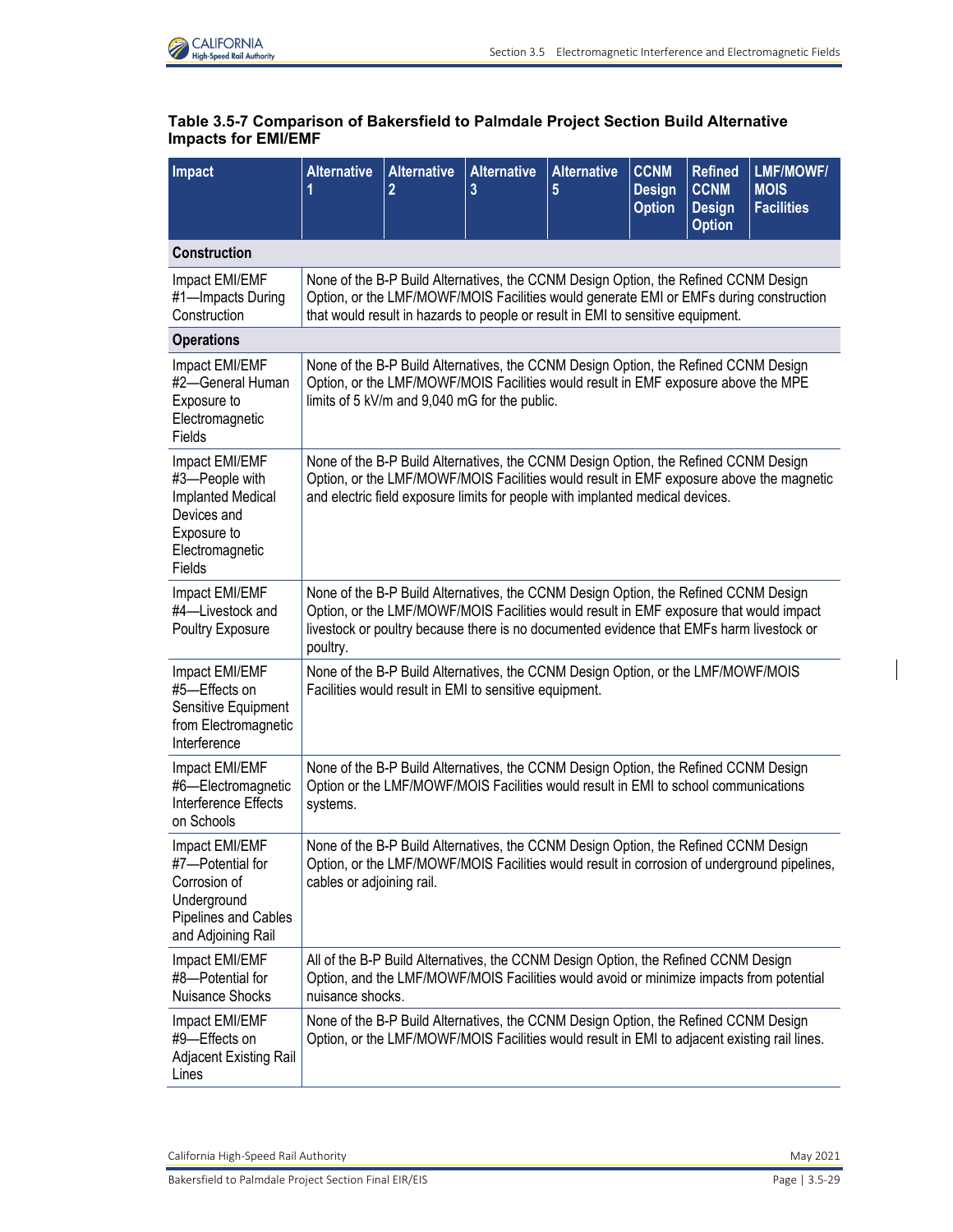

| Impact                                                                                                                                            | <b>Alternative</b> | <b>Alternative</b><br>$\overline{2}$ | <b>Alternative</b><br>3                                                                                                                                                  | <b>Alternative</b><br>5 | <b>CCNM</b><br><b>Design</b><br><b>Option</b> | <b>Refined</b><br><b>CCNM</b><br><b>Design</b><br><b>Option</b> | <b>LMF/MOWF/</b><br><b>MOIS</b><br><b>Facilities</b> |
|---------------------------------------------------------------------------------------------------------------------------------------------------|--------------------|--------------------------------------|--------------------------------------------------------------------------------------------------------------------------------------------------------------------------|-------------------------|-----------------------------------------------|-----------------------------------------------------------------|------------------------------------------------------|
| Impact EMI/EMF<br>#10—Wind Farm<br>Electromagnetic<br>Interference Effects                                                                        |                    |                                      | EMI would not occur between the B-P Build Alternatives, the CCNM Design Option, the<br>Refined CCNM Design Option, or the LMF/MOWF/MOIS Facilities and wind farms.       |                         |                                               |                                                                 |                                                      |
| Impact EMI/EMF<br>#11—<br>Electromagnetic<br>Interference<br>Concerns Related to<br><b>Edwards Air Force</b><br>Base Facilities and<br>Operations | Base.              |                                      | EMI would not occur between the B-P Build Alternatives, the CCNM Design Option, the<br>Refined CCNM Design Option, or the LMF/MOWF/MOIS Facilities and Edwards Air Force |                         |                                               |                                                                 |                                                      |
| Source: California High-Speed Rail Authority, 2020                                                                                                |                    |                                      |                                                                                                                                                                          |                         |                                               |                                                                 |                                                      |

B-P = Bakersfield to Palmdale Project Section CCNM = César E. Chávez National Monument EMF = electromagnetic fields EMI = electromagnetic interference F-B LGA = Fresno to Bakersfield Locally Generated Alternative kV/m = kilovolts/meter LMF/MOWF/MOIS Facilities = light maintenance facility/maintenance of way facility/maintenance of infrastructure siding facility  $mG =$  milligauss MPE = maximum permissible exposure

Construction activities would generate EMFs using powered construction equipment and radio communications. These emissions would be temporary, occurring only during construction, and would not exceed relevant exposure thresholds or present a public health risk. Occasional licensed radio transmissions between construction vehicles would not generate off-site EMI because the radio equipment would operate on licensed frequencies and would comply with FCC regulations. Construction impacts would be the same for all of the B-P Build Alternatives.

During operation of the B-P Build Alternatives, the CCNM Design Option, the Refined CCNM Design Option, and the LMF/MOWF/MOIS Facilities, EMFs would be below MPE levels for the public but would reach levels that may interfere with implanted medical devices. However, these levels would occur only inside traction power facilities, which are unmanned and inaccessible to the general public. EMF levels above the recommended limits for employees with implanted medical devices could exist inside traction power facilities and emergency power generator rooms. Traction power facilities and emergency power generator room sites would be unmanned, and workers would enter them only periodically (e.g., to perform routine maintenance). Project design would include EMI/EMF-IAMF#2, which would require disclosure of health risks to employees who have implanted medical devices and would preclude workers with implanted medical devices from entering any traction power facilities with levels above the recommended limits. Multiple studies have concluded that EMF exposure does not harm livestock or poultry. No facilities within a 500-foot study area were identified that operate sensitive equipment that could potentially be affected by EMFs during operation. However, HSR project design would include EMI/EMF-IAMF#2, which would require the project to adhere to international guidelines and comply with applicable federal and state laws and regulations. Additionally, EMI/EMF-MM#1 would ensure that if sensitive equipment were identified, suitable design provisions would be included where necessary to prevent EMI.

Operation of the HSR system would use radio systems, raising the concern that HSR operations would result in EMI with the radio systems in use at nearby schools and colleges. The HSR project plans to acquire two dedicated frequency blocks, making EMI with other users unlikely. Channels would also be selected to avoid EMI with other users. HSR project design would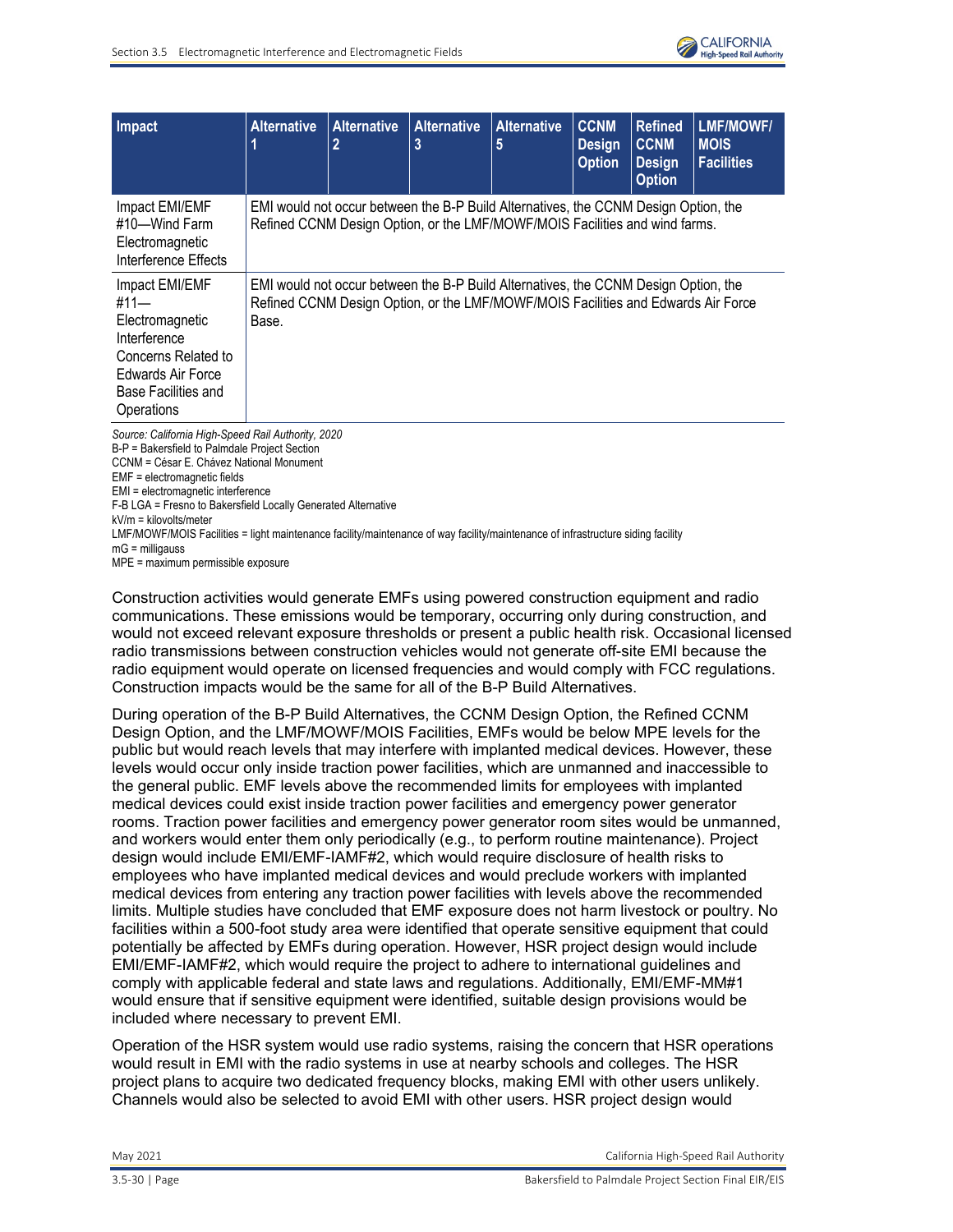

include EMI/EMF-IAMF#1, which would require the project to adhere to international guidelines and comply with applicable federal and state laws and regulations. Additionally, the Authority would implement an EMCPP, perform EMC/EMI safety analyses, monitor and evaluate system performance, comply with FCC regulations, and meet the previously identified international emissions and immunity requirements.

Operation of the B-P Build Alternatives, the CCNM Design Option, the Refined CCNM Design Option, and the LMF/MOWF/MOIS Facilities could cause corrosion. However, project design would include EMI/EMF-IAMF#2, which would implement standard corrosion protection measures to eliminate risk of corrosion of nearby metal objects.

Operation of the B-P Build Alternatives, the CCNM Design Option, the Refined CCNM Design Option, and the LMF/MOWF/MOIS Facilities could potentially cause a nuisance shock to anyone who touches ungrounded metal fences and ungrounded metal irrigation systems. Project design would include EMI/EMF-IAMF#2, which would avoid possible shock hazards through grounding or insulation of HSR fences and of non-HSR parallel metal fences and parallel metal irrigation systems within a to-be-determined, specified lateral distance of the HSR alignment.

Operation of the B-P Build Alternatives, the CCNM Design Option, the Refined CCNM Design Option, and the LMF/MOWF/MOIS Facilities could affect the signaling systems along 8 miles (13 kilometers) of existing track in the project study area. These signal systems warn drivers of street vehicles that a train is approaching, warn train engineers of other train activity on the same track a short distance ahead, advise the engineer that the train should either slow or stop, and show railroad dispatchers in a central control center where trains are located on the railway so that train movements can be controlled centrally for safety and efficiency. Project design would include EMI/EMF-IAMF#1, which would require application of suitable design provisions on the adjoining rail lines to prevent EMI.

With respect to RF communications, both the wind farm systems and any HSR communication/ control systems would meet FCC requirements regarding transmission of power and frequencies of operation. Project design would include EMI/EMF-IAMF#2, which would perform tests to check for compatibility and adjust as required to avoid any conflicts.

There are two principal concerns with respect to the HSR system and Edwards Air Force Base: (1) aviation hazards from elevated HSR structures to low-flying aircraft, and (2) EMI hazards either to aircraft from the TPSSs or communications and control systems, or EMI from aircraft that might impact HSR RF communications. Elevated HSR structures do not represent a unique hazard, as they are of similar or lower height than existing power distribution and communications infrastructure that exists throughout the area. The Authority intends to follow up with the appropriate range personnel to determine whether specific HSR structures somehow present a particular risk. The HSR TPSSs would generate EMFs that are similar in magnitude to fields routinely encountered throughout the area from the existing power distribution and transmission infrastructure. The aircraft in question routinely and safely operate in this environment. Similarly, RF emissions from HSR communications or control systems are not likely to present EMI risks to overflying aircraft. The proposed systems are all of similar power and utilize similar sections of the electromagnetic spectrum as many other uses already existing in the region. Additionally, given the lack of overlap between frequencies used for typical airborne radar and weapons control systems and those proposed for HSR system use, EMI risk is unlikely. Project design would include EMI/EMF-IAMF#2, which would require preparation of an EMI/EMF technical report to guide design of the HSR system to avoid EMI with identified neighboring uses.